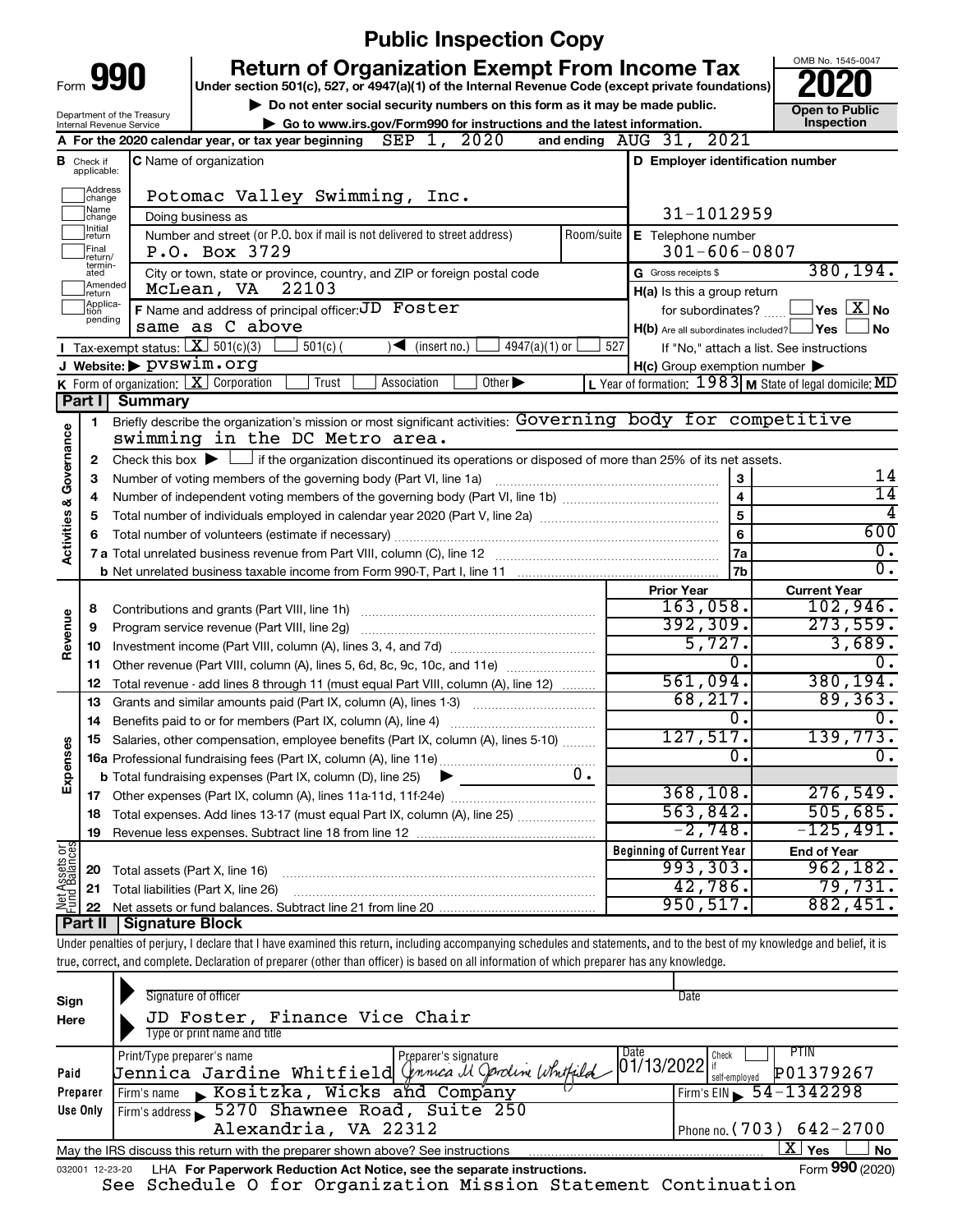|              | Potomac Valley Swimming, Inc.<br>Form 990 (2020)                                                                                                                                              | 31-1012959    | Page 2                                      |
|--------------|-----------------------------------------------------------------------------------------------------------------------------------------------------------------------------------------------|---------------|---------------------------------------------|
|              | Part III   Statement of Program Service Accomplishments                                                                                                                                       |               |                                             |
| 1.           | Check if Schedule O contains a response or note to any line in this Part III<br>Briefly describe the organization's mission:                                                                  |               |                                             |
|              | Promotes competitive swimming and fosters equal access to competitive                                                                                                                         |               |                                             |
|              | opportunities for swimmers of all ages and abilities in accordance                                                                                                                            |               |                                             |
|              | with the rules, regulations and standards of PVS, USA Swimming and the                                                                                                                        |               |                                             |
|              | Federation Internationale de Natation (FINA).                                                                                                                                                 |               |                                             |
| $\mathbf{2}$ | Did the organization undertake any significant program services during the year which were not listed on the                                                                                  |               | $\overline{\ }$ Yes $\overline{\rm X}$ No   |
|              | prior Form 990 or 990-EZ?<br>If "Yes," describe these new services on Schedule O.                                                                                                             |               |                                             |
| 3            | Did the organization cease conducting, or make significant changes in how it conducts, any program services?                                                                                  |               | $\overline{\ }$ Yes $\overline{\rm \ }X$ No |
|              | If "Yes," describe these changes on Schedule O.                                                                                                                                               |               |                                             |
| 4            | Describe the organization's program service accomplishments for each of its three largest program services, as measured by expenses.                                                          |               |                                             |
|              | Section 501(c)(3) and 501(c)(4) organizations are required to report the amount of grants and allocations to others, the total expenses, and                                                  |               |                                             |
|              | revenue, if any, for each program service reported.                                                                                                                                           |               |                                             |
| 4a           | $69, 283.$ (Revenue \$)<br>$\overline{321}$ , $577$ . including grants of \$<br>(Expenses \$<br>(Code:<br>PVS championship and sanctioned swim meets - conducted and sanctioned               | 273,559.      |                                             |
|              | swim meets in the DC Metro area for over 12,756 athletes. PVS also                                                                                                                            |               |                                             |
|              | organizes a team of swimmers to represent PVS at the Eastern Zone Long                                                                                                                        |               |                                             |
|              | Course championship meet.                                                                                                                                                                     |               |                                             |
|              |                                                                                                                                                                                               |               |                                             |
|              |                                                                                                                                                                                               |               |                                             |
|              |                                                                                                                                                                                               |               |                                             |
|              |                                                                                                                                                                                               |               |                                             |
|              |                                                                                                                                                                                               |               |                                             |
|              |                                                                                                                                                                                               |               |                                             |
|              |                                                                                                                                                                                               |               |                                             |
| 4b           | 39, 971. including grants of \$<br>(Code:<br>(Expenses \$                                                                                                                                     | ) (Revenue \$ |                                             |
|              | Membership- The annaul PVS membership allows membership with the USA                                                                                                                          |               |                                             |
|              | Swimming organization and allows athletes to participate in meets and                                                                                                                         |               |                                             |
|              | club practices.                                                                                                                                                                               |               |                                             |
|              |                                                                                                                                                                                               |               |                                             |
|              |                                                                                                                                                                                               |               |                                             |
|              |                                                                                                                                                                                               |               |                                             |
|              |                                                                                                                                                                                               |               |                                             |
|              |                                                                                                                                                                                               |               |                                             |
|              |                                                                                                                                                                                               |               |                                             |
|              |                                                                                                                                                                                               |               |                                             |
|              |                                                                                                                                                                                               |               |                                             |
| 4c           | $\overline{22}$ , $\overline{658}$ $\cdot$ including grants of \$<br>$20,080.$ ) (Revenue \$<br>(Code:<br>) (Expenses \$<br>Education and advancement - PVS provides education and support to |               |                                             |
|              | officials through camps, workshops, and clinics in order to improve all                                                                                                                       |               |                                             |
|              | aspects of competitive swimming. Subjects include competitive swimming                                                                                                                        |               |                                             |
|              | rules and regulations, club management, inclusion and diversity, and                                                                                                                          |               |                                             |
|              | USA Swimming's Safe Sport initiative.                                                                                                                                                         |               |                                             |
|              |                                                                                                                                                                                               |               |                                             |
|              |                                                                                                                                                                                               |               |                                             |
|              |                                                                                                                                                                                               |               |                                             |
|              |                                                                                                                                                                                               |               |                                             |
|              |                                                                                                                                                                                               |               |                                             |
|              |                                                                                                                                                                                               |               |                                             |
|              | 4d Other program services (Describe on Schedule O.)                                                                                                                                           |               |                                             |
|              | (Expenses \$<br>Revenue \$<br>including grants of \$                                                                                                                                          |               |                                             |
|              | 384, 206.<br>4e Total program service expenses >                                                                                                                                              |               |                                             |
|              |                                                                                                                                                                                               |               | Form 990 (2020)                             |
|              | 032002 12-23-20                                                                                                                                                                               |               |                                             |
|              |                                                                                                                                                                                               |               |                                             |
|              | 11270113 786335 9757-001<br>2020.05020 Potomac Valley Swimming, In 9757-001                                                                                                                   |               |                                             |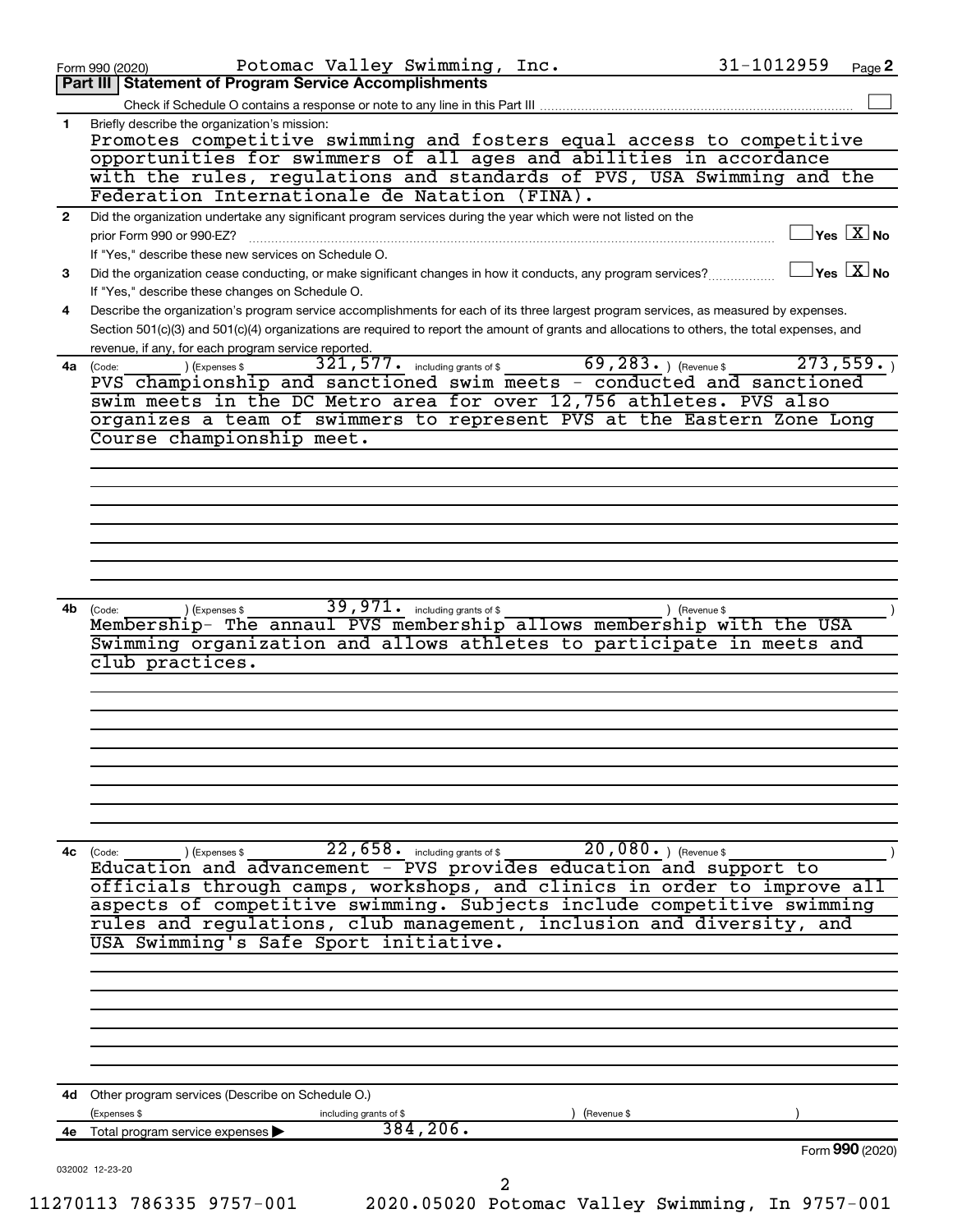|  | Form 990 (2020) |
|--|-----------------|

**Part IV Checklist of Required Schedules**

Form 990 (2020) POLOMAC VALLEY SWIMMING, INC.  $31-1012959$  Page Potomac Valley Swimming, Inc. 31-1012959

| Is the organization described in section 501(c)(3) or 4947(a)(1) (other than a private foundation)?<br>1<br>х<br>1<br>$\overline{\mathbf{X}}$<br>$\mathbf{2}$<br>2<br>Did the organization engage in direct or indirect political campaign activities on behalf of or in opposition to candidates for<br>З<br>3<br>Section 501(c)(3) organizations. Did the organization engage in lobbying activities, or have a section 501(h) election in effect<br>4<br>4<br>Is the organization a section 501(c)(4), 501(c)(5), or 501(c)(6) organization that receives membership dues, assessments, or<br>5<br>5<br>Did the organization maintain any donor advised funds or any similar funds or accounts for which donors have the right to<br>6<br>provide advice on the distribution or investment of amounts in such funds or accounts? If "Yes," complete Schedule D, Part I<br>6<br>Did the organization receive or hold a conservation easement, including easements to preserve open space,<br>7<br>$\overline{7}$<br>Did the organization maintain collections of works of art, historical treasures, or other similar assets? If "Yes," complete<br>8<br>8<br>Did the organization report an amount in Part X, line 21, for escrow or custodial account liability, serve as a custodian for<br>9<br>amounts not listed in Part X; or provide credit counseling, debt management, credit repair, or debt negotiation services?<br>9<br>Did the organization, directly or through a related organization, hold assets in donor-restricted endowments<br>10<br>10<br>If the organization's answer to any of the following questions is "Yes," then complete Schedule D, Parts VI, VII, VIII, IX, or X<br>11<br>as applicable.<br>a Did the organization report an amount for land, buildings, and equipment in Part X, line 10? If "Yes," complete Schedule D,<br>X<br>11a<br><b>b</b> Did the organization report an amount for investments - other securities in Part X, line 12, that is 5% or more of its total<br>11b<br>c Did the organization report an amount for investments - program related in Part X, line 13, that is 5% or more of its total<br>11c<br>d Did the organization report an amount for other assets in Part X, line 15, that is 5% or more of its total assets reported in<br>11d<br>11e<br>f Did the organization's separate or consolidated financial statements for the tax year include a footnote that addresses<br>X<br>the organization's liability for uncertain tax positions under FIN 48 (ASC 740)? If "Yes," complete Schedule D, Part X<br>11f<br>12a Did the organization obtain separate, independent audited financial statements for the tax year? If "Yes," complete<br>12a<br><b>b</b> Was the organization included in consolidated, independent audited financial statements for the tax year?<br>If "Yes," and if the organization answered "No" to line 12a, then completing Schedule D, Parts XI and XII is optional<br>12 <sub>b</sub><br>13<br>13<br>14a<br>14a<br><b>b</b> Did the organization have aggregate revenues or expenses of more than \$10,000 from grantmaking, fundraising, business,<br>investment, and program service activities outside the United States, or aggregate foreign investments valued at \$100,000<br>14b<br>Did the organization report on Part IX, column (A), line 3, more than \$5,000 of grants or other assistance to or for any<br>15<br>15<br>Did the organization report on Part IX, column (A), line 3, more than \$5,000 of aggregate grants or other assistance to<br>16<br>16<br>Did the organization report a total of more than \$15,000 of expenses for professional fundraising services on Part IX,<br>17<br>17<br>Did the organization report more than \$15,000 total of fundraising event gross income and contributions on Part VIII, lines<br>18<br>18<br>Did the organization report more than \$15,000 of gross income from gaming activities on Part VIII, line 9a? If "Yes,"<br>19<br>19<br>20a<br>20 <sub>b</sub><br>Did the organization report more than \$5,000 of grants or other assistance to any domestic organization or<br>21<br>X<br>21 |  | Yes | No                      |
|------------------------------------------------------------------------------------------------------------------------------------------------------------------------------------------------------------------------------------------------------------------------------------------------------------------------------------------------------------------------------------------------------------------------------------------------------------------------------------------------------------------------------------------------------------------------------------------------------------------------------------------------------------------------------------------------------------------------------------------------------------------------------------------------------------------------------------------------------------------------------------------------------------------------------------------------------------------------------------------------------------------------------------------------------------------------------------------------------------------------------------------------------------------------------------------------------------------------------------------------------------------------------------------------------------------------------------------------------------------------------------------------------------------------------------------------------------------------------------------------------------------------------------------------------------------------------------------------------------------------------------------------------------------------------------------------------------------------------------------------------------------------------------------------------------------------------------------------------------------------------------------------------------------------------------------------------------------------------------------------------------------------------------------------------------------------------------------------------------------------------------------------------------------------------------------------------------------------------------------------------------------------------------------------------------------------------------------------------------------------------------------------------------------------------------------------------------------------------------------------------------------------------------------------------------------------------------------------------------------------------------------------------------------------------------------------------------------------------------------------------------------------------------------------------------------------------------------------------------------------------------------------------------------------------------------------------------------------------------------------------------------------------------------------------------------------------------------------------------------------------------------------------------------------------------------------------------------------------------------------------------------------------------------------------------------------------------------------------------------------------------------------------------------------------------------------------------------------------------------------------------------------------------------------------------------------------------------------------------------------------------------------------------------------------------------------------------------------------------------------------------------------------------------------------------------------------------------------------------------------------------------------------------------------------------------------------------------------------------------------------------------------------------------------------------------------------------------------------------------------------------------------------------------|--|-----|-------------------------|
|                                                                                                                                                                                                                                                                                                                                                                                                                                                                                                                                                                                                                                                                                                                                                                                                                                                                                                                                                                                                                                                                                                                                                                                                                                                                                                                                                                                                                                                                                                                                                                                                                                                                                                                                                                                                                                                                                                                                                                                                                                                                                                                                                                                                                                                                                                                                                                                                                                                                                                                                                                                                                                                                                                                                                                                                                                                                                                                                                                                                                                                                                                                                                                                                                                                                                                                                                                                                                                                                                                                                                                                                                                                                                                                                                                                                                                                                                                                                                                                                                                                                                                                                                                  |  |     |                         |
|                                                                                                                                                                                                                                                                                                                                                                                                                                                                                                                                                                                                                                                                                                                                                                                                                                                                                                                                                                                                                                                                                                                                                                                                                                                                                                                                                                                                                                                                                                                                                                                                                                                                                                                                                                                                                                                                                                                                                                                                                                                                                                                                                                                                                                                                                                                                                                                                                                                                                                                                                                                                                                                                                                                                                                                                                                                                                                                                                                                                                                                                                                                                                                                                                                                                                                                                                                                                                                                                                                                                                                                                                                                                                                                                                                                                                                                                                                                                                                                                                                                                                                                                                                  |  |     |                         |
|                                                                                                                                                                                                                                                                                                                                                                                                                                                                                                                                                                                                                                                                                                                                                                                                                                                                                                                                                                                                                                                                                                                                                                                                                                                                                                                                                                                                                                                                                                                                                                                                                                                                                                                                                                                                                                                                                                                                                                                                                                                                                                                                                                                                                                                                                                                                                                                                                                                                                                                                                                                                                                                                                                                                                                                                                                                                                                                                                                                                                                                                                                                                                                                                                                                                                                                                                                                                                                                                                                                                                                                                                                                                                                                                                                                                                                                                                                                                                                                                                                                                                                                                                                  |  |     |                         |
|                                                                                                                                                                                                                                                                                                                                                                                                                                                                                                                                                                                                                                                                                                                                                                                                                                                                                                                                                                                                                                                                                                                                                                                                                                                                                                                                                                                                                                                                                                                                                                                                                                                                                                                                                                                                                                                                                                                                                                                                                                                                                                                                                                                                                                                                                                                                                                                                                                                                                                                                                                                                                                                                                                                                                                                                                                                                                                                                                                                                                                                                                                                                                                                                                                                                                                                                                                                                                                                                                                                                                                                                                                                                                                                                                                                                                                                                                                                                                                                                                                                                                                                                                                  |  |     | x                       |
|                                                                                                                                                                                                                                                                                                                                                                                                                                                                                                                                                                                                                                                                                                                                                                                                                                                                                                                                                                                                                                                                                                                                                                                                                                                                                                                                                                                                                                                                                                                                                                                                                                                                                                                                                                                                                                                                                                                                                                                                                                                                                                                                                                                                                                                                                                                                                                                                                                                                                                                                                                                                                                                                                                                                                                                                                                                                                                                                                                                                                                                                                                                                                                                                                                                                                                                                                                                                                                                                                                                                                                                                                                                                                                                                                                                                                                                                                                                                                                                                                                                                                                                                                                  |  |     |                         |
|                                                                                                                                                                                                                                                                                                                                                                                                                                                                                                                                                                                                                                                                                                                                                                                                                                                                                                                                                                                                                                                                                                                                                                                                                                                                                                                                                                                                                                                                                                                                                                                                                                                                                                                                                                                                                                                                                                                                                                                                                                                                                                                                                                                                                                                                                                                                                                                                                                                                                                                                                                                                                                                                                                                                                                                                                                                                                                                                                                                                                                                                                                                                                                                                                                                                                                                                                                                                                                                                                                                                                                                                                                                                                                                                                                                                                                                                                                                                                                                                                                                                                                                                                                  |  |     | X                       |
|                                                                                                                                                                                                                                                                                                                                                                                                                                                                                                                                                                                                                                                                                                                                                                                                                                                                                                                                                                                                                                                                                                                                                                                                                                                                                                                                                                                                                                                                                                                                                                                                                                                                                                                                                                                                                                                                                                                                                                                                                                                                                                                                                                                                                                                                                                                                                                                                                                                                                                                                                                                                                                                                                                                                                                                                                                                                                                                                                                                                                                                                                                                                                                                                                                                                                                                                                                                                                                                                                                                                                                                                                                                                                                                                                                                                                                                                                                                                                                                                                                                                                                                                                                  |  |     |                         |
|                                                                                                                                                                                                                                                                                                                                                                                                                                                                                                                                                                                                                                                                                                                                                                                                                                                                                                                                                                                                                                                                                                                                                                                                                                                                                                                                                                                                                                                                                                                                                                                                                                                                                                                                                                                                                                                                                                                                                                                                                                                                                                                                                                                                                                                                                                                                                                                                                                                                                                                                                                                                                                                                                                                                                                                                                                                                                                                                                                                                                                                                                                                                                                                                                                                                                                                                                                                                                                                                                                                                                                                                                                                                                                                                                                                                                                                                                                                                                                                                                                                                                                                                                                  |  |     | X                       |
|                                                                                                                                                                                                                                                                                                                                                                                                                                                                                                                                                                                                                                                                                                                                                                                                                                                                                                                                                                                                                                                                                                                                                                                                                                                                                                                                                                                                                                                                                                                                                                                                                                                                                                                                                                                                                                                                                                                                                                                                                                                                                                                                                                                                                                                                                                                                                                                                                                                                                                                                                                                                                                                                                                                                                                                                                                                                                                                                                                                                                                                                                                                                                                                                                                                                                                                                                                                                                                                                                                                                                                                                                                                                                                                                                                                                                                                                                                                                                                                                                                                                                                                                                                  |  |     |                         |
|                                                                                                                                                                                                                                                                                                                                                                                                                                                                                                                                                                                                                                                                                                                                                                                                                                                                                                                                                                                                                                                                                                                                                                                                                                                                                                                                                                                                                                                                                                                                                                                                                                                                                                                                                                                                                                                                                                                                                                                                                                                                                                                                                                                                                                                                                                                                                                                                                                                                                                                                                                                                                                                                                                                                                                                                                                                                                                                                                                                                                                                                                                                                                                                                                                                                                                                                                                                                                                                                                                                                                                                                                                                                                                                                                                                                                                                                                                                                                                                                                                                                                                                                                                  |  |     | х                       |
|                                                                                                                                                                                                                                                                                                                                                                                                                                                                                                                                                                                                                                                                                                                                                                                                                                                                                                                                                                                                                                                                                                                                                                                                                                                                                                                                                                                                                                                                                                                                                                                                                                                                                                                                                                                                                                                                                                                                                                                                                                                                                                                                                                                                                                                                                                                                                                                                                                                                                                                                                                                                                                                                                                                                                                                                                                                                                                                                                                                                                                                                                                                                                                                                                                                                                                                                                                                                                                                                                                                                                                                                                                                                                                                                                                                                                                                                                                                                                                                                                                                                                                                                                                  |  |     |                         |
|                                                                                                                                                                                                                                                                                                                                                                                                                                                                                                                                                                                                                                                                                                                                                                                                                                                                                                                                                                                                                                                                                                                                                                                                                                                                                                                                                                                                                                                                                                                                                                                                                                                                                                                                                                                                                                                                                                                                                                                                                                                                                                                                                                                                                                                                                                                                                                                                                                                                                                                                                                                                                                                                                                                                                                                                                                                                                                                                                                                                                                                                                                                                                                                                                                                                                                                                                                                                                                                                                                                                                                                                                                                                                                                                                                                                                                                                                                                                                                                                                                                                                                                                                                  |  |     | х                       |
|                                                                                                                                                                                                                                                                                                                                                                                                                                                                                                                                                                                                                                                                                                                                                                                                                                                                                                                                                                                                                                                                                                                                                                                                                                                                                                                                                                                                                                                                                                                                                                                                                                                                                                                                                                                                                                                                                                                                                                                                                                                                                                                                                                                                                                                                                                                                                                                                                                                                                                                                                                                                                                                                                                                                                                                                                                                                                                                                                                                                                                                                                                                                                                                                                                                                                                                                                                                                                                                                                                                                                                                                                                                                                                                                                                                                                                                                                                                                                                                                                                                                                                                                                                  |  |     |                         |
|                                                                                                                                                                                                                                                                                                                                                                                                                                                                                                                                                                                                                                                                                                                                                                                                                                                                                                                                                                                                                                                                                                                                                                                                                                                                                                                                                                                                                                                                                                                                                                                                                                                                                                                                                                                                                                                                                                                                                                                                                                                                                                                                                                                                                                                                                                                                                                                                                                                                                                                                                                                                                                                                                                                                                                                                                                                                                                                                                                                                                                                                                                                                                                                                                                                                                                                                                                                                                                                                                                                                                                                                                                                                                                                                                                                                                                                                                                                                                                                                                                                                                                                                                                  |  |     | х                       |
|                                                                                                                                                                                                                                                                                                                                                                                                                                                                                                                                                                                                                                                                                                                                                                                                                                                                                                                                                                                                                                                                                                                                                                                                                                                                                                                                                                                                                                                                                                                                                                                                                                                                                                                                                                                                                                                                                                                                                                                                                                                                                                                                                                                                                                                                                                                                                                                                                                                                                                                                                                                                                                                                                                                                                                                                                                                                                                                                                                                                                                                                                                                                                                                                                                                                                                                                                                                                                                                                                                                                                                                                                                                                                                                                                                                                                                                                                                                                                                                                                                                                                                                                                                  |  |     |                         |
|                                                                                                                                                                                                                                                                                                                                                                                                                                                                                                                                                                                                                                                                                                                                                                                                                                                                                                                                                                                                                                                                                                                                                                                                                                                                                                                                                                                                                                                                                                                                                                                                                                                                                                                                                                                                                                                                                                                                                                                                                                                                                                                                                                                                                                                                                                                                                                                                                                                                                                                                                                                                                                                                                                                                                                                                                                                                                                                                                                                                                                                                                                                                                                                                                                                                                                                                                                                                                                                                                                                                                                                                                                                                                                                                                                                                                                                                                                                                                                                                                                                                                                                                                                  |  |     |                         |
|                                                                                                                                                                                                                                                                                                                                                                                                                                                                                                                                                                                                                                                                                                                                                                                                                                                                                                                                                                                                                                                                                                                                                                                                                                                                                                                                                                                                                                                                                                                                                                                                                                                                                                                                                                                                                                                                                                                                                                                                                                                                                                                                                                                                                                                                                                                                                                                                                                                                                                                                                                                                                                                                                                                                                                                                                                                                                                                                                                                                                                                                                                                                                                                                                                                                                                                                                                                                                                                                                                                                                                                                                                                                                                                                                                                                                                                                                                                                                                                                                                                                                                                                                                  |  |     | х                       |
|                                                                                                                                                                                                                                                                                                                                                                                                                                                                                                                                                                                                                                                                                                                                                                                                                                                                                                                                                                                                                                                                                                                                                                                                                                                                                                                                                                                                                                                                                                                                                                                                                                                                                                                                                                                                                                                                                                                                                                                                                                                                                                                                                                                                                                                                                                                                                                                                                                                                                                                                                                                                                                                                                                                                                                                                                                                                                                                                                                                                                                                                                                                                                                                                                                                                                                                                                                                                                                                                                                                                                                                                                                                                                                                                                                                                                                                                                                                                                                                                                                                                                                                                                                  |  |     |                         |
|                                                                                                                                                                                                                                                                                                                                                                                                                                                                                                                                                                                                                                                                                                                                                                                                                                                                                                                                                                                                                                                                                                                                                                                                                                                                                                                                                                                                                                                                                                                                                                                                                                                                                                                                                                                                                                                                                                                                                                                                                                                                                                                                                                                                                                                                                                                                                                                                                                                                                                                                                                                                                                                                                                                                                                                                                                                                                                                                                                                                                                                                                                                                                                                                                                                                                                                                                                                                                                                                                                                                                                                                                                                                                                                                                                                                                                                                                                                                                                                                                                                                                                                                                                  |  |     | х                       |
|                                                                                                                                                                                                                                                                                                                                                                                                                                                                                                                                                                                                                                                                                                                                                                                                                                                                                                                                                                                                                                                                                                                                                                                                                                                                                                                                                                                                                                                                                                                                                                                                                                                                                                                                                                                                                                                                                                                                                                                                                                                                                                                                                                                                                                                                                                                                                                                                                                                                                                                                                                                                                                                                                                                                                                                                                                                                                                                                                                                                                                                                                                                                                                                                                                                                                                                                                                                                                                                                                                                                                                                                                                                                                                                                                                                                                                                                                                                                                                                                                                                                                                                                                                  |  |     |                         |
|                                                                                                                                                                                                                                                                                                                                                                                                                                                                                                                                                                                                                                                                                                                                                                                                                                                                                                                                                                                                                                                                                                                                                                                                                                                                                                                                                                                                                                                                                                                                                                                                                                                                                                                                                                                                                                                                                                                                                                                                                                                                                                                                                                                                                                                                                                                                                                                                                                                                                                                                                                                                                                                                                                                                                                                                                                                                                                                                                                                                                                                                                                                                                                                                                                                                                                                                                                                                                                                                                                                                                                                                                                                                                                                                                                                                                                                                                                                                                                                                                                                                                                                                                                  |  |     |                         |
|                                                                                                                                                                                                                                                                                                                                                                                                                                                                                                                                                                                                                                                                                                                                                                                                                                                                                                                                                                                                                                                                                                                                                                                                                                                                                                                                                                                                                                                                                                                                                                                                                                                                                                                                                                                                                                                                                                                                                                                                                                                                                                                                                                                                                                                                                                                                                                                                                                                                                                                                                                                                                                                                                                                                                                                                                                                                                                                                                                                                                                                                                                                                                                                                                                                                                                                                                                                                                                                                                                                                                                                                                                                                                                                                                                                                                                                                                                                                                                                                                                                                                                                                                                  |  |     |                         |
|                                                                                                                                                                                                                                                                                                                                                                                                                                                                                                                                                                                                                                                                                                                                                                                                                                                                                                                                                                                                                                                                                                                                                                                                                                                                                                                                                                                                                                                                                                                                                                                                                                                                                                                                                                                                                                                                                                                                                                                                                                                                                                                                                                                                                                                                                                                                                                                                                                                                                                                                                                                                                                                                                                                                                                                                                                                                                                                                                                                                                                                                                                                                                                                                                                                                                                                                                                                                                                                                                                                                                                                                                                                                                                                                                                                                                                                                                                                                                                                                                                                                                                                                                                  |  |     |                         |
|                                                                                                                                                                                                                                                                                                                                                                                                                                                                                                                                                                                                                                                                                                                                                                                                                                                                                                                                                                                                                                                                                                                                                                                                                                                                                                                                                                                                                                                                                                                                                                                                                                                                                                                                                                                                                                                                                                                                                                                                                                                                                                                                                                                                                                                                                                                                                                                                                                                                                                                                                                                                                                                                                                                                                                                                                                                                                                                                                                                                                                                                                                                                                                                                                                                                                                                                                                                                                                                                                                                                                                                                                                                                                                                                                                                                                                                                                                                                                                                                                                                                                                                                                                  |  |     |                         |
|                                                                                                                                                                                                                                                                                                                                                                                                                                                                                                                                                                                                                                                                                                                                                                                                                                                                                                                                                                                                                                                                                                                                                                                                                                                                                                                                                                                                                                                                                                                                                                                                                                                                                                                                                                                                                                                                                                                                                                                                                                                                                                                                                                                                                                                                                                                                                                                                                                                                                                                                                                                                                                                                                                                                                                                                                                                                                                                                                                                                                                                                                                                                                                                                                                                                                                                                                                                                                                                                                                                                                                                                                                                                                                                                                                                                                                                                                                                                                                                                                                                                                                                                                                  |  |     | х                       |
|                                                                                                                                                                                                                                                                                                                                                                                                                                                                                                                                                                                                                                                                                                                                                                                                                                                                                                                                                                                                                                                                                                                                                                                                                                                                                                                                                                                                                                                                                                                                                                                                                                                                                                                                                                                                                                                                                                                                                                                                                                                                                                                                                                                                                                                                                                                                                                                                                                                                                                                                                                                                                                                                                                                                                                                                                                                                                                                                                                                                                                                                                                                                                                                                                                                                                                                                                                                                                                                                                                                                                                                                                                                                                                                                                                                                                                                                                                                                                                                                                                                                                                                                                                  |  |     | х                       |
|                                                                                                                                                                                                                                                                                                                                                                                                                                                                                                                                                                                                                                                                                                                                                                                                                                                                                                                                                                                                                                                                                                                                                                                                                                                                                                                                                                                                                                                                                                                                                                                                                                                                                                                                                                                                                                                                                                                                                                                                                                                                                                                                                                                                                                                                                                                                                                                                                                                                                                                                                                                                                                                                                                                                                                                                                                                                                                                                                                                                                                                                                                                                                                                                                                                                                                                                                                                                                                                                                                                                                                                                                                                                                                                                                                                                                                                                                                                                                                                                                                                                                                                                                                  |  |     |                         |
|                                                                                                                                                                                                                                                                                                                                                                                                                                                                                                                                                                                                                                                                                                                                                                                                                                                                                                                                                                                                                                                                                                                                                                                                                                                                                                                                                                                                                                                                                                                                                                                                                                                                                                                                                                                                                                                                                                                                                                                                                                                                                                                                                                                                                                                                                                                                                                                                                                                                                                                                                                                                                                                                                                                                                                                                                                                                                                                                                                                                                                                                                                                                                                                                                                                                                                                                                                                                                                                                                                                                                                                                                                                                                                                                                                                                                                                                                                                                                                                                                                                                                                                                                                  |  |     | х                       |
|                                                                                                                                                                                                                                                                                                                                                                                                                                                                                                                                                                                                                                                                                                                                                                                                                                                                                                                                                                                                                                                                                                                                                                                                                                                                                                                                                                                                                                                                                                                                                                                                                                                                                                                                                                                                                                                                                                                                                                                                                                                                                                                                                                                                                                                                                                                                                                                                                                                                                                                                                                                                                                                                                                                                                                                                                                                                                                                                                                                                                                                                                                                                                                                                                                                                                                                                                                                                                                                                                                                                                                                                                                                                                                                                                                                                                                                                                                                                                                                                                                                                                                                                                                  |  |     | X                       |
|                                                                                                                                                                                                                                                                                                                                                                                                                                                                                                                                                                                                                                                                                                                                                                                                                                                                                                                                                                                                                                                                                                                                                                                                                                                                                                                                                                                                                                                                                                                                                                                                                                                                                                                                                                                                                                                                                                                                                                                                                                                                                                                                                                                                                                                                                                                                                                                                                                                                                                                                                                                                                                                                                                                                                                                                                                                                                                                                                                                                                                                                                                                                                                                                                                                                                                                                                                                                                                                                                                                                                                                                                                                                                                                                                                                                                                                                                                                                                                                                                                                                                                                                                                  |  |     |                         |
|                                                                                                                                                                                                                                                                                                                                                                                                                                                                                                                                                                                                                                                                                                                                                                                                                                                                                                                                                                                                                                                                                                                                                                                                                                                                                                                                                                                                                                                                                                                                                                                                                                                                                                                                                                                                                                                                                                                                                                                                                                                                                                                                                                                                                                                                                                                                                                                                                                                                                                                                                                                                                                                                                                                                                                                                                                                                                                                                                                                                                                                                                                                                                                                                                                                                                                                                                                                                                                                                                                                                                                                                                                                                                                                                                                                                                                                                                                                                                                                                                                                                                                                                                                  |  |     |                         |
|                                                                                                                                                                                                                                                                                                                                                                                                                                                                                                                                                                                                                                                                                                                                                                                                                                                                                                                                                                                                                                                                                                                                                                                                                                                                                                                                                                                                                                                                                                                                                                                                                                                                                                                                                                                                                                                                                                                                                                                                                                                                                                                                                                                                                                                                                                                                                                                                                                                                                                                                                                                                                                                                                                                                                                                                                                                                                                                                                                                                                                                                                                                                                                                                                                                                                                                                                                                                                                                                                                                                                                                                                                                                                                                                                                                                                                                                                                                                                                                                                                                                                                                                                                  |  |     |                         |
|                                                                                                                                                                                                                                                                                                                                                                                                                                                                                                                                                                                                                                                                                                                                                                                                                                                                                                                                                                                                                                                                                                                                                                                                                                                                                                                                                                                                                                                                                                                                                                                                                                                                                                                                                                                                                                                                                                                                                                                                                                                                                                                                                                                                                                                                                                                                                                                                                                                                                                                                                                                                                                                                                                                                                                                                                                                                                                                                                                                                                                                                                                                                                                                                                                                                                                                                                                                                                                                                                                                                                                                                                                                                                                                                                                                                                                                                                                                                                                                                                                                                                                                                                                  |  |     | х                       |
|                                                                                                                                                                                                                                                                                                                                                                                                                                                                                                                                                                                                                                                                                                                                                                                                                                                                                                                                                                                                                                                                                                                                                                                                                                                                                                                                                                                                                                                                                                                                                                                                                                                                                                                                                                                                                                                                                                                                                                                                                                                                                                                                                                                                                                                                                                                                                                                                                                                                                                                                                                                                                                                                                                                                                                                                                                                                                                                                                                                                                                                                                                                                                                                                                                                                                                                                                                                                                                                                                                                                                                                                                                                                                                                                                                                                                                                                                                                                                                                                                                                                                                                                                                  |  |     |                         |
|                                                                                                                                                                                                                                                                                                                                                                                                                                                                                                                                                                                                                                                                                                                                                                                                                                                                                                                                                                                                                                                                                                                                                                                                                                                                                                                                                                                                                                                                                                                                                                                                                                                                                                                                                                                                                                                                                                                                                                                                                                                                                                                                                                                                                                                                                                                                                                                                                                                                                                                                                                                                                                                                                                                                                                                                                                                                                                                                                                                                                                                                                                                                                                                                                                                                                                                                                                                                                                                                                                                                                                                                                                                                                                                                                                                                                                                                                                                                                                                                                                                                                                                                                                  |  |     | х                       |
|                                                                                                                                                                                                                                                                                                                                                                                                                                                                                                                                                                                                                                                                                                                                                                                                                                                                                                                                                                                                                                                                                                                                                                                                                                                                                                                                                                                                                                                                                                                                                                                                                                                                                                                                                                                                                                                                                                                                                                                                                                                                                                                                                                                                                                                                                                                                                                                                                                                                                                                                                                                                                                                                                                                                                                                                                                                                                                                                                                                                                                                                                                                                                                                                                                                                                                                                                                                                                                                                                                                                                                                                                                                                                                                                                                                                                                                                                                                                                                                                                                                                                                                                                                  |  |     | $\overline{\mathbf{X}}$ |
|                                                                                                                                                                                                                                                                                                                                                                                                                                                                                                                                                                                                                                                                                                                                                                                                                                                                                                                                                                                                                                                                                                                                                                                                                                                                                                                                                                                                                                                                                                                                                                                                                                                                                                                                                                                                                                                                                                                                                                                                                                                                                                                                                                                                                                                                                                                                                                                                                                                                                                                                                                                                                                                                                                                                                                                                                                                                                                                                                                                                                                                                                                                                                                                                                                                                                                                                                                                                                                                                                                                                                                                                                                                                                                                                                                                                                                                                                                                                                                                                                                                                                                                                                                  |  |     | x                       |
|                                                                                                                                                                                                                                                                                                                                                                                                                                                                                                                                                                                                                                                                                                                                                                                                                                                                                                                                                                                                                                                                                                                                                                                                                                                                                                                                                                                                                                                                                                                                                                                                                                                                                                                                                                                                                                                                                                                                                                                                                                                                                                                                                                                                                                                                                                                                                                                                                                                                                                                                                                                                                                                                                                                                                                                                                                                                                                                                                                                                                                                                                                                                                                                                                                                                                                                                                                                                                                                                                                                                                                                                                                                                                                                                                                                                                                                                                                                                                                                                                                                                                                                                                                  |  |     |                         |
|                                                                                                                                                                                                                                                                                                                                                                                                                                                                                                                                                                                                                                                                                                                                                                                                                                                                                                                                                                                                                                                                                                                                                                                                                                                                                                                                                                                                                                                                                                                                                                                                                                                                                                                                                                                                                                                                                                                                                                                                                                                                                                                                                                                                                                                                                                                                                                                                                                                                                                                                                                                                                                                                                                                                                                                                                                                                                                                                                                                                                                                                                                                                                                                                                                                                                                                                                                                                                                                                                                                                                                                                                                                                                                                                                                                                                                                                                                                                                                                                                                                                                                                                                                  |  |     |                         |
|                                                                                                                                                                                                                                                                                                                                                                                                                                                                                                                                                                                                                                                                                                                                                                                                                                                                                                                                                                                                                                                                                                                                                                                                                                                                                                                                                                                                                                                                                                                                                                                                                                                                                                                                                                                                                                                                                                                                                                                                                                                                                                                                                                                                                                                                                                                                                                                                                                                                                                                                                                                                                                                                                                                                                                                                                                                                                                                                                                                                                                                                                                                                                                                                                                                                                                                                                                                                                                                                                                                                                                                                                                                                                                                                                                                                                                                                                                                                                                                                                                                                                                                                                                  |  |     | х                       |
|                                                                                                                                                                                                                                                                                                                                                                                                                                                                                                                                                                                                                                                                                                                                                                                                                                                                                                                                                                                                                                                                                                                                                                                                                                                                                                                                                                                                                                                                                                                                                                                                                                                                                                                                                                                                                                                                                                                                                                                                                                                                                                                                                                                                                                                                                                                                                                                                                                                                                                                                                                                                                                                                                                                                                                                                                                                                                                                                                                                                                                                                                                                                                                                                                                                                                                                                                                                                                                                                                                                                                                                                                                                                                                                                                                                                                                                                                                                                                                                                                                                                                                                                                                  |  |     |                         |
|                                                                                                                                                                                                                                                                                                                                                                                                                                                                                                                                                                                                                                                                                                                                                                                                                                                                                                                                                                                                                                                                                                                                                                                                                                                                                                                                                                                                                                                                                                                                                                                                                                                                                                                                                                                                                                                                                                                                                                                                                                                                                                                                                                                                                                                                                                                                                                                                                                                                                                                                                                                                                                                                                                                                                                                                                                                                                                                                                                                                                                                                                                                                                                                                                                                                                                                                                                                                                                                                                                                                                                                                                                                                                                                                                                                                                                                                                                                                                                                                                                                                                                                                                                  |  |     | х                       |
|                                                                                                                                                                                                                                                                                                                                                                                                                                                                                                                                                                                                                                                                                                                                                                                                                                                                                                                                                                                                                                                                                                                                                                                                                                                                                                                                                                                                                                                                                                                                                                                                                                                                                                                                                                                                                                                                                                                                                                                                                                                                                                                                                                                                                                                                                                                                                                                                                                                                                                                                                                                                                                                                                                                                                                                                                                                                                                                                                                                                                                                                                                                                                                                                                                                                                                                                                                                                                                                                                                                                                                                                                                                                                                                                                                                                                                                                                                                                                                                                                                                                                                                                                                  |  |     |                         |
|                                                                                                                                                                                                                                                                                                                                                                                                                                                                                                                                                                                                                                                                                                                                                                                                                                                                                                                                                                                                                                                                                                                                                                                                                                                                                                                                                                                                                                                                                                                                                                                                                                                                                                                                                                                                                                                                                                                                                                                                                                                                                                                                                                                                                                                                                                                                                                                                                                                                                                                                                                                                                                                                                                                                                                                                                                                                                                                                                                                                                                                                                                                                                                                                                                                                                                                                                                                                                                                                                                                                                                                                                                                                                                                                                                                                                                                                                                                                                                                                                                                                                                                                                                  |  |     | х                       |
|                                                                                                                                                                                                                                                                                                                                                                                                                                                                                                                                                                                                                                                                                                                                                                                                                                                                                                                                                                                                                                                                                                                                                                                                                                                                                                                                                                                                                                                                                                                                                                                                                                                                                                                                                                                                                                                                                                                                                                                                                                                                                                                                                                                                                                                                                                                                                                                                                                                                                                                                                                                                                                                                                                                                                                                                                                                                                                                                                                                                                                                                                                                                                                                                                                                                                                                                                                                                                                                                                                                                                                                                                                                                                                                                                                                                                                                                                                                                                                                                                                                                                                                                                                  |  |     |                         |
|                                                                                                                                                                                                                                                                                                                                                                                                                                                                                                                                                                                                                                                                                                                                                                                                                                                                                                                                                                                                                                                                                                                                                                                                                                                                                                                                                                                                                                                                                                                                                                                                                                                                                                                                                                                                                                                                                                                                                                                                                                                                                                                                                                                                                                                                                                                                                                                                                                                                                                                                                                                                                                                                                                                                                                                                                                                                                                                                                                                                                                                                                                                                                                                                                                                                                                                                                                                                                                                                                                                                                                                                                                                                                                                                                                                                                                                                                                                                                                                                                                                                                                                                                                  |  |     | х                       |
|                                                                                                                                                                                                                                                                                                                                                                                                                                                                                                                                                                                                                                                                                                                                                                                                                                                                                                                                                                                                                                                                                                                                                                                                                                                                                                                                                                                                                                                                                                                                                                                                                                                                                                                                                                                                                                                                                                                                                                                                                                                                                                                                                                                                                                                                                                                                                                                                                                                                                                                                                                                                                                                                                                                                                                                                                                                                                                                                                                                                                                                                                                                                                                                                                                                                                                                                                                                                                                                                                                                                                                                                                                                                                                                                                                                                                                                                                                                                                                                                                                                                                                                                                                  |  |     | x                       |
|                                                                                                                                                                                                                                                                                                                                                                                                                                                                                                                                                                                                                                                                                                                                                                                                                                                                                                                                                                                                                                                                                                                                                                                                                                                                                                                                                                                                                                                                                                                                                                                                                                                                                                                                                                                                                                                                                                                                                                                                                                                                                                                                                                                                                                                                                                                                                                                                                                                                                                                                                                                                                                                                                                                                                                                                                                                                                                                                                                                                                                                                                                                                                                                                                                                                                                                                                                                                                                                                                                                                                                                                                                                                                                                                                                                                                                                                                                                                                                                                                                                                                                                                                                  |  |     | х                       |
|                                                                                                                                                                                                                                                                                                                                                                                                                                                                                                                                                                                                                                                                                                                                                                                                                                                                                                                                                                                                                                                                                                                                                                                                                                                                                                                                                                                                                                                                                                                                                                                                                                                                                                                                                                                                                                                                                                                                                                                                                                                                                                                                                                                                                                                                                                                                                                                                                                                                                                                                                                                                                                                                                                                                                                                                                                                                                                                                                                                                                                                                                                                                                                                                                                                                                                                                                                                                                                                                                                                                                                                                                                                                                                                                                                                                                                                                                                                                                                                                                                                                                                                                                                  |  |     | х                       |
|                                                                                                                                                                                                                                                                                                                                                                                                                                                                                                                                                                                                                                                                                                                                                                                                                                                                                                                                                                                                                                                                                                                                                                                                                                                                                                                                                                                                                                                                                                                                                                                                                                                                                                                                                                                                                                                                                                                                                                                                                                                                                                                                                                                                                                                                                                                                                                                                                                                                                                                                                                                                                                                                                                                                                                                                                                                                                                                                                                                                                                                                                                                                                                                                                                                                                                                                                                                                                                                                                                                                                                                                                                                                                                                                                                                                                                                                                                                                                                                                                                                                                                                                                                  |  |     |                         |
|                                                                                                                                                                                                                                                                                                                                                                                                                                                                                                                                                                                                                                                                                                                                                                                                                                                                                                                                                                                                                                                                                                                                                                                                                                                                                                                                                                                                                                                                                                                                                                                                                                                                                                                                                                                                                                                                                                                                                                                                                                                                                                                                                                                                                                                                                                                                                                                                                                                                                                                                                                                                                                                                                                                                                                                                                                                                                                                                                                                                                                                                                                                                                                                                                                                                                                                                                                                                                                                                                                                                                                                                                                                                                                                                                                                                                                                                                                                                                                                                                                                                                                                                                                  |  |     |                         |
|                                                                                                                                                                                                                                                                                                                                                                                                                                                                                                                                                                                                                                                                                                                                                                                                                                                                                                                                                                                                                                                                                                                                                                                                                                                                                                                                                                                                                                                                                                                                                                                                                                                                                                                                                                                                                                                                                                                                                                                                                                                                                                                                                                                                                                                                                                                                                                                                                                                                                                                                                                                                                                                                                                                                                                                                                                                                                                                                                                                                                                                                                                                                                                                                                                                                                                                                                                                                                                                                                                                                                                                                                                                                                                                                                                                                                                                                                                                                                                                                                                                                                                                                                                  |  |     |                         |
| Form 990 (2020)<br>032003 12-23-20                                                                                                                                                                                                                                                                                                                                                                                                                                                                                                                                                                                                                                                                                                                                                                                                                                                                                                                                                                                                                                                                                                                                                                                                                                                                                                                                                                                                                                                                                                                                                                                                                                                                                                                                                                                                                                                                                                                                                                                                                                                                                                                                                                                                                                                                                                                                                                                                                                                                                                                                                                                                                                                                                                                                                                                                                                                                                                                                                                                                                                                                                                                                                                                                                                                                                                                                                                                                                                                                                                                                                                                                                                                                                                                                                                                                                                                                                                                                                                                                                                                                                                                               |  |     |                         |

3

11270113 786335 9757-001 2020.05020 Potomac Valley Swimming, In 9757-001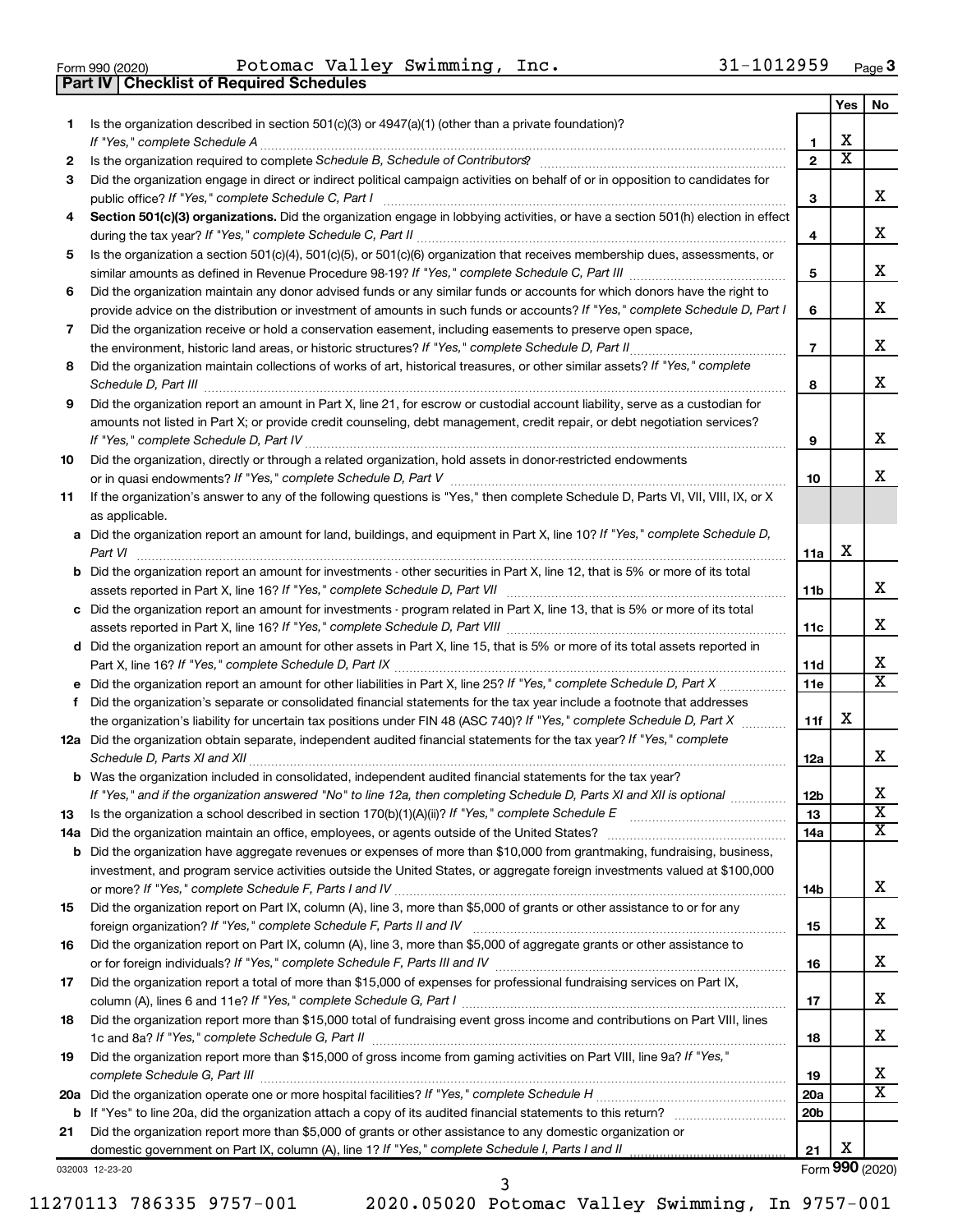**Part IV Checklist of Required Schedules**

Form 990 (2020) POLOMAC VALLEY SWIMMING, INC.  $31-1012959$  Page Potomac Valley Swimming, Inc. 31-1012959

*(continued)*

|        |                                                                                                                              |                 | Yes | No                      |
|--------|------------------------------------------------------------------------------------------------------------------------------|-----------------|-----|-------------------------|
| 22     | Did the organization report more than \$5,000 of grants or other assistance to or for domestic individuals on                |                 |     |                         |
|        |                                                                                                                              | 22              | X   |                         |
| 23     | Did the organization answer "Yes" to Part VII, Section A, line 3, 4, or 5 about compensation of the organization's current   |                 |     |                         |
|        | and former officers, directors, trustees, key employees, and highest compensated employees? If "Yes," complete               |                 |     |                         |
|        | Schedule J <b>Execute Schedule J Execute Schedule J</b>                                                                      | 23              |     | x                       |
|        | 24a Did the organization have a tax-exempt bond issue with an outstanding principal amount of more than \$100,000 as of the  |                 |     |                         |
|        | last day of the year, that was issued after December 31, 2002? If "Yes," answer lines 24b through 24d and complete           |                 |     |                         |
|        |                                                                                                                              | 24a             |     | х                       |
|        |                                                                                                                              | 24 <sub>b</sub> |     |                         |
|        | c Did the organization maintain an escrow account other than a refunding escrow at any time during the year to defease       |                 |     |                         |
|        |                                                                                                                              | 24c             |     |                         |
|        |                                                                                                                              | 24d             |     |                         |
|        | 25a Section 501(c)(3), 501(c)(4), and 501(c)(29) organizations. Did the organization engage in an excess benefit             |                 |     |                         |
|        |                                                                                                                              | 25a             |     | x                       |
|        | b Is the organization aware that it engaged in an excess benefit transaction with a disqualified person in a prior year, and |                 |     |                         |
|        | that the transaction has not been reported on any of the organization's prior Forms 990 or 990-EZ? If "Yes," complete        |                 |     |                         |
|        | Schedule L, Part I                                                                                                           | 25b             |     | х                       |
| 26     | Did the organization report any amount on Part X, line 5 or 22, for receivables from or payables to any current              |                 |     |                         |
|        | or former officer, director, trustee, key employee, creator or founder, substantial contributor, or 35%                      |                 |     |                         |
|        |                                                                                                                              | 26              |     | х                       |
| 27     | Did the organization provide a grant or other assistance to any current or former officer, director, trustee, key employee,  |                 |     |                         |
|        | creator or founder, substantial contributor or employee thereof, a grant selection committee member, or to a 35% controlled  |                 |     |                         |
|        | entity (including an employee thereof) or family member of any of these persons? If "Yes," complete Schedule L, Part III     | 27              |     | x                       |
| 28     | Was the organization a party to a business transaction with one of the following parties (see Schedule L, Part IV            |                 |     |                         |
|        | instructions, for applicable filing thresholds, conditions, and exceptions):                                                 |                 |     |                         |
|        | a A current or former officer, director, trustee, key employee, creator or founder, or substantial contributor? If           |                 |     |                         |
|        |                                                                                                                              | 28a             |     | х                       |
|        |                                                                                                                              | 28b             |     | $\overline{\texttt{x}}$ |
|        | c A 35% controlled entity of one or more individuals and/or organizations described in lines 28a or 28b?If                   |                 |     |                         |
|        |                                                                                                                              | 28c             |     | х                       |
| 29     |                                                                                                                              | 29              |     | $\overline{\text{x}}$   |
| 30     | Did the organization receive contributions of art, historical treasures, or other similar assets, or qualified conservation  |                 |     |                         |
|        |                                                                                                                              | 30              |     | х                       |
| 31     | Did the organization liquidate, terminate, or dissolve and cease operations? If "Yes," complete Schedule N, Part I           | 31              |     | $\overline{\texttt{x}}$ |
| 32     | Did the organization sell, exchange, dispose of, or transfer more than 25% of its net assets? If "Yes," complete             |                 |     |                         |
|        | Schedule N, Part II <b>Market Allen Schedule N, Part II Market Allen Schedule N, Part II</b>                                 | 32              |     | х                       |
| 33     | Did the organization own 100% of an entity disregarded as separate from the organization under Regulations                   |                 |     |                         |
|        |                                                                                                                              | 33              |     | x                       |
| 34     | Was the organization related to any tax-exempt or taxable entity? If "Yes," complete Schedule R, Part II, III, or IV, and    |                 |     |                         |
|        | Part V, line 1                                                                                                               | 34              |     | х                       |
|        | 35a Did the organization have a controlled entity within the meaning of section 512(b)(13)?                                  | 35a             |     | $\overline{\mathbf{X}}$ |
|        | b If "Yes" to line 35a, did the organization receive any payment from or engage in any transaction with a controlled entity  |                 |     |                         |
|        |                                                                                                                              | 35b             |     |                         |
| 36     | Section 501(c)(3) organizations. Did the organization make any transfers to an exempt non-charitable related organization?   |                 |     |                         |
|        |                                                                                                                              | 36              |     | х                       |
| 37     | Did the organization conduct more than 5% of its activities through an entity that is not a related organization             |                 |     |                         |
|        |                                                                                                                              | 37              |     | x                       |
| 38     | Did the organization complete Schedule O and provide explanations in Schedule O for Part VI, lines 11b and 19?               |                 |     |                         |
|        |                                                                                                                              | 38              | х   |                         |
| Part V |                                                                                                                              |                 |     |                         |
|        |                                                                                                                              |                 |     |                         |
|        |                                                                                                                              |                 | Yes | No                      |
|        | 1a                                                                                                                           |                 |     |                         |
|        | 0<br>b Enter the number of Forms W-2G included in line 1a. Enter -0- if not applicable<br>1b                                 |                 |     |                         |
|        | c Did the organization comply with backup withholding rules for reportable payments to vendors and reportable gaming         |                 |     |                         |
|        |                                                                                                                              | 1c              | X   |                         |
|        | 032004 12-23-20                                                                                                              |                 |     | Form 990 (2020)         |
|        | 4                                                                                                                            |                 |     |                         |

11270113 786335 9757-001 2020.05020 Potomac Valley Swimming, In 9757-001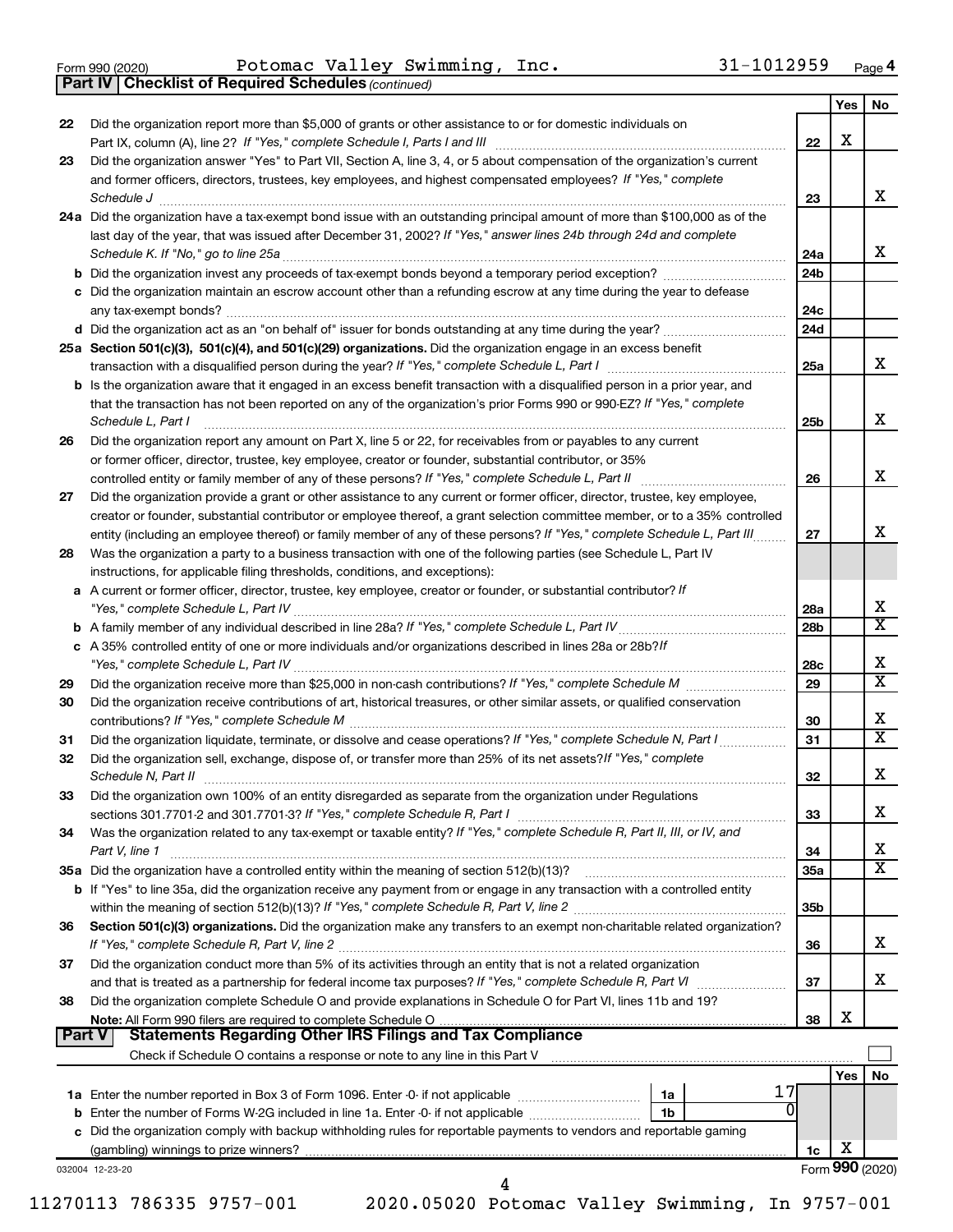|  | Form 990 (2020) |  |
|--|-----------------|--|
|  |                 |  |

**Part V Statements Regarding Other IRS Filings and Tax Compliance**

*(continued)*

|    |                                                                                                                                                                                                                                 |                | Yes | No |  |  |  |  |  |
|----|---------------------------------------------------------------------------------------------------------------------------------------------------------------------------------------------------------------------------------|----------------|-----|----|--|--|--|--|--|
|    | 2a Enter the number of employees reported on Form W-3, Transmittal of Wage and Tax Statements,                                                                                                                                  |                |     |    |  |  |  |  |  |
|    | 4<br>filed for the calendar year ending with or within the year covered by this return <i>manumumumum</i><br>2a                                                                                                                 |                |     |    |  |  |  |  |  |
|    |                                                                                                                                                                                                                                 | 2 <sub>b</sub> | х   |    |  |  |  |  |  |
|    |                                                                                                                                                                                                                                 |                |     |    |  |  |  |  |  |
|    | 3a Did the organization have unrelated business gross income of \$1,000 or more during the year?                                                                                                                                | 3a             |     | х  |  |  |  |  |  |
|    |                                                                                                                                                                                                                                 |                |     |    |  |  |  |  |  |
|    | 4a At any time during the calendar year, did the organization have an interest in, or a signature or other authority over, a                                                                                                    |                |     |    |  |  |  |  |  |
|    | financial account in a foreign country (such as a bank account, securities account, or other financial account)?                                                                                                                | 4a             |     | х  |  |  |  |  |  |
|    | <b>b</b> If "Yes," enter the name of the foreign country $\blacktriangleright$                                                                                                                                                  |                |     |    |  |  |  |  |  |
|    | See instructions for filing requirements for FinCEN Form 114, Report of Foreign Bank and Financial Accounts (FBAR).                                                                                                             |                |     |    |  |  |  |  |  |
|    |                                                                                                                                                                                                                                 | 5a             |     | х  |  |  |  |  |  |
| b  | Did any taxable party notify the organization that it was or is a party to a prohibited tax shelter transaction?                                                                                                                | 5 <sub>b</sub> |     | х  |  |  |  |  |  |
|    |                                                                                                                                                                                                                                 | 5 <sub>c</sub> |     |    |  |  |  |  |  |
|    | 6a Does the organization have annual gross receipts that are normally greater than \$100,000, and did the organization solicit                                                                                                  |                |     |    |  |  |  |  |  |
|    |                                                                                                                                                                                                                                 | 6a             |     | х  |  |  |  |  |  |
|    | <b>b</b> If "Yes," did the organization include with every solicitation an express statement that such contributions or gifts                                                                                                   |                |     |    |  |  |  |  |  |
|    | were not tax deductible?                                                                                                                                                                                                        | 6b             |     |    |  |  |  |  |  |
| 7  | Organizations that may receive deductible contributions under section 170(c).                                                                                                                                                   |                |     | х  |  |  |  |  |  |
| a  | Did the organization receive a payment in excess of \$75 made partly as a contribution and partly for goods and services provided to the payor?                                                                                 | 7a             |     |    |  |  |  |  |  |
|    |                                                                                                                                                                                                                                 | 7b             |     |    |  |  |  |  |  |
|    | c Did the organization sell, exchange, or otherwise dispose of tangible personal property for which it was required                                                                                                             | 7с             |     | x  |  |  |  |  |  |
|    | 7d                                                                                                                                                                                                                              |                |     |    |  |  |  |  |  |
| е  |                                                                                                                                                                                                                                 | 7e             |     |    |  |  |  |  |  |
| f  | Did the organization receive any funds, directly or indirectly, to pay premiums on a personal benefit contract?<br>Did the organization, during the year, pay premiums, directly or indirectly, on a personal benefit contract? |                |     |    |  |  |  |  |  |
| g  | If the organization received a contribution of qualified intellectual property, did the organization file Form 8899 as required?                                                                                                |                |     |    |  |  |  |  |  |
| h  | If the organization received a contribution of cars, boats, airplanes, or other vehicles, did the organization file a Form 1098-C?                                                                                              |                |     |    |  |  |  |  |  |
| 8  | Sponsoring organizations maintaining donor advised funds. Did a donor advised fund maintained by the                                                                                                                            |                |     |    |  |  |  |  |  |
|    |                                                                                                                                                                                                                                 | 8              |     |    |  |  |  |  |  |
| 9  | Sponsoring organizations maintaining donor advised funds.                                                                                                                                                                       |                |     |    |  |  |  |  |  |
| a  | Did the sponsoring organization make any taxable distributions under section 4966?                                                                                                                                              | <b>9a</b>      |     |    |  |  |  |  |  |
| b  |                                                                                                                                                                                                                                 | 9 <sub>b</sub> |     |    |  |  |  |  |  |
| 10 | Section 501(c)(7) organizations. Enter:                                                                                                                                                                                         |                |     |    |  |  |  |  |  |
| a  | 10a                                                                                                                                                                                                                             |                |     |    |  |  |  |  |  |
|    | 10 <sub>b</sub><br>b Gross receipts, included on Form 990, Part VIII, line 12, for public use of club facilities                                                                                                                |                |     |    |  |  |  |  |  |
|    | 11 Section 501(c)(12) organizations. Enter:                                                                                                                                                                                     |                |     |    |  |  |  |  |  |
|    | 11a                                                                                                                                                                                                                             |                |     |    |  |  |  |  |  |
|    | b Gross income from other sources (Do not net amounts due or paid to other sources against                                                                                                                                      |                |     |    |  |  |  |  |  |
|    | 11b                                                                                                                                                                                                                             |                |     |    |  |  |  |  |  |
|    | 12a Section 4947(a)(1) non-exempt charitable trusts. Is the organization filing Form 990 in lieu of Form 1041?                                                                                                                  | <b>12a</b>     |     |    |  |  |  |  |  |
|    | <b>b</b> If "Yes," enter the amount of tax-exempt interest received or accrued during the year<br>12b                                                                                                                           |                |     |    |  |  |  |  |  |
| 13 | Section 501(c)(29) qualified nonprofit health insurance issuers.                                                                                                                                                                |                |     |    |  |  |  |  |  |
|    | a Is the organization licensed to issue qualified health plans in more than one state?                                                                                                                                          | 13a            |     |    |  |  |  |  |  |
|    | Note: See the instructions for additional information the organization must report on Schedule O.                                                                                                                               |                |     |    |  |  |  |  |  |
|    | <b>b</b> Enter the amount of reserves the organization is required to maintain by the states in which the                                                                                                                       |                |     |    |  |  |  |  |  |
|    | 13 <sub>b</sub>                                                                                                                                                                                                                 |                |     |    |  |  |  |  |  |
|    | 13 <sub>c</sub>                                                                                                                                                                                                                 | 14a            |     | x. |  |  |  |  |  |
|    | 14a Did the organization receive any payments for indoor tanning services during the tax year?                                                                                                                                  |                |     |    |  |  |  |  |  |
|    | <b>b</b> If "Yes," has it filed a Form 720 to report these payments? If "No," provide an explanation on Schedule O                                                                                                              | 14b            |     |    |  |  |  |  |  |
| 15 | Is the organization subject to the section 4960 tax on payment(s) of more than \$1,000,000 in remuneration or                                                                                                                   |                |     | x  |  |  |  |  |  |
|    | excess parachute payment(s) during the year?                                                                                                                                                                                    | 15             |     |    |  |  |  |  |  |
| 16 | If "Yes," see instructions and file Form 4720, Schedule N.<br>Is the organization an educational institution subject to the section 4968 excise tax on net investment income?                                                   | 16             |     | x  |  |  |  |  |  |
|    | If "Yes," complete Form 4720, Schedule O.                                                                                                                                                                                       |                |     |    |  |  |  |  |  |
|    |                                                                                                                                                                                                                                 |                |     |    |  |  |  |  |  |

Form (2020) **990**

032005 12-23-20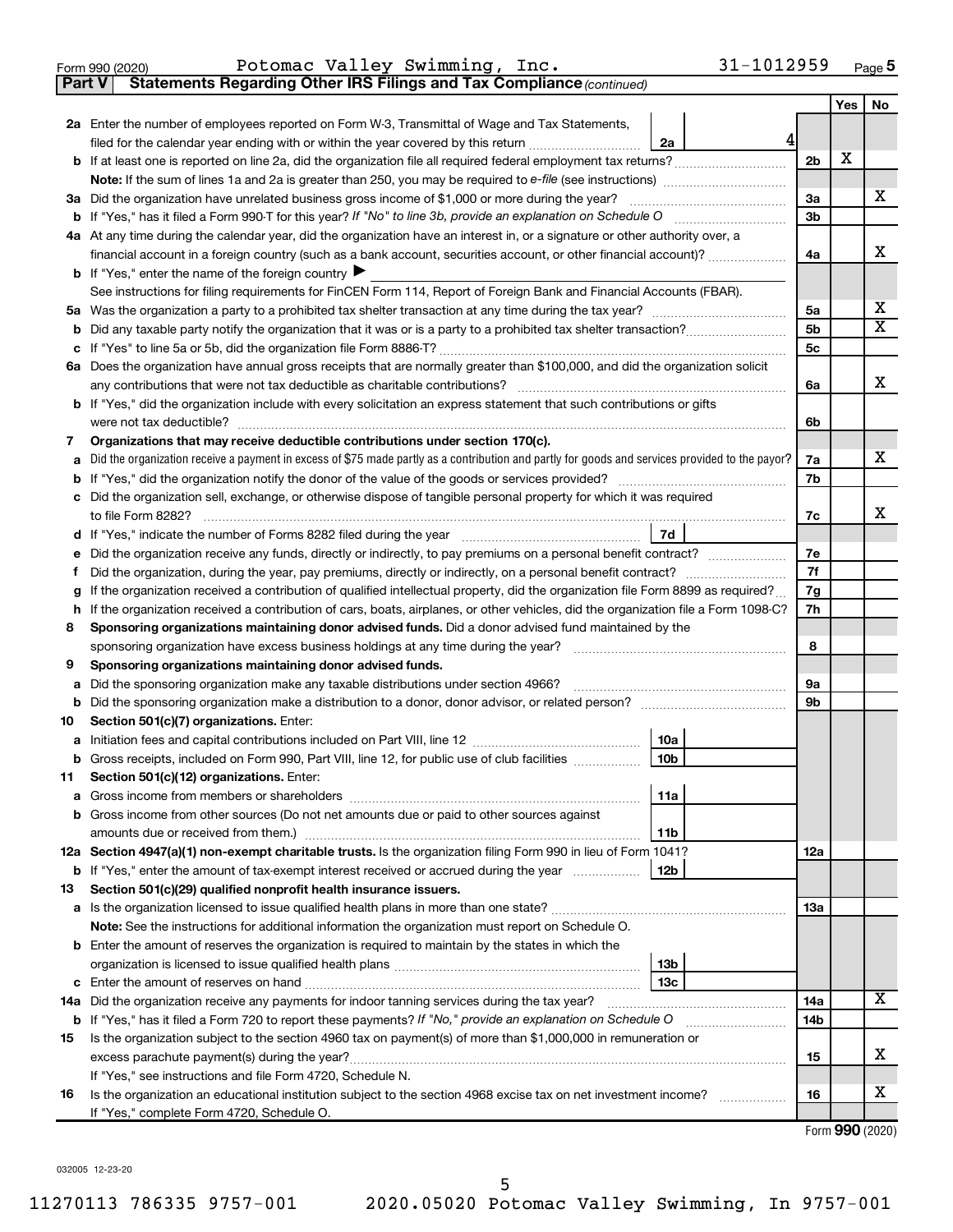Form 990 (2020) Potomac Valley Swimming, Inc.  $31-1012959$  Page

**Part VI** Governance, Management, and Disclosure For each "Yes" response to lines 2 through 7b below, and for a "No" response *to line 8a, 8b, or 10b below, describe the circumstances, processes, or changes on Schedule O. See instructions.*

|     |                                                                                                                                                  |                               |                 |                              | $\overline{\mathbf{x}}$ |
|-----|--------------------------------------------------------------------------------------------------------------------------------------------------|-------------------------------|-----------------|------------------------------|-------------------------|
|     | <b>Section A. Governing Body and Management</b>                                                                                                  |                               |                 |                              |                         |
|     |                                                                                                                                                  |                               |                 | Yes                          | No                      |
|     | 1a Enter the number of voting members of the governing body at the end of the tax year                                                           | 14<br>1a                      |                 |                              |                         |
|     | If there are material differences in voting rights among members of the governing body, or if the governing                                      |                               |                 |                              |                         |
|     | body delegated broad authority to an executive committee or similar committee, explain on Schedule O.                                            |                               |                 |                              |                         |
|     | <b>b</b> Enter the number of voting members included on line 1a, above, who are independent <i>manumum</i>                                       | 14<br>1b                      |                 |                              |                         |
| 2   | Did any officer, director, trustee, or key employee have a family relationship or a business relationship with any other                         |                               |                 |                              |                         |
|     | officer, director, trustee, or key employee?                                                                                                     |                               | $\mathbf{2}$    |                              |                         |
| 3   | Did the organization delegate control over management duties customarily performed by or under the direct supervision                            |                               |                 |                              |                         |
|     |                                                                                                                                                  |                               | 3               |                              |                         |
| 4   | Did the organization make any significant changes to its governing documents since the prior Form 990 was filed?                                 |                               | 4               |                              |                         |
| 5   |                                                                                                                                                  |                               | 5               |                              |                         |
| 6   |                                                                                                                                                  |                               | 6               | $\overline{\mathbf{x}}$      |                         |
| 7a  | Did the organization have members, stockholders, or other persons who had the power to elect or appoint one or                                   |                               |                 |                              |                         |
|     |                                                                                                                                                  |                               | 7a              | Х                            |                         |
|     | <b>b</b> Are any governance decisions of the organization reserved to (or subject to approval by) members, stockholders, or                      |                               |                 |                              |                         |
|     | persons other than the governing body?                                                                                                           |                               | 7b              |                              |                         |
| 8   | Did the organization contemporaneously document the meetings held or written actions undertaken during the year by the following:                |                               |                 |                              |                         |
|     |                                                                                                                                                  |                               | 8a              | X                            |                         |
|     |                                                                                                                                                  |                               | 8b              | $\overline{\textbf{x}}$      |                         |
| 9   | Is there any officer, director, trustee, or key employee listed in Part VII, Section A, who cannot be reached at the                             |                               |                 |                              |                         |
|     |                                                                                                                                                  |                               | 9               |                              |                         |
|     | Section B. Policies (This Section B requests information about policies not required by the Internal Revenue Code.)                              |                               |                 |                              |                         |
|     |                                                                                                                                                  |                               |                 | Yes                          |                         |
|     |                                                                                                                                                  |                               | 10a             |                              |                         |
|     |                                                                                                                                                  |                               |                 |                              |                         |
|     | <b>b</b> If "Yes," did the organization have written policies and procedures governing the activities of such chapters, affiliates,              |                               |                 |                              |                         |
|     | and branches to ensure their operations are consistent with the organization's exempt purposes?                                                  |                               | 10 <sub>b</sub> | X                            |                         |
|     | 11a Has the organization provided a complete copy of this Form 990 to all members of its governing body before filing the form?                  |                               | 11a             |                              |                         |
|     | <b>b</b> Describe in Schedule O the process, if any, used by the organization to review this Form 990.                                           |                               |                 |                              |                         |
| 12a |                                                                                                                                                  |                               | 12a             | х<br>$\overline{\textbf{x}}$ |                         |
| b   |                                                                                                                                                  |                               | 12 <sub>b</sub> |                              |                         |
|     | c Did the organization regularly and consistently monitor and enforce compliance with the policy? If "Yes," describe                             |                               |                 |                              |                         |
|     | in Schedule O how this was done manufactured and continuum and contact the was done manufactured and contact t                                   |                               | 12c             | X                            |                         |
| 13  |                                                                                                                                                  |                               | 13              |                              |                         |
| 14  | Did the organization have a written document retention and destruction policy? [11] manufaction manufaction in                                   |                               | 14              |                              |                         |
| 15  | Did the process for determining compensation of the following persons include a review and approval by independent                               |                               |                 |                              |                         |
|     | persons, comparability data, and contemporaneous substantiation of the deliberation and decision?                                                |                               |                 |                              |                         |
|     |                                                                                                                                                  |                               | <b>15a</b>      |                              |                         |
|     |                                                                                                                                                  |                               | 15b             |                              |                         |
|     | If "Yes" to line 15a or 15b, describe the process in Schedule O (see instructions).                                                              |                               |                 |                              |                         |
|     | 16a Did the organization invest in, contribute assets to, or participate in a joint venture or similar arrangement with a                        |                               |                 |                              |                         |
|     | taxable entity during the year?                                                                                                                  |                               | 16a             |                              |                         |
|     | b If "Yes," did the organization follow a written policy or procedure requiring the organization to evaluate its participation                   |                               |                 |                              |                         |
|     | in joint venture arrangements under applicable federal tax law, and take steps to safeguard the organization's                                   |                               |                 |                              |                         |
|     | exempt status with respect to such arrangements?                                                                                                 |                               | 16b             |                              |                         |
|     | <b>Section C. Disclosure</b>                                                                                                                     |                               |                 |                              |                         |
| 17  | None<br>List the states with which a copy of this Form 990 is required to be filed >                                                             |                               |                 |                              |                         |
| 18  | Section 6104 requires an organization to make its Forms 1023 (1024 or 1024-A, if applicable), 990, and 990-T (Section 501(c)(3)s only) available |                               |                 |                              |                         |
|     | for public inspection. Indicate how you made these available. Check all that apply.<br>$X$ Own website<br>$X$ Upon request<br>Another's website  | Other (explain on Schedule O) |                 |                              |                         |
| 19  | Describe on Schedule O whether (and if so, how) the organization made its governing documents, conflict of interest policy, and financial        |                               |                 |                              |                         |
|     | statements available to the public during the tax year.                                                                                          |                               |                 |                              |                         |
|     |                                                                                                                                                  |                               |                 |                              |                         |
| 20  | State the name, address, and telephone number of the person who possesses the organization's books and records<br>Kim Bullers - 703-909-5665     |                               |                 |                              |                         |
|     | PO Box 3729, McLean, VA<br>22103                                                                                                                 |                               |                 |                              |                         |
|     |                                                                                                                                                  |                               |                 | Form 990 (2020)              |                         |
|     | 032006 12-23-20<br>6                                                                                                                             |                               |                 |                              |                         |
|     | 2020.05020 Potomac Valley Swimming, In 9757-001<br>11270113 786335 9757-001                                                                      |                               |                 |                              |                         |
|     |                                                                                                                                                  |                               |                 |                              |                         |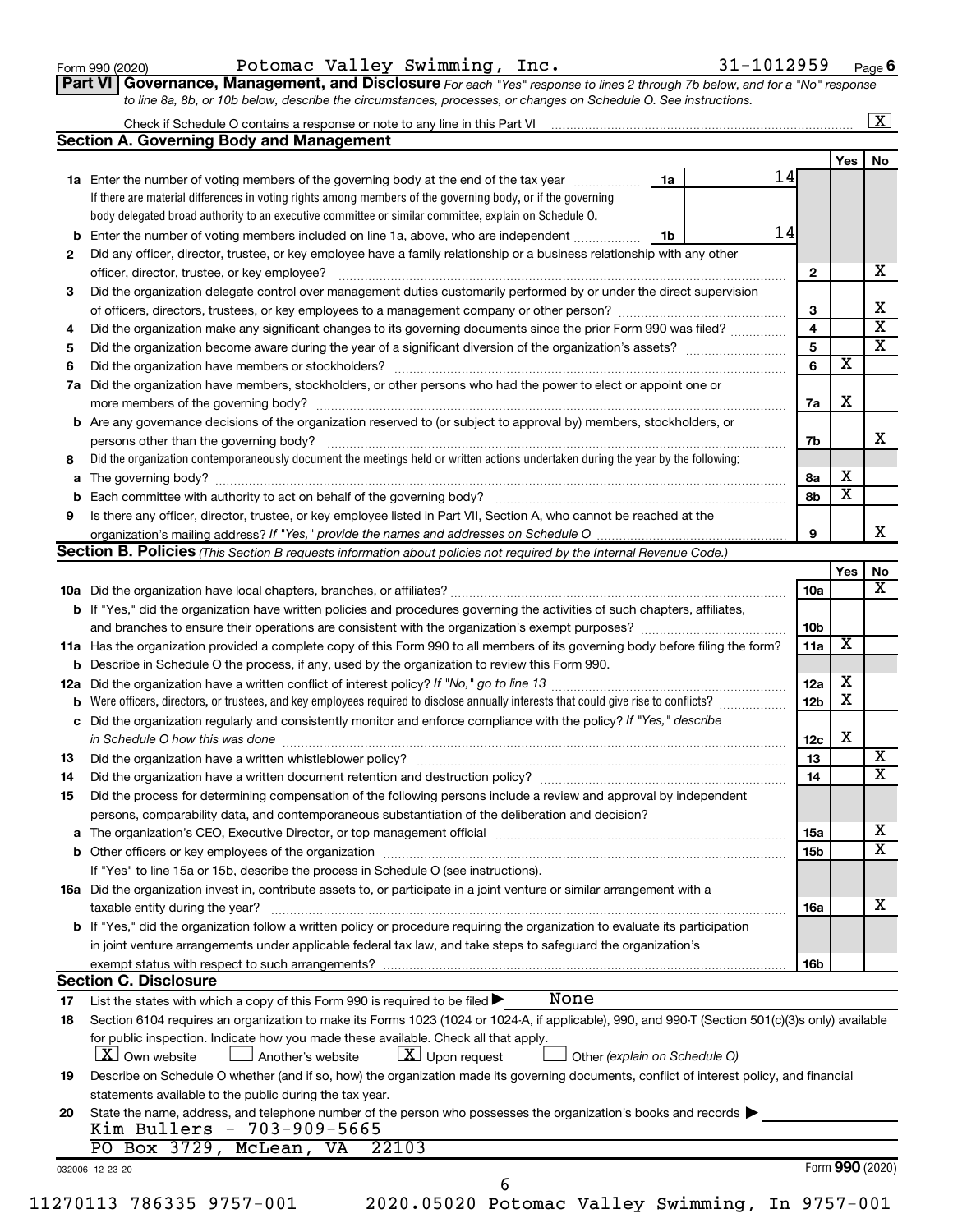$\Box$ 

| Part VII Compensation of Officers, Directors, Trustees, Key Employees, Highest Compensated |
|--------------------------------------------------------------------------------------------|
| <b>Employees, and Independent Contractors</b>                                              |

Check if Schedule O contains a response or note to any line in this Part VII

**Section A. Officers, Directors, Trustees, Key Employees, and Highest Compensated Employees**

**1a**  Complete this table for all persons required to be listed. Report compensation for the calendar year ending with or within the organization's tax year.  $\bullet$  List all of the organization's current officers, directors, trustees (whether individuals or organizations), regardless of amount of compensation.

Enter -0- in columns (D), (E), and (F) if no compensation was paid.

**•** List all of the organization's current key employees, if any. See instructions for definition of "key employee."

• List the organization's five *current* highest compensated employees (other than an officer, director, trustee, or key employee) who received reportable compensation (Box 5 of Form W-2 and/or Box 7 of Form 1099-MISC) of more than \$100,000 from the organization and any related organizations.

 $\bullet$  List all of the organization's former officers, key employees, and highest compensated employees who received more than \$100,000 of reportable compensation from the organization and any related organizations.

**•** List all of the organization's former directors or trustees that received, in the capacity as a former director or trustee of the organization, more than \$10,000 of reportable compensation from the organization and any related organizations.

See instructions for the order in which to list the persons above.

Check this box if neither the organization nor any related organization compensated any current officer, director, or trustee.  $\Box$ 

| (A)                                  | (B)                    | (C)                                     |                                                                  |             |              |                                  |        | (D)                 | (E)                              | (F)                      |  |  |
|--------------------------------------|------------------------|-----------------------------------------|------------------------------------------------------------------|-------------|--------------|----------------------------------|--------|---------------------|----------------------------------|--------------------------|--|--|
| Name and title                       | Average                | Position<br>(do not check more than one |                                                                  |             |              |                                  |        | Reportable          | Reportable                       | Estimated                |  |  |
|                                      | hours per              |                                         | box, unless person is both an<br>officer and a director/trustee) |             |              |                                  |        | compensation        | compensation                     | amount of                |  |  |
|                                      | week                   |                                         |                                                                  |             |              |                                  |        | from                | from related                     | other                    |  |  |
|                                      | (list any<br>hours for |                                         |                                                                  |             |              |                                  |        | the<br>organization | organizations<br>(W-2/1099-MISC) | compensation<br>from the |  |  |
|                                      | related                |                                         | trustee                                                          |             |              |                                  |        | (W-2/1099-MISC)     |                                  | organization             |  |  |
|                                      | organizations          |                                         |                                                                  |             |              |                                  |        |                     |                                  | and related              |  |  |
|                                      | below                  | ndividual trustee or director           | Institutional t                                                  |             | Key employee |                                  |        |                     |                                  | organizations            |  |  |
|                                      | line)                  |                                         |                                                                  | Officer     |              | Highest compensated<br> employee | Former |                     |                                  |                          |  |  |
| Kimberly Bullers<br>(1)              | 4.00                   |                                         |                                                                  |             |              |                                  |        |                     |                                  |                          |  |  |
| Treasurer                            |                        | X                                       |                                                                  |             |              |                                  |        | 33, 333.            | $\mathbf 0$ .                    | 0.                       |  |  |
| Tim Husson<br>(2)                    | 10.00                  |                                         |                                                                  |             |              |                                  |        |                     |                                  |                          |  |  |
| General Chair                        |                        | X                                       |                                                                  | $\mathbf X$ |              |                                  |        | $\mathbf 0$ .       | О.                               | 0.                       |  |  |
| Bob Walker<br>(3)                    | 4.00                   |                                         |                                                                  |             |              |                                  |        |                     |                                  |                          |  |  |
| Administrative Vice Chair            |                        | X                                       |                                                                  | $\mathbf X$ |              |                                  |        | $\mathbf 0$ .       | $\mathbf 0$ .                    | $\mathbf 0$ .            |  |  |
| Ellen Colket<br>(4)                  | 4.00                   |                                         |                                                                  |             |              |                                  |        |                     |                                  |                          |  |  |
| Finance Vice Chair                   |                        | $\mathbf X$                             |                                                                  | $\mathbf X$ |              |                                  |        | 0.                  | $\mathbf 0$ .                    | $0$ .                    |  |  |
| Erik Collins<br>(5)                  | 4.00                   |                                         |                                                                  |             |              |                                  |        |                     |                                  |                          |  |  |
| Age Group Vice Chair                 |                        | $\mathbf X$                             |                                                                  | $\mathbf X$ |              |                                  |        | 0.                  | $\mathbf 0$ .                    | $0$ .                    |  |  |
| Evan Stiles<br>(6)                   | 4.00                   |                                         |                                                                  |             |              |                                  |        |                     |                                  |                          |  |  |
| Senior Vice Chair                    |                        | $\mathbf X$                             |                                                                  | $\mathbf X$ |              |                                  |        | 0.                  | О.                               | $\mathbf 0$ .            |  |  |
| Carolyn Kotarski<br>(7)              | 4.00                   |                                         |                                                                  |             |              |                                  |        |                     |                                  |                          |  |  |
| Operations Vice Chair                |                        | X                                       |                                                                  | $\mathbf x$ |              |                                  |        | 0.                  | $\mathbf 0$ .                    | $\mathbf 0$ .            |  |  |
| Molly Kennedy<br>(8)                 | 4.00                   |                                         |                                                                  |             |              |                                  |        |                     |                                  |                          |  |  |
| Senior Athletes Representa           |                        | $\mathbf X$                             |                                                                  |             |              |                                  |        | 0.                  | $\mathbf 0$ .                    | 0.                       |  |  |
| Sophie Elliott<br>(9)                | 4.00                   |                                         |                                                                  |             |              |                                  |        |                     |                                  |                          |  |  |
| Junior Athletes Representa           |                        | $\mathbf X$                             |                                                                  |             |              |                                  |        | $0$ .               | $\mathbf 0$ .                    | $\mathbf 0$ .            |  |  |
| (10) Samantha Pliuskaitis            | 4.00                   |                                         |                                                                  |             |              |                                  |        |                     |                                  |                          |  |  |
| At-Large Athlete Representative      |                        | X                                       |                                                                  |             |              |                                  |        | $\mathbf 0$ .       | О.                               | 0.                       |  |  |
| (11) Reid Owen                       | 4.00                   |                                         |                                                                  |             |              |                                  |        |                     |                                  |                          |  |  |
| Senior Coaches Representat           |                        | $\mathbf X$                             |                                                                  |             |              |                                  |        | 0.                  | $\mathbf 0$ .                    | $\mathbf 0$ .            |  |  |
| (12) Trish Buswell                   | 4.00                   |                                         |                                                                  |             |              |                                  |        |                     |                                  |                          |  |  |
| Junior Coaches Representat           |                        | $\mathbf X$                             |                                                                  |             |              |                                  |        | 0.                  | О.                               | 0.                       |  |  |
| (13) Jorge Zamora                    | 4.00                   |                                         |                                                                  |             |              |                                  |        |                     |                                  |                          |  |  |
| Officials Representative             |                        | $\mathbf X$                             |                                                                  |             |              |                                  |        | 0.                  | $\mathbf 0$ .                    | $\mathbf 0$ .            |  |  |
| (14) Rob Green                       | 4.00                   |                                         |                                                                  |             |              |                                  |        |                     |                                  |                          |  |  |
| Inclusion/Diversity Chair            |                        | $\mathbf X$                             |                                                                  |             |              |                                  |        | $\mathbf 0$ .       | О.                               | $\mathbf 0$ .            |  |  |
| (15) Kelly Opipari                   | 4.00                   |                                         |                                                                  |             |              |                                  |        |                     |                                  |                          |  |  |
| Safe Sport Chair                     |                        | X                                       |                                                                  |             |              |                                  |        | 0.                  | $\mathbf 0$ .                    | $\mathbf 0$ .            |  |  |
| (16) Tom Ugast                       | 4.00                   |                                         |                                                                  |             |              |                                  |        |                     |                                  |                          |  |  |
| Immediate Past General Chair (ex off |                        | X                                       |                                                                  |             |              |                                  |        | 0.                  | $\mathbf 0$ .                    | 0.                       |  |  |
|                                      |                        |                                         |                                                                  |             |              |                                  |        |                     |                                  |                          |  |  |
|                                      |                        |                                         |                                                                  |             |              |                                  |        |                     |                                  |                          |  |  |

032007 12-23-20

11270113 786335 9757-001 2020.05020 Potomac Valley Swimming, In 9757-001

7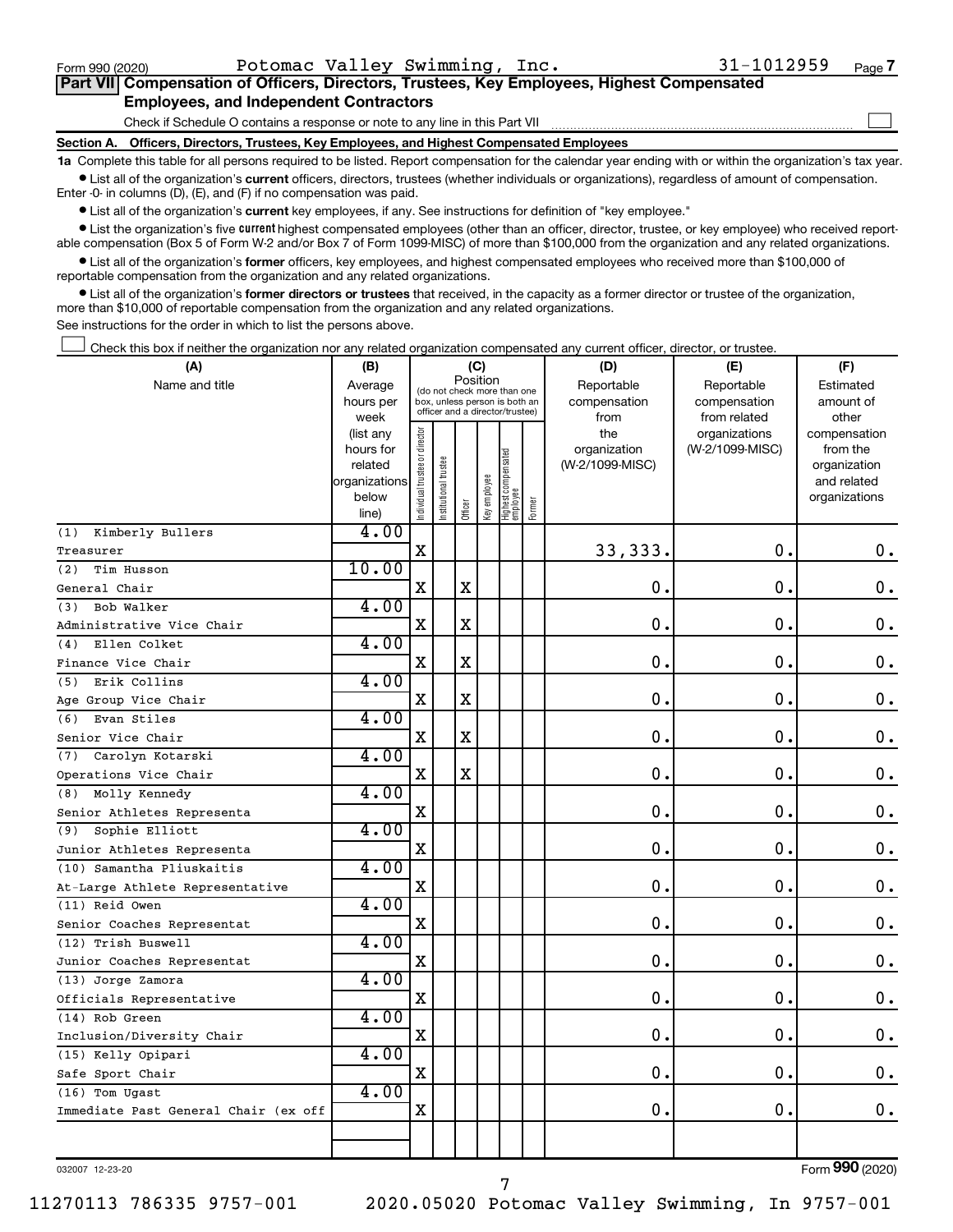|              | Potomac Valley Swimming, Inc.<br>Form 990 (2020)                                                                                                                                                                                |                                                                              |                                |                       |                                                                                 |              |                                 |        |                                                | 31-1012959                                       |                                                        |                             |                                                                                   | Page 8                                        |
|--------------|---------------------------------------------------------------------------------------------------------------------------------------------------------------------------------------------------------------------------------|------------------------------------------------------------------------------|--------------------------------|-----------------------|---------------------------------------------------------------------------------|--------------|---------------------------------|--------|------------------------------------------------|--------------------------------------------------|--------------------------------------------------------|-----------------------------|-----------------------------------------------------------------------------------|-----------------------------------------------|
|              | Part VII <br>Section A. Officers, Directors, Trustees, Key Employees, and Highest Compensated Employees (continued)                                                                                                             |                                                                              |                                |                       |                                                                                 |              |                                 |        |                                                |                                                  |                                                        |                             |                                                                                   |                                               |
|              | (A)<br>Name and title                                                                                                                                                                                                           | (B)<br>Average<br>hours per                                                  |                                |                       | (C)<br>Position<br>(do not check more than one<br>box, unless person is both an |              |                                 |        | (D)<br>Reportable<br>compensation              | (E)<br>Reportable<br>compensation                |                                                        |                             | (F)<br>Estimated<br>amount of                                                     |                                               |
|              |                                                                                                                                                                                                                                 | week<br>(list any<br>hours for<br>related<br>organizations<br>below<br>line) | Individual trustee or director | Institutional trustee | officer and a director/trustee)<br>Officer                                      | Key employee | Highest compensated<br>employee | Former | from<br>the<br>organization<br>(W-2/1099-MISC) | from related<br>organizations<br>(W-2/1099-MISC) |                                                        |                             | other<br>compensation<br>from the<br>organization<br>and related<br>organizations |                                               |
|              |                                                                                                                                                                                                                                 |                                                                              |                                |                       |                                                                                 |              |                                 |        |                                                |                                                  |                                                        |                             |                                                                                   |                                               |
|              |                                                                                                                                                                                                                                 |                                                                              |                                |                       |                                                                                 |              |                                 |        |                                                |                                                  |                                                        |                             |                                                                                   |                                               |
|              |                                                                                                                                                                                                                                 |                                                                              |                                |                       |                                                                                 |              |                                 |        |                                                |                                                  |                                                        |                             |                                                                                   |                                               |
|              |                                                                                                                                                                                                                                 |                                                                              |                                |                       |                                                                                 |              |                                 |        |                                                |                                                  |                                                        |                             |                                                                                   |                                               |
|              |                                                                                                                                                                                                                                 |                                                                              |                                |                       |                                                                                 |              |                                 |        |                                                |                                                  |                                                        |                             |                                                                                   |                                               |
|              |                                                                                                                                                                                                                                 |                                                                              |                                |                       |                                                                                 |              |                                 |        |                                                |                                                  |                                                        |                             |                                                                                   |                                               |
|              |                                                                                                                                                                                                                                 |                                                                              |                                |                       |                                                                                 |              |                                 |        |                                                |                                                  |                                                        |                             |                                                                                   |                                               |
|              | 1b Subtotal<br>c Total from continuation sheets to Part VII, Section A <b>manual</b> Total from $\blacktriangleright$                                                                                                           |                                                                              |                                |                       |                                                                                 |              |                                 |        | 33,333.<br>$\overline{0}$ .<br>33,333.         |                                                  | $\overline{0}$ .<br>$\overline{0}$ .<br>$\mathbf{0}$ . |                             |                                                                                   | $0$ .<br>$\overline{0}$ .<br>$\overline{0}$ . |
| $\mathbf{2}$ | Total number of individuals (including but not limited to those listed above) who received more than \$100,000 of reportable<br>compensation from the organization $\blacktriangleright$                                        |                                                                              |                                |                       |                                                                                 |              |                                 |        |                                                |                                                  |                                                        |                             |                                                                                   | 0                                             |
| 3            | Did the organization list any former officer, director, trustee, key employee, or highest compensated employee on<br>line 1a? If "Yes," complete Schedule J for such individual                                                 |                                                                              |                                |                       |                                                                                 |              |                                 |        |                                                |                                                  |                                                        | 3                           | Yes                                                                               | No<br>x                                       |
| 4            | For any individual listed on line 1a, is the sum of reportable compensation and other compensation from the organization<br>and related organizations greater than \$150,000? If "Yes," complete Schedule J for such individual |                                                                              |                                |                       |                                                                                 |              |                                 |        |                                                |                                                  |                                                        | 4                           |                                                                                   | x                                             |
| 5            | Did any person listed on line 1a receive or accrue compensation from any unrelated organization or individual for services<br><b>Section B. Independent Contractors</b>                                                         |                                                                              |                                |                       |                                                                                 |              |                                 |        |                                                |                                                  |                                                        | 5                           |                                                                                   | x                                             |
| 1            | Complete this table for your five highest compensated independent contractors that received more than \$100,000 of compensation from                                                                                            |                                                                              |                                |                       |                                                                                 |              |                                 |        |                                                |                                                  |                                                        |                             |                                                                                   |                                               |
|              | the organization. Report compensation for the calendar year ending with or within the organization's tax year.<br>(A)<br>Name and business address                                                                              |                                                                              |                                | <b>NONE</b>           |                                                                                 |              |                                 |        | (B)<br>Description of services                 |                                                  |                                                        | (C)<br>Compensation         |                                                                                   |                                               |
|              |                                                                                                                                                                                                                                 |                                                                              |                                |                       |                                                                                 |              |                                 |        |                                                |                                                  |                                                        |                             |                                                                                   |                                               |
|              |                                                                                                                                                                                                                                 |                                                                              |                                |                       |                                                                                 |              |                                 |        |                                                |                                                  |                                                        |                             |                                                                                   |                                               |
|              |                                                                                                                                                                                                                                 |                                                                              |                                |                       |                                                                                 |              |                                 |        |                                                |                                                  |                                                        |                             |                                                                                   |                                               |
|              |                                                                                                                                                                                                                                 |                                                                              |                                |                       |                                                                                 |              |                                 |        |                                                |                                                  |                                                        |                             |                                                                                   |                                               |
| 2            | Total number of independent contractors (including but not limited to those listed above) who received more than<br>\$100,000 of compensation from the organization                                                             |                                                                              |                                |                       |                                                                                 |              | 0                               |        |                                                |                                                  |                                                        |                             |                                                                                   |                                               |
|              |                                                                                                                                                                                                                                 |                                                                              |                                |                       |                                                                                 |              |                                 |        |                                                |                                                  |                                                        | $F_{\text{arm}}$ 000 (2020) |                                                                                   |                                               |

032008 12-23-20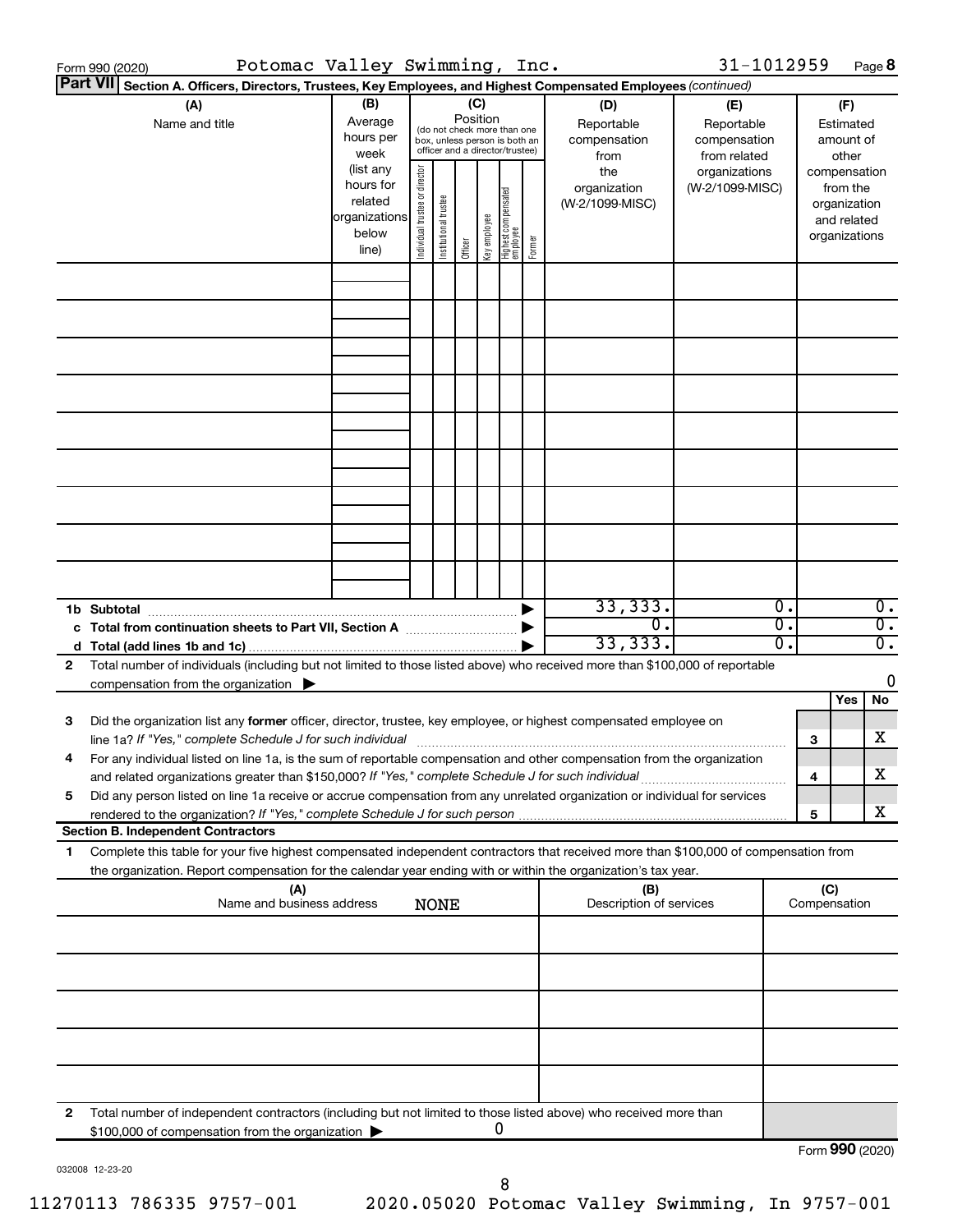| <b>Part VIII</b><br>(D)<br>Unrelated<br>Related or exempt<br>Total revenue<br>function revenue business revenue<br>Contributions, Gifts, Grants<br>and Other Similar Amounts<br>1 a Federated campaigns<br>1a<br>72,541.<br>1 <sub>b</sub><br>Membership dues<br>b<br>1 <sub>c</sub><br>Fundraising events<br>1 <sub>d</sub><br>Related organizations<br>$\ldots \ldots \ldots \ldots$<br>21, 305.<br>Government grants (contributions)<br>1e<br>All other contributions, gifts, grants, and<br>f<br>9,100.<br>similar amounts not included above<br>1f<br>$1g$ \$<br>Noncash contributions included in lines 1a-1f<br>102,946.<br>h.<br><b>Business Code</b><br>263, 215.<br>263, 215.<br>813990<br>Swim meet and entry fe<br>Program Service<br>Revenue<br>2a<br>10, 344.<br>10,344.<br>532284<br>Swim meet equipment re<br>$\mathbf b$<br>c<br>the control of the control of the control of the control of the control of<br>d<br>the control of the control of the control of the control of<br>е<br>f<br>273,559.<br>ь<br>3<br>Investment income (including dividends, interest, and<br>3,689.<br>Income from investment of tax-exempt bond proceeds<br>4<br>5<br>(i) Real<br>(ii) Personal<br>Gross rents<br>  6a<br>6а<br>.<br>6b<br>Less: rental expenses<br>Rental income or (loss)<br>6c<br>Net rental income or (loss)<br>d<br>(i) Securities<br>(ii) Other<br>7 a Gross amount from sales of<br>assets other than inventory<br>7a<br><b>b</b> Less: cost or other basis<br>evenue<br>and sales expenses<br>7b<br><b>7c</b><br>c Gain or (loss)<br>Œ<br>Other<br>8 a Gross income from fundraising events (not<br>including \$<br>of<br>contributions reported on line 1c). See<br>l8a<br><b>8h</b><br>c Net income or (loss) from fundraising events<br>.<br>9 a Gross income from gaming activities. See<br> 9a<br>9 <sub>b</sub><br>10 a Gross sales of inventory, less returns<br>10 <sub>b</sub><br><b>b</b> Less: cost of goods sold<br>c Net income or (loss) from sales of inventory<br><b>Business Code</b><br>Miscellaneous<br>Revenue<br>11a<br>the control of the control of the control of the control of the control of<br>b<br><u> 1989 - Johann Barn, mars ann an t-Amhain ann an t-Amhain an t-Amhain an t-Amhain an t-Amhain an t-Amhain an t-</u><br>c<br>the control of the control of the control of the control of<br>380, 194.<br>3,689.<br>273,559.<br>$0$ .<br>12 |  | Potomac Valley Swimming, Inc.<br>Form 990 (2020) |  |  | 31-1012959 | Page 9                                                   |
|-------------------------------------------------------------------------------------------------------------------------------------------------------------------------------------------------------------------------------------------------------------------------------------------------------------------------------------------------------------------------------------------------------------------------------------------------------------------------------------------------------------------------------------------------------------------------------------------------------------------------------------------------------------------------------------------------------------------------------------------------------------------------------------------------------------------------------------------------------------------------------------------------------------------------------------------------------------------------------------------------------------------------------------------------------------------------------------------------------------------------------------------------------------------------------------------------------------------------------------------------------------------------------------------------------------------------------------------------------------------------------------------------------------------------------------------------------------------------------------------------------------------------------------------------------------------------------------------------------------------------------------------------------------------------------------------------------------------------------------------------------------------------------------------------------------------------------------------------------------------------------------------------------------------------------------------------------------------------------------------------------------------------------------------------------------------------------------------------------------------------------------------------------------------------------------------------------------------------------------------------------------------------------------------------------------------------------------------------------------------------------------------------------|--|--------------------------------------------------|--|--|------------|----------------------------------------------------------|
|                                                                                                                                                                                                                                                                                                                                                                                                                                                                                                                                                                                                                                                                                                                                                                                                                                                                                                                                                                                                                                                                                                                                                                                                                                                                                                                                                                                                                                                                                                                                                                                                                                                                                                                                                                                                                                                                                                                                                                                                                                                                                                                                                                                                                                                                                                                                                                                                       |  | <b>Statement of Revenue</b>                      |  |  |            |                                                          |
|                                                                                                                                                                                                                                                                                                                                                                                                                                                                                                                                                                                                                                                                                                                                                                                                                                                                                                                                                                                                                                                                                                                                                                                                                                                                                                                                                                                                                                                                                                                                                                                                                                                                                                                                                                                                                                                                                                                                                                                                                                                                                                                                                                                                                                                                                                                                                                                                       |  |                                                  |  |  |            |                                                          |
|                                                                                                                                                                                                                                                                                                                                                                                                                                                                                                                                                                                                                                                                                                                                                                                                                                                                                                                                                                                                                                                                                                                                                                                                                                                                                                                                                                                                                                                                                                                                                                                                                                                                                                                                                                                                                                                                                                                                                                                                                                                                                                                                                                                                                                                                                                                                                                                                       |  |                                                  |  |  |            | Revenue excluded<br>from tax under<br>sections 512 - 514 |
|                                                                                                                                                                                                                                                                                                                                                                                                                                                                                                                                                                                                                                                                                                                                                                                                                                                                                                                                                                                                                                                                                                                                                                                                                                                                                                                                                                                                                                                                                                                                                                                                                                                                                                                                                                                                                                                                                                                                                                                                                                                                                                                                                                                                                                                                                                                                                                                                       |  |                                                  |  |  |            |                                                          |
|                                                                                                                                                                                                                                                                                                                                                                                                                                                                                                                                                                                                                                                                                                                                                                                                                                                                                                                                                                                                                                                                                                                                                                                                                                                                                                                                                                                                                                                                                                                                                                                                                                                                                                                                                                                                                                                                                                                                                                                                                                                                                                                                                                                                                                                                                                                                                                                                       |  |                                                  |  |  |            |                                                          |
|                                                                                                                                                                                                                                                                                                                                                                                                                                                                                                                                                                                                                                                                                                                                                                                                                                                                                                                                                                                                                                                                                                                                                                                                                                                                                                                                                                                                                                                                                                                                                                                                                                                                                                                                                                                                                                                                                                                                                                                                                                                                                                                                                                                                                                                                                                                                                                                                       |  |                                                  |  |  |            |                                                          |
|                                                                                                                                                                                                                                                                                                                                                                                                                                                                                                                                                                                                                                                                                                                                                                                                                                                                                                                                                                                                                                                                                                                                                                                                                                                                                                                                                                                                                                                                                                                                                                                                                                                                                                                                                                                                                                                                                                                                                                                                                                                                                                                                                                                                                                                                                                                                                                                                       |  |                                                  |  |  |            | 3,689.                                                   |
|                                                                                                                                                                                                                                                                                                                                                                                                                                                                                                                                                                                                                                                                                                                                                                                                                                                                                                                                                                                                                                                                                                                                                                                                                                                                                                                                                                                                                                                                                                                                                                                                                                                                                                                                                                                                                                                                                                                                                                                                                                                                                                                                                                                                                                                                                                                                                                                                       |  |                                                  |  |  |            |                                                          |
|                                                                                                                                                                                                                                                                                                                                                                                                                                                                                                                                                                                                                                                                                                                                                                                                                                                                                                                                                                                                                                                                                                                                                                                                                                                                                                                                                                                                                                                                                                                                                                                                                                                                                                                                                                                                                                                                                                                                                                                                                                                                                                                                                                                                                                                                                                                                                                                                       |  |                                                  |  |  |            |                                                          |
|                                                                                                                                                                                                                                                                                                                                                                                                                                                                                                                                                                                                                                                                                                                                                                                                                                                                                                                                                                                                                                                                                                                                                                                                                                                                                                                                                                                                                                                                                                                                                                                                                                                                                                                                                                                                                                                                                                                                                                                                                                                                                                                                                                                                                                                                                                                                                                                                       |  |                                                  |  |  |            |                                                          |
|                                                                                                                                                                                                                                                                                                                                                                                                                                                                                                                                                                                                                                                                                                                                                                                                                                                                                                                                                                                                                                                                                                                                                                                                                                                                                                                                                                                                                                                                                                                                                                                                                                                                                                                                                                                                                                                                                                                                                                                                                                                                                                                                                                                                                                                                                                                                                                                                       |  |                                                  |  |  |            |                                                          |
|                                                                                                                                                                                                                                                                                                                                                                                                                                                                                                                                                                                                                                                                                                                                                                                                                                                                                                                                                                                                                                                                                                                                                                                                                                                                                                                                                                                                                                                                                                                                                                                                                                                                                                                                                                                                                                                                                                                                                                                                                                                                                                                                                                                                                                                                                                                                                                                                       |  |                                                  |  |  |            |                                                          |
|                                                                                                                                                                                                                                                                                                                                                                                                                                                                                                                                                                                                                                                                                                                                                                                                                                                                                                                                                                                                                                                                                                                                                                                                                                                                                                                                                                                                                                                                                                                                                                                                                                                                                                                                                                                                                                                                                                                                                                                                                                                                                                                                                                                                                                                                                                                                                                                                       |  |                                                  |  |  |            |                                                          |
|                                                                                                                                                                                                                                                                                                                                                                                                                                                                                                                                                                                                                                                                                                                                                                                                                                                                                                                                                                                                                                                                                                                                                                                                                                                                                                                                                                                                                                                                                                                                                                                                                                                                                                                                                                                                                                                                                                                                                                                                                                                                                                                                                                                                                                                                                                                                                                                                       |  |                                                  |  |  |            |                                                          |
|                                                                                                                                                                                                                                                                                                                                                                                                                                                                                                                                                                                                                                                                                                                                                                                                                                                                                                                                                                                                                                                                                                                                                                                                                                                                                                                                                                                                                                                                                                                                                                                                                                                                                                                                                                                                                                                                                                                                                                                                                                                                                                                                                                                                                                                                                                                                                                                                       |  |                                                  |  |  |            |                                                          |
|                                                                                                                                                                                                                                                                                                                                                                                                                                                                                                                                                                                                                                                                                                                                                                                                                                                                                                                                                                                                                                                                                                                                                                                                                                                                                                                                                                                                                                                                                                                                                                                                                                                                                                                                                                                                                                                                                                                                                                                                                                                                                                                                                                                                                                                                                                                                                                                                       |  |                                                  |  |  |            |                                                          |
|                                                                                                                                                                                                                                                                                                                                                                                                                                                                                                                                                                                                                                                                                                                                                                                                                                                                                                                                                                                                                                                                                                                                                                                                                                                                                                                                                                                                                                                                                                                                                                                                                                                                                                                                                                                                                                                                                                                                                                                                                                                                                                                                                                                                                                                                                                                                                                                                       |  |                                                  |  |  |            |                                                          |
|                                                                                                                                                                                                                                                                                                                                                                                                                                                                                                                                                                                                                                                                                                                                                                                                                                                                                                                                                                                                                                                                                                                                                                                                                                                                                                                                                                                                                                                                                                                                                                                                                                                                                                                                                                                                                                                                                                                                                                                                                                                                                                                                                                                                                                                                                                                                                                                                       |  |                                                  |  |  |            |                                                          |
|                                                                                                                                                                                                                                                                                                                                                                                                                                                                                                                                                                                                                                                                                                                                                                                                                                                                                                                                                                                                                                                                                                                                                                                                                                                                                                                                                                                                                                                                                                                                                                                                                                                                                                                                                                                                                                                                                                                                                                                                                                                                                                                                                                                                                                                                                                                                                                                                       |  |                                                  |  |  |            |                                                          |
|                                                                                                                                                                                                                                                                                                                                                                                                                                                                                                                                                                                                                                                                                                                                                                                                                                                                                                                                                                                                                                                                                                                                                                                                                                                                                                                                                                                                                                                                                                                                                                                                                                                                                                                                                                                                                                                                                                                                                                                                                                                                                                                                                                                                                                                                                                                                                                                                       |  |                                                  |  |  |            |                                                          |
|                                                                                                                                                                                                                                                                                                                                                                                                                                                                                                                                                                                                                                                                                                                                                                                                                                                                                                                                                                                                                                                                                                                                                                                                                                                                                                                                                                                                                                                                                                                                                                                                                                                                                                                                                                                                                                                                                                                                                                                                                                                                                                                                                                                                                                                                                                                                                                                                       |  |                                                  |  |  |            |                                                          |
|                                                                                                                                                                                                                                                                                                                                                                                                                                                                                                                                                                                                                                                                                                                                                                                                                                                                                                                                                                                                                                                                                                                                                                                                                                                                                                                                                                                                                                                                                                                                                                                                                                                                                                                                                                                                                                                                                                                                                                                                                                                                                                                                                                                                                                                                                                                                                                                                       |  |                                                  |  |  |            |                                                          |
|                                                                                                                                                                                                                                                                                                                                                                                                                                                                                                                                                                                                                                                                                                                                                                                                                                                                                                                                                                                                                                                                                                                                                                                                                                                                                                                                                                                                                                                                                                                                                                                                                                                                                                                                                                                                                                                                                                                                                                                                                                                                                                                                                                                                                                                                                                                                                                                                       |  |                                                  |  |  |            |                                                          |
|                                                                                                                                                                                                                                                                                                                                                                                                                                                                                                                                                                                                                                                                                                                                                                                                                                                                                                                                                                                                                                                                                                                                                                                                                                                                                                                                                                                                                                                                                                                                                                                                                                                                                                                                                                                                                                                                                                                                                                                                                                                                                                                                                                                                                                                                                                                                                                                                       |  |                                                  |  |  |            |                                                          |
|                                                                                                                                                                                                                                                                                                                                                                                                                                                                                                                                                                                                                                                                                                                                                                                                                                                                                                                                                                                                                                                                                                                                                                                                                                                                                                                                                                                                                                                                                                                                                                                                                                                                                                                                                                                                                                                                                                                                                                                                                                                                                                                                                                                                                                                                                                                                                                                                       |  |                                                  |  |  |            |                                                          |
| 032009 12-23-20                                                                                                                                                                                                                                                                                                                                                                                                                                                                                                                                                                                                                                                                                                                                                                                                                                                                                                                                                                                                                                                                                                                                                                                                                                                                                                                                                                                                                                                                                                                                                                                                                                                                                                                                                                                                                                                                                                                                                                                                                                                                                                                                                                                                                                                                                                                                                                                       |  |                                                  |  |  |            | Form 990 (2020)                                          |

31-1012959 Page 9

9

11270113 786335 9757-001 2020.05020 Potomac Valley Swimming, In 9757-001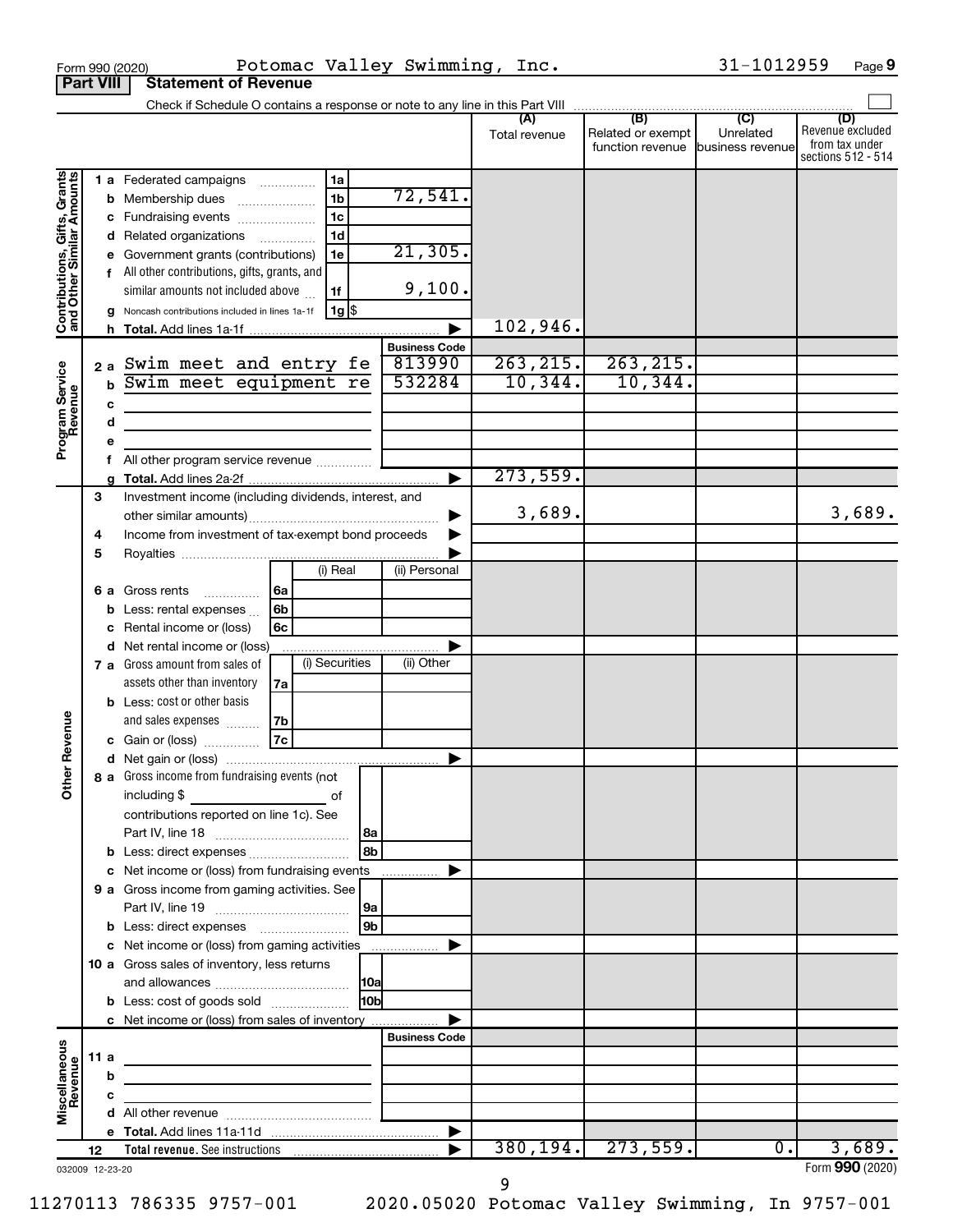Form 990 (2020) Potomac Valley Swimming, Inc.  $31-1012959$  Page **Part IX Statement of Functional Expenses**

|          | Section 501(c)(3) and 501(c)(4) organizations must complete all columns. All other organizations must complete column (A).                                 |                       |                                    |                                           |                                |
|----------|------------------------------------------------------------------------------------------------------------------------------------------------------------|-----------------------|------------------------------------|-------------------------------------------|--------------------------------|
|          | Check if Schedule O contains a response or note to any line in this Part IX                                                                                |                       |                                    |                                           |                                |
|          | Do not include amounts reported on lines 6b,<br>7b, 8b, 9b, and 10b of Part VIII.                                                                          | (A)<br>Total expenses | (B)<br>Program service<br>expenses | (C)<br>Management and<br>general expenses | (D)<br>Fundraising<br>expenses |
| 1.       | Grants and other assistance to domestic organizations<br>and domestic governments. See Part IV, line 21                                                    | 69,283.               | 69,283.                            |                                           |                                |
| 2        | Grants and other assistance to domestic                                                                                                                    |                       |                                    |                                           |                                |
|          | individuals. See Part IV, line 22                                                                                                                          | 20,080.               | 20,080.                            |                                           |                                |
| 3        | Grants and other assistance to foreign                                                                                                                     |                       |                                    |                                           |                                |
|          | organizations, foreign governments, and foreign                                                                                                            |                       |                                    |                                           |                                |
|          | individuals. See Part IV, lines 15 and 16                                                                                                                  |                       |                                    |                                           |                                |
| 4        | Benefits paid to or for members                                                                                                                            |                       |                                    |                                           |                                |
| 5        | Compensation of current officers, directors,                                                                                                               | 40,000.               |                                    | 40,000.                                   |                                |
|          | Compensation not included above to disqualified                                                                                                            |                       |                                    |                                           |                                |
| 6        | persons (as defined under section 4958(f)(1)) and                                                                                                          |                       |                                    |                                           |                                |
|          | persons described in section 4958(c)(3)(B)                                                                                                                 |                       |                                    |                                           |                                |
| 7        |                                                                                                                                                            | 89,840.               | 35,840.                            | 54,000.                                   |                                |
| 8        | Pension plan accruals and contributions (include                                                                                                           |                       |                                    |                                           |                                |
|          | section 401(k) and 403(b) employer contributions)                                                                                                          |                       |                                    |                                           |                                |
| 9        |                                                                                                                                                            |                       |                                    |                                           |                                |
| 10       |                                                                                                                                                            | 9,933.                | 4,131.                             | 5,802.                                    |                                |
| 11       | Fees for services (nonemployees):                                                                                                                          |                       |                                    |                                           |                                |
| а        |                                                                                                                                                            | 14,754.               | 14,754.                            |                                           |                                |
| b        |                                                                                                                                                            |                       |                                    |                                           |                                |
| с        |                                                                                                                                                            | 12,059.               |                                    | 12,059.                                   |                                |
| d        |                                                                                                                                                            |                       |                                    |                                           |                                |
| е        | Professional fundraising services. See Part IV, line 17                                                                                                    |                       |                                    |                                           |                                |
| f        | Investment management fees                                                                                                                                 | 2,850.                |                                    | 2,850.                                    |                                |
| g        | Other. (If line 11g amount exceeds 10% of line 25,                                                                                                         | 19,622.               | 19,622.                            |                                           |                                |
|          | column (A) amount, list line 11g expenses on Sch O.)                                                                                                       | 175.                  |                                    | 175.                                      |                                |
| 12<br>13 |                                                                                                                                                            | 3,515.                | 1,583.                             | 1,932.                                    |                                |
| 14       |                                                                                                                                                            | 3,242.                |                                    | 3,242.                                    |                                |
| 15       |                                                                                                                                                            |                       |                                    |                                           |                                |
| 16       |                                                                                                                                                            |                       |                                    |                                           |                                |
| 17       |                                                                                                                                                            |                       |                                    |                                           |                                |
| 18       | Payments of travel or entertainment expenses                                                                                                               |                       |                                    |                                           |                                |
|          | for any federal, state, or local public officials                                                                                                          |                       |                                    |                                           |                                |
| 19       | Conferences, conventions, and meetings                                                                                                                     |                       |                                    |                                           |                                |
| 20       | Interest                                                                                                                                                   |                       |                                    |                                           |                                |
| 21       |                                                                                                                                                            |                       |                                    |                                           |                                |
| 22       | Depreciation, depletion, and amortization                                                                                                                  | 729.                  | 729.                               |                                           |                                |
| 23       | Insurance<br>Other expenses. Itemize expenses not covered                                                                                                  |                       |                                    |                                           |                                |
| 24       | above (List miscellaneous expenses on line 24e. If<br>line 24e amount exceeds 10% of line 25, column (A)<br>amount, list line 24e expenses on Schedule O.) |                       |                                    |                                           |                                |
| a        | Pool and other rental                                                                                                                                      | 183,298.              | 183,298.                           |                                           |                                |
| b        | Equipment rental and st                                                                                                                                    | 13,432.               | 13,432.                            |                                           |                                |
| C        | Meet supplies and hospi                                                                                                                                    | 13, 159.              | 13,159.                            |                                           |                                |
|          | Diversity and inclusion                                                                                                                                    | 7,300.                | 7,300.                             |                                           |                                |
| е        | All other expenses                                                                                                                                         | 2,414.                | 995.                               | 1,419.                                    |                                |
| 25       | Total functional expenses. Add lines 1 through 24e                                                                                                         | 505,685.              | 384, 206.                          | 121,479.                                  | $\overline{\mathfrak{0}}$ .    |
| 26       | Joint costs. Complete this line only if the organization                                                                                                   |                       |                                    |                                           |                                |
|          | reported in column (B) joint costs from a combined<br>educational campaign and fundraising solicitation.                                                   |                       |                                    |                                           |                                |
|          |                                                                                                                                                            |                       |                                    |                                           |                                |

032010 12-23-20

Check here

Form (2020) **990**

11270113 786335 9757-001 2020.05020 Potomac Valley Swimming, In 9757-001

 $\Box$ 

if following SOP 98-2 (ASC 958-720)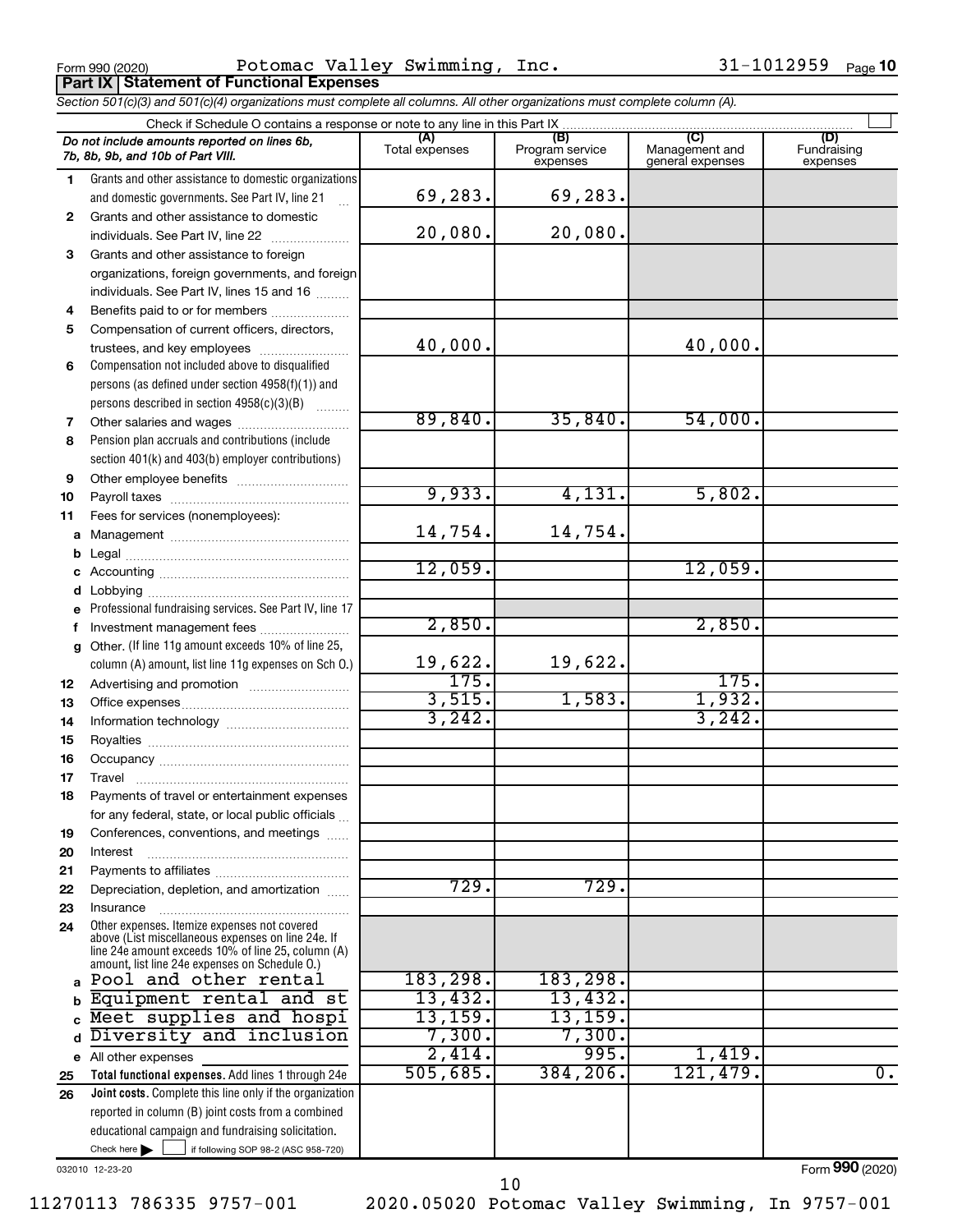**24 25**

**Liabilities**

**Assets**

**26**

**27 28**

**Net Assets or Fund Balances**

Net Assets or Fund Balances

Secured mortgages and notes payable to unrelated third parties  $\ldots$ ................. Unsecured notes and loans payable to unrelated third parties ~~~~~~~~ 82,076.  $21,305.$   $24$   $27,050.$ 

**Total liabilities.**  Add lines 17 through 25

Net assets without donor restrictions ~~~~~~~~~~~~~~~~~~~~ Net assets with donor restrictions ~~~~~~~~~~~~~~~~~~~~~~

Capital stock or trust principal, or current funds ~~~~~~~~~~~~~~~ Paid-in or capital surplus, or land, building, or equipment fund ....................... Retained earnings, endowment, accumulated income, or other funds ............ Total net assets or fund balances ~~~~~~~~~~~~~~~~~~~~~~

**Organizations that do not follow FASB ASC 958, check here** | †

Organizations that follow FASB ASC 958, check here  $\blacktriangleright \boxed{\text{X}}$ 

Other liabilities (including federal income tax, payables to related third parties, and other liabilities not included on lines 17-24). Complete Part X of Schedule D ~~~~~~~~~~~~~~~~~~~~~~~~~~~~~~~

**and complete lines 27, 28, 32, and 33.**

**and complete lines 29 through 33.**

Total liabilities and net assets/fund balances ...

**1 2 3 4** Accounts receivable, net ~~~~~~~~~~~~~~~~~~~~~~~~~~ **5** Loans and other receivables from any current or former officer, director, **6 7 8 9 10 a** Land, buildings, and equipment: cost or other **11 12** Investments - other securities. See Part IV, line 11 ~~~~~~~~~~~~~~ **13** Investments - program-related. See Part IV, line 11 ~~~~~~~~~~~~~ **14 15 16 17 18 19 20 21 22 23 1 2 3 4 5 6 7 8 9 10c 11 12 13 14 15 16 17 18 19 20 21 22 23 b** Less: accumulated depreciation  $\ldots$  [10b basis. Complete Part VI of Schedule D  $\frac{1}{10}$  10a **Total assets.**  Add lines 1 through 15 (must equal line 33) Beginning of year | | End of year Cash - non-interest-bearing ~~~~~~~~~~~~~~~~~~~~~~~~~ Savings and temporary cash investments ~~~~~~~~~~~~~~~~~~ Pledges and grants receivable, net ~~~~~~~~~~~~~~~~~~~~~ trustee, key employee, creator or founder, substantial contributor, or 35% controlled entity or family member of any of these persons  $\ldots$ ........................ Loans and other receivables from other disqualified persons (as defined under section 4958(f)(1)), and persons described in section  $4958(c)(3)(B)$  ...... Notes and loans receivable, net ~~~~~~~~~~~~~~~~~~~~~~~ Inventories for sale or use ~~~~~~~~~~~~~~~~~~~~~~~~~~ Prepaid expenses and deferred charges ~~~~~~~~~~~~~~~~~~ Investments - publicly traded securities ~~~~~~~~~~~~~~~~~~~ Intangible assets ~~~~~~~~~~~~~~~~~~~~~~~~~~~~~~ Other assets. See Part IV, line 11 ~~~~~~~~~~~~~~~~~~~~~~ Accounts payable and accrued expenses ~~~~~~~~~~~~~~~~~~ Grants payable ~~~~~~~~~~~~~~~~~~~~~~~~~~~~~~~ Deferred revenue ~~~~~~~~~~~~~~~~~~~~~~~~~~~~~~ Tax-exempt bond liabilities ~~~~~~~~~~~~~~~~~~~~~~~~~ Escrow or custodial account liability. Complete Part IV of Schedule D ........... Loans and other payables to any current or former officer, director, trustee, key employee, creator or founder, substantial contributor, or 35% controlled entity or family member of any of these persons ~~~~~~~~~ 37,701. 32,600. 557,373. 443,779.  $2,364. 4$   $42,010.$  $9,671.$  |  $9$  |  $125.$  $82,076.$   $729.$   $10c$  0. 384,465. 442,668.  $1,000$ .  $1,000$ . 993,303. 16 962,182. 10,077. 24,904. 11,404. 27,777.

Form 990 (2020) Potomac Valley Swimming, Inc.  $31-1012959$  Page Check if Schedule O contains a response or note to any line in this Part X  $\perp$ 

**(A) (B)**

**24**

**25 26**

42,786. 79,731.

 $950, 517$ .  $27$  882, 451.

 $950, 517.$   $32 \mid 882, 451.$ 993,303. 962,182.

**27 28**

Form (2020) **990**

**Part X** | **Balance Sheet** 

31-1012959 Page 11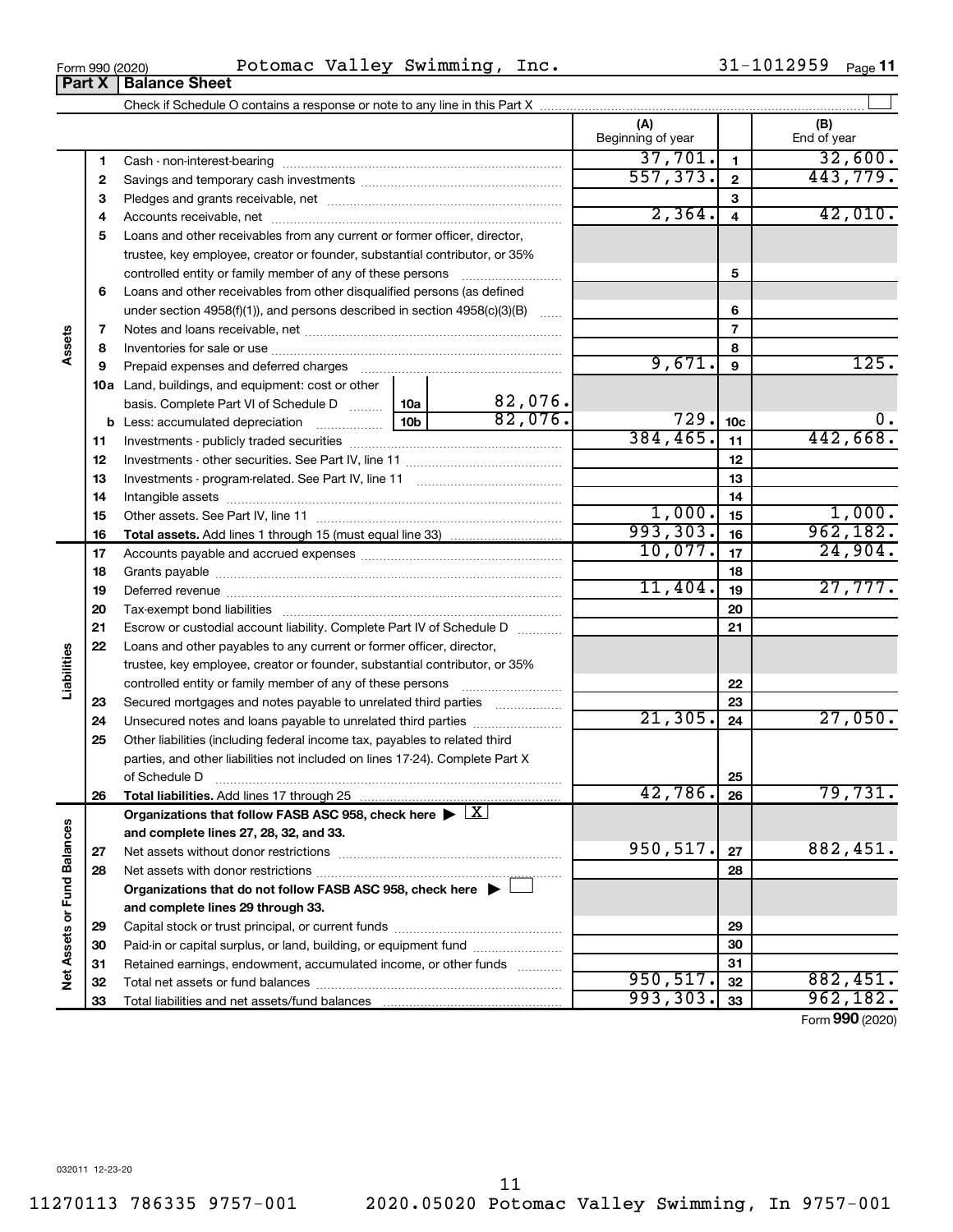|    | Potomac Valley Swimming, Inc.<br>Form 990 (2020)                                                                                                                                                                               | 31-1012959              |                |     | Page 12                 |
|----|--------------------------------------------------------------------------------------------------------------------------------------------------------------------------------------------------------------------------------|-------------------------|----------------|-----|-------------------------|
|    | Part XI   Reconciliation of Net Assets                                                                                                                                                                                         |                         |                |     |                         |
|    |                                                                                                                                                                                                                                |                         |                |     |                         |
|    |                                                                                                                                                                                                                                |                         |                |     |                         |
| 1  |                                                                                                                                                                                                                                | $\mathbf{1}$            |                |     | 380,194.                |
| 2  |                                                                                                                                                                                                                                | $\overline{2}$          | 505,685.       |     |                         |
| З  | Revenue less expenses. Subtract line 2 from line 1                                                                                                                                                                             | 3                       | $-125,491.$    |     |                         |
| 4  |                                                                                                                                                                                                                                | $\overline{\mathbf{4}}$ |                |     | 950, 517.               |
| 5  | Net unrealized gains (losses) on investments [11] matter than the control of the state of the state of the state of the state of the state of the state of the state of the state of the state of the state of the state of th | 5                       |                |     | 57,425.                 |
| 6  | Donated services and use of facilities [[111] matter contracts and use of facilities [[11] matter contracts and use of facilities [[11] matter contracts and use of facilities [[11] matter contracts and a service contract o | 6                       |                |     |                         |
| 7  |                                                                                                                                                                                                                                | $\overline{7}$          |                |     |                         |
| 8  | Prior period adjustments material contents and content and content and content and content and content and content and content and content and content and content and content and content and content and content and content | 8                       |                |     |                         |
| 9  | Other changes in net assets or fund balances (explain on Schedule O)                                                                                                                                                           | 9                       |                |     | $\overline{0}$ .        |
| 10 | Net assets or fund balances at end of year. Combine lines 3 through 9 (must equal Part X, line 32,                                                                                                                             |                         |                |     |                         |
|    |                                                                                                                                                                                                                                | 10                      |                |     | 882,451.                |
|    | Part XII Financial Statements and Reporting                                                                                                                                                                                    |                         |                |     |                         |
|    |                                                                                                                                                                                                                                |                         |                |     | $\overline{\mathbf{X}}$ |
| 1  | $\lfloor \mathbf{X} \rfloor$ Accrual<br>Accounting method used to prepare the Form 990: [130] Cash<br>Other<br><b>Contract</b>                                                                                                 |                         |                | Yes | No                      |
|    | If the organization changed its method of accounting from a prior year or checked "Other," explain in Schedule O.                                                                                                              |                         |                |     |                         |
|    | 2a Were the organization's financial statements compiled or reviewed by an independent accountant?                                                                                                                             |                         | 2a             | x   |                         |
|    | If "Yes," check a box below to indicate whether the financial statements for the year were compiled or reviewed on a                                                                                                           |                         |                |     |                         |
|    | separate basis, consolidated basis, or both:                                                                                                                                                                                   |                         |                |     |                         |
|    | $ \mathbf{X} $ Separate basis<br>Consolidated basis<br>Both consolidated and separate basis                                                                                                                                    |                         |                |     |                         |
|    |                                                                                                                                                                                                                                |                         | 2 <sub>b</sub> |     | x                       |
|    | If "Yes," check a box below to indicate whether the financial statements for the year were audited on a separate basis,                                                                                                        |                         |                |     |                         |
|    | consolidated basis, or both:                                                                                                                                                                                                   |                         |                |     |                         |
|    | Consolidated basis<br>Both consolidated and separate basis<br>Separate basis                                                                                                                                                   |                         |                |     |                         |
|    | c If "Yes" to line 2a or 2b, does the organization have a committee that assumes responsibility for oversight of the audit,                                                                                                    |                         |                |     |                         |
|    |                                                                                                                                                                                                                                |                         | 2 <sub>c</sub> | х   |                         |
|    | If the organization changed either its oversight process or selection process during the tax year, explain on Schedule O.                                                                                                      |                         |                |     |                         |
|    | 3a As a result of a federal award, was the organization required to undergo an audit or audits as set forth in the Single Audit                                                                                                |                         |                |     |                         |
|    |                                                                                                                                                                                                                                |                         | За             |     | X                       |
|    | <b>b</b> If "Yes," did the organization undergo the required audit or audits? If the organization did not undergo the required audit                                                                                           |                         |                |     |                         |
|    |                                                                                                                                                                                                                                |                         | 3b             |     |                         |
|    |                                                                                                                                                                                                                                |                         |                |     | $000$ (2020)            |

Form (2020) **990**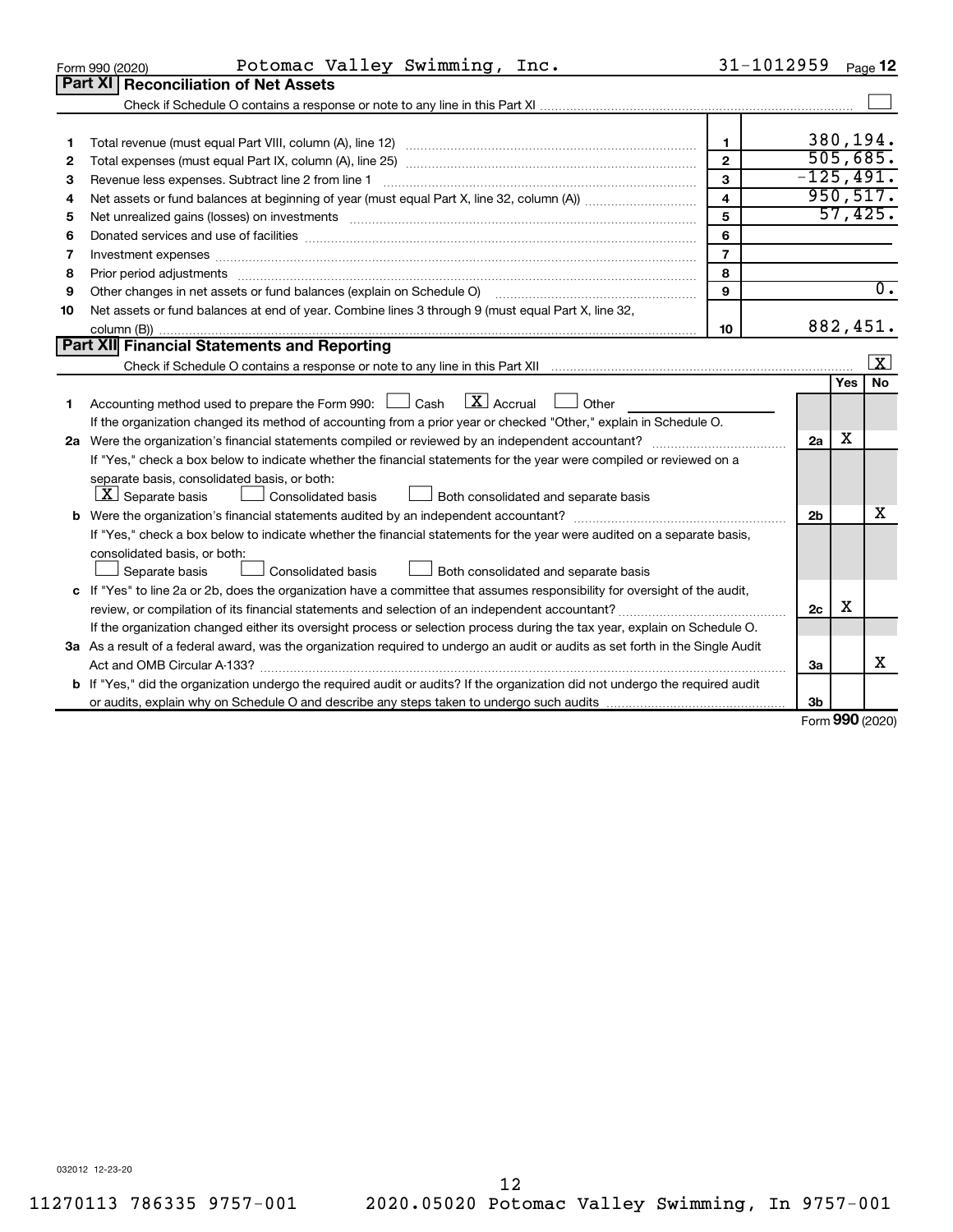**SCHEDULE A**

# **Public Charity Status and Public Support**

**(Form 990 or 990-EZ) Complete if the organization is a section 501(c)(3) organization or a section**

**4947(a)(1) nonexempt charitable trust. | Attach to Form 990 or Form 990-EZ.** 

|    | <b>Open to Public</b><br>Inspection |
|----|-------------------------------------|
| er | identification numbe                |

OMB No. 1545-0047

|    |                                                                                                                                       | Department of the Treasury<br>Internal Revenue Service                                                                                                                                                                                                                                   |  |                                                                                    | Attach to Form 990 or Form 990-EZ.<br>Go to www.irs.gov/Form990 for instructions and the latest information.                                                                                                                                                    |      |                                 |                            |  | <b>Open to Public</b><br>Inspection   |
|----|---------------------------------------------------------------------------------------------------------------------------------------|------------------------------------------------------------------------------------------------------------------------------------------------------------------------------------------------------------------------------------------------------------------------------------------|--|------------------------------------------------------------------------------------|-----------------------------------------------------------------------------------------------------------------------------------------------------------------------------------------------------------------------------------------------------------------|------|---------------------------------|----------------------------|--|---------------------------------------|
|    |                                                                                                                                       | Name of the organization                                                                                                                                                                                                                                                                 |  |                                                                                    |                                                                                                                                                                                                                                                                 |      |                                 |                            |  | <b>Employer identification number</b> |
|    |                                                                                                                                       |                                                                                                                                                                                                                                                                                          |  | Potomac Valley Swimming,                                                           |                                                                                                                                                                                                                                                                 | Inc. |                                 |                            |  | 31-1012959                            |
|    | Part I                                                                                                                                |                                                                                                                                                                                                                                                                                          |  |                                                                                    | Reason for Public Charity Status. (All organizations must complete this part.) See instructions.                                                                                                                                                                |      |                                 |                            |  |                                       |
|    |                                                                                                                                       |                                                                                                                                                                                                                                                                                          |  |                                                                                    | The organization is not a private foundation because it is: (For lines 1 through 12, check only one box.)                                                                                                                                                       |      |                                 |                            |  |                                       |
| 1  |                                                                                                                                       |                                                                                                                                                                                                                                                                                          |  |                                                                                    | A church, convention of churches, or association of churches described in section 170(b)(1)(A)(i).                                                                                                                                                              |      |                                 |                            |  |                                       |
| 2  |                                                                                                                                       |                                                                                                                                                                                                                                                                                          |  |                                                                                    | A school described in section 170(b)(1)(A)(ii). (Attach Schedule E (Form 990 or 990-EZ).)                                                                                                                                                                       |      |                                 |                            |  |                                       |
| 3  |                                                                                                                                       |                                                                                                                                                                                                                                                                                          |  |                                                                                    | A hospital or a cooperative hospital service organization described in section 170(b)(1)(A)(iii).                                                                                                                                                               |      |                                 |                            |  |                                       |
| 4  |                                                                                                                                       |                                                                                                                                                                                                                                                                                          |  |                                                                                    | A medical research organization operated in conjunction with a hospital described in section 170(b)(1)(A)(iii). Enter the hospital's name,                                                                                                                      |      |                                 |                            |  |                                       |
|    |                                                                                                                                       | city, and state:                                                                                                                                                                                                                                                                         |  |                                                                                    |                                                                                                                                                                                                                                                                 |      |                                 |                            |  |                                       |
| 5  |                                                                                                                                       |                                                                                                                                                                                                                                                                                          |  |                                                                                    | An organization operated for the benefit of a college or university owned or operated by a governmental unit described in                                                                                                                                       |      |                                 |                            |  |                                       |
|    |                                                                                                                                       |                                                                                                                                                                                                                                                                                          |  | section 170(b)(1)(A)(iv). (Complete Part II.)                                      |                                                                                                                                                                                                                                                                 |      |                                 |                            |  |                                       |
| 6  |                                                                                                                                       |                                                                                                                                                                                                                                                                                          |  |                                                                                    | A federal, state, or local government or governmental unit described in section 170(b)(1)(A)(v).                                                                                                                                                                |      |                                 |                            |  |                                       |
| 7  |                                                                                                                                       |                                                                                                                                                                                                                                                                                          |  |                                                                                    | An organization that normally receives a substantial part of its support from a governmental unit or from the general public described in                                                                                                                       |      |                                 |                            |  |                                       |
|    |                                                                                                                                       |                                                                                                                                                                                                                                                                                          |  |                                                                                    |                                                                                                                                                                                                                                                                 |      |                                 |                            |  |                                       |
| 8  |                                                                                                                                       |                                                                                                                                                                                                                                                                                          |  | section 170(b)(1)(A)(vi). (Complete Part II.)                                      |                                                                                                                                                                                                                                                                 |      |                                 |                            |  |                                       |
| 9  |                                                                                                                                       |                                                                                                                                                                                                                                                                                          |  |                                                                                    | A community trust described in section 170(b)(1)(A)(vi). (Complete Part II.)                                                                                                                                                                                    |      |                                 |                            |  |                                       |
|    |                                                                                                                                       |                                                                                                                                                                                                                                                                                          |  |                                                                                    | An agricultural research organization described in section 170(b)(1)(A)(ix) operated in conjunction with a land-grant college<br>or university or a non-land-grant college of agriculture (see instructions). Enter the name, city, and state of the college or |      |                                 |                            |  |                                       |
|    |                                                                                                                                       |                                                                                                                                                                                                                                                                                          |  |                                                                                    |                                                                                                                                                                                                                                                                 |      |                                 |                            |  |                                       |
| 10 | $\boxed{\text{X}}$                                                                                                                    | university:                                                                                                                                                                                                                                                                              |  |                                                                                    |                                                                                                                                                                                                                                                                 |      |                                 |                            |  |                                       |
|    |                                                                                                                                       | An organization that normally receives (1) more than 33 1/3% of its support from contributions, membership fees, and gross receipts from<br>activities related to its exempt functions, subject to certain exceptions; and (2) no more than 33 1/3% of its support from gross investment |  |                                                                                    |                                                                                                                                                                                                                                                                 |      |                                 |                            |  |                                       |
|    | income and unrelated business taxable income (less section 511 tax) from businesses acquired by the organization after June 30, 1975. |                                                                                                                                                                                                                                                                                          |  |                                                                                    |                                                                                                                                                                                                                                                                 |      |                                 |                            |  |                                       |
|    |                                                                                                                                       |                                                                                                                                                                                                                                                                                          |  |                                                                                    |                                                                                                                                                                                                                                                                 |      |                                 |                            |  |                                       |
|    |                                                                                                                                       |                                                                                                                                                                                                                                                                                          |  | See section 509(a)(2). (Complete Part III.)                                        |                                                                                                                                                                                                                                                                 |      |                                 |                            |  |                                       |
| 11 |                                                                                                                                       |                                                                                                                                                                                                                                                                                          |  |                                                                                    | An organization organized and operated exclusively to test for public safety. See section 509(a)(4).                                                                                                                                                            |      |                                 |                            |  |                                       |
| 12 |                                                                                                                                       |                                                                                                                                                                                                                                                                                          |  |                                                                                    | An organization organized and operated exclusively for the benefit of, to perform the functions of, or to carry out the purposes of one or                                                                                                                      |      |                                 |                            |  |                                       |
|    |                                                                                                                                       |                                                                                                                                                                                                                                                                                          |  |                                                                                    | more publicly supported organizations described in section 509(a)(1) or section 509(a)(2). See section 509(a)(3). Check the box in                                                                                                                              |      |                                 |                            |  |                                       |
|    |                                                                                                                                       |                                                                                                                                                                                                                                                                                          |  |                                                                                    | lines 12a through 12d that describes the type of supporting organization and complete lines 12e, 12f, and 12g.                                                                                                                                                  |      |                                 |                            |  |                                       |
| а  |                                                                                                                                       |                                                                                                                                                                                                                                                                                          |  |                                                                                    | Type I. A supporting organization operated, supervised, or controlled by its supported organization(s), typically by giving                                                                                                                                     |      |                                 |                            |  |                                       |
|    |                                                                                                                                       |                                                                                                                                                                                                                                                                                          |  |                                                                                    | the supported organization(s) the power to regularly appoint or elect a majority of the directors or trustees of the supporting                                                                                                                                 |      |                                 |                            |  |                                       |
|    |                                                                                                                                       |                                                                                                                                                                                                                                                                                          |  | organization. You must complete Part IV, Sections A and B.                         |                                                                                                                                                                                                                                                                 |      |                                 |                            |  |                                       |
| b  |                                                                                                                                       |                                                                                                                                                                                                                                                                                          |  |                                                                                    | Type II. A supporting organization supervised or controlled in connection with its supported organization(s), by having                                                                                                                                         |      |                                 |                            |  |                                       |
|    |                                                                                                                                       |                                                                                                                                                                                                                                                                                          |  |                                                                                    | control or management of the supporting organization vested in the same persons that control or manage the supported                                                                                                                                            |      |                                 |                            |  |                                       |
|    |                                                                                                                                       |                                                                                                                                                                                                                                                                                          |  | organization(s). You must complete Part IV, Sections A and C.                      |                                                                                                                                                                                                                                                                 |      |                                 |                            |  |                                       |
| с  |                                                                                                                                       |                                                                                                                                                                                                                                                                                          |  |                                                                                    | Type III functionally integrated. A supporting organization operated in connection with, and functionally integrated with,                                                                                                                                      |      |                                 |                            |  |                                       |
|    |                                                                                                                                       |                                                                                                                                                                                                                                                                                          |  |                                                                                    | its supported organization(s) (see instructions). You must complete Part IV, Sections A, D, and E.                                                                                                                                                              |      |                                 |                            |  |                                       |
| d  |                                                                                                                                       |                                                                                                                                                                                                                                                                                          |  |                                                                                    | Type III non-functionally integrated. A supporting organization operated in connection with its supported organization(s)                                                                                                                                       |      |                                 |                            |  |                                       |
|    |                                                                                                                                       |                                                                                                                                                                                                                                                                                          |  |                                                                                    | that is not functionally integrated. The organization generally must satisfy a distribution requirement and an attentiveness                                                                                                                                    |      |                                 |                            |  |                                       |
|    |                                                                                                                                       |                                                                                                                                                                                                                                                                                          |  |                                                                                    | requirement (see instructions). You must complete Part IV, Sections A and D, and Part V.                                                                                                                                                                        |      |                                 |                            |  |                                       |
| е  |                                                                                                                                       |                                                                                                                                                                                                                                                                                          |  |                                                                                    | Check this box if the organization received a written determination from the IRS that it is a Type I, Type II, Type III                                                                                                                                         |      |                                 |                            |  |                                       |
|    |                                                                                                                                       |                                                                                                                                                                                                                                                                                          |  |                                                                                    | functionally integrated, or Type III non-functionally integrated supporting organization.                                                                                                                                                                       |      |                                 |                            |  |                                       |
|    |                                                                                                                                       |                                                                                                                                                                                                                                                                                          |  |                                                                                    |                                                                                                                                                                                                                                                                 |      |                                 |                            |  |                                       |
| g  |                                                                                                                                       | (i) Name of supported                                                                                                                                                                                                                                                                    |  | Provide the following information about the supported organization(s).<br>(ii) EIN | (iii) Type of organization                                                                                                                                                                                                                                      |      | (iv) Is the organization listed | (v) Amount of monetary     |  | (vi) Amount of other                  |
|    |                                                                                                                                       | organization                                                                                                                                                                                                                                                                             |  |                                                                                    | (described on lines 1-10                                                                                                                                                                                                                                        |      | in your governing document?     | support (see instructions) |  | support (see instructions)            |
|    |                                                                                                                                       |                                                                                                                                                                                                                                                                                          |  |                                                                                    | above (see instructions))                                                                                                                                                                                                                                       | Yes  | No                              |                            |  |                                       |
|    |                                                                                                                                       |                                                                                                                                                                                                                                                                                          |  |                                                                                    |                                                                                                                                                                                                                                                                 |      |                                 |                            |  |                                       |
|    |                                                                                                                                       |                                                                                                                                                                                                                                                                                          |  |                                                                                    |                                                                                                                                                                                                                                                                 |      |                                 |                            |  |                                       |
|    |                                                                                                                                       |                                                                                                                                                                                                                                                                                          |  |                                                                                    |                                                                                                                                                                                                                                                                 |      |                                 |                            |  |                                       |
|    |                                                                                                                                       |                                                                                                                                                                                                                                                                                          |  |                                                                                    |                                                                                                                                                                                                                                                                 |      |                                 |                            |  |                                       |
|    |                                                                                                                                       |                                                                                                                                                                                                                                                                                          |  |                                                                                    |                                                                                                                                                                                                                                                                 |      |                                 |                            |  |                                       |
|    |                                                                                                                                       |                                                                                                                                                                                                                                                                                          |  |                                                                                    |                                                                                                                                                                                                                                                                 |      |                                 |                            |  |                                       |
|    |                                                                                                                                       |                                                                                                                                                                                                                                                                                          |  |                                                                                    |                                                                                                                                                                                                                                                                 |      |                                 |                            |  |                                       |
|    |                                                                                                                                       |                                                                                                                                                                                                                                                                                          |  |                                                                                    |                                                                                                                                                                                                                                                                 |      |                                 |                            |  |                                       |
|    |                                                                                                                                       |                                                                                                                                                                                                                                                                                          |  |                                                                                    |                                                                                                                                                                                                                                                                 |      |                                 |                            |  |                                       |
|    |                                                                                                                                       |                                                                                                                                                                                                                                                                                          |  |                                                                                    |                                                                                                                                                                                                                                                                 |      |                                 |                            |  |                                       |

LHA For Paperwork Reduction Act Notice, see the Instructions for Form 990 or 990-EZ. 032021 01-25-21 Schedule A (Form 990 or 990-EZ) 2020

**Total**

11270113 786335 9757-001 2020.05020 Potomac Valley Swimming, In 9757-001 13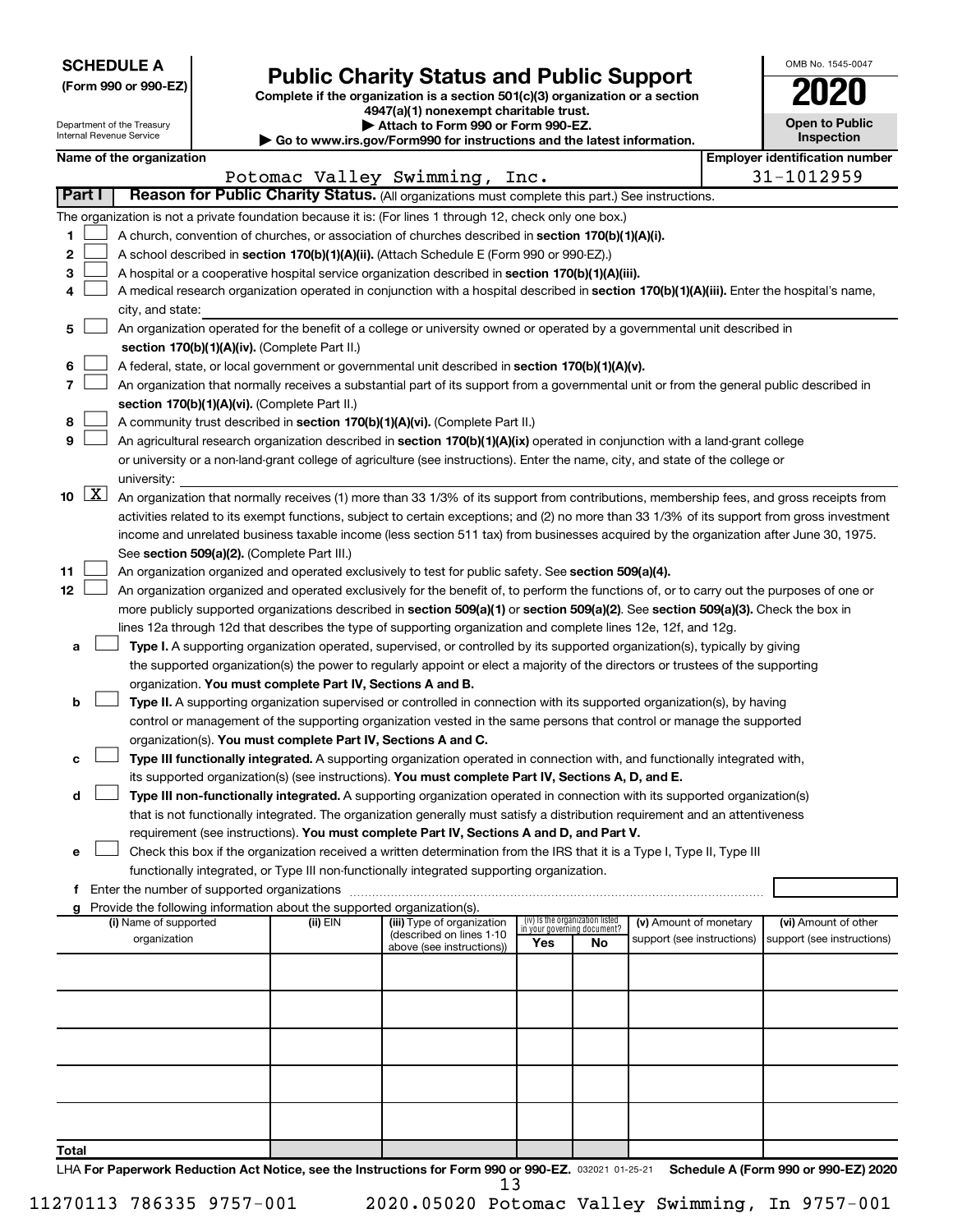# Schedule A (Form 990 or 990-EZ) 2020 <code>Potomac Valley Swimming</code> , <code>Inc.</code>  $31\text{--}1012959$  <code>Page</code>

(Complete only if you checked the box on line 5, 7, or 8 of Part I or if the organization failed to qualify under Part III. If the organization fails to qualify under the tests listed below, please complete Part III.) **Part II Support Schedule for Organizations Described in Sections 170(b)(1)(A)(iv) and 170(b)(1)(A)(vi)**

|    | <b>Section A. Public Support</b>                                                                                                                                                                                               |          |          |            |            |          |           |
|----|--------------------------------------------------------------------------------------------------------------------------------------------------------------------------------------------------------------------------------|----------|----------|------------|------------|----------|-----------|
|    | Calendar year (or fiscal year beginning in)                                                                                                                                                                                    | (a) 2016 | (b) 2017 | $(c)$ 2018 | $(d)$ 2019 | (e) 2020 | (f) Total |
|    | 1 Gifts, grants, contributions, and                                                                                                                                                                                            |          |          |            |            |          |           |
|    | membership fees received. (Do not                                                                                                                                                                                              |          |          |            |            |          |           |
|    | include any "unusual grants.")                                                                                                                                                                                                 |          |          |            |            |          |           |
|    | 2 Tax revenues levied for the organ-                                                                                                                                                                                           |          |          |            |            |          |           |
|    | ization's benefit and either paid to                                                                                                                                                                                           |          |          |            |            |          |           |
|    | or expended on its behalf                                                                                                                                                                                                      |          |          |            |            |          |           |
| з  | The value of services or facilities                                                                                                                                                                                            |          |          |            |            |          |           |
|    | furnished by a governmental unit to                                                                                                                                                                                            |          |          |            |            |          |           |
|    | the organization without charge                                                                                                                                                                                                |          |          |            |            |          |           |
|    | Total. Add lines 1 through 3                                                                                                                                                                                                   |          |          |            |            |          |           |
| 5  | The portion of total contributions                                                                                                                                                                                             |          |          |            |            |          |           |
|    | by each person (other than a                                                                                                                                                                                                   |          |          |            |            |          |           |
|    | governmental unit or publicly                                                                                                                                                                                                  |          |          |            |            |          |           |
|    | supported organization) included                                                                                                                                                                                               |          |          |            |            |          |           |
|    | on line 1 that exceeds 2% of the                                                                                                                                                                                               |          |          |            |            |          |           |
|    | amount shown on line 11,                                                                                                                                                                                                       |          |          |            |            |          |           |
|    |                                                                                                                                                                                                                                |          |          |            |            |          |           |
|    | 6 Public support. Subtract line 5 from line 4.                                                                                                                                                                                 |          |          |            |            |          |           |
|    | <b>Section B. Total Support</b>                                                                                                                                                                                                |          |          |            |            |          |           |
|    | Calendar year (or fiscal year beginning in)                                                                                                                                                                                    | (a) 2016 | (b) 2017 | $(c)$ 2018 | $(d)$ 2019 | (e) 2020 | (f) Total |
|    | 7 Amounts from line 4                                                                                                                                                                                                          |          |          |            |            |          |           |
| 8  | Gross income from interest,                                                                                                                                                                                                    |          |          |            |            |          |           |
|    | dividends, payments received on                                                                                                                                                                                                |          |          |            |            |          |           |
|    | securities loans, rents, royalties,                                                                                                                                                                                            |          |          |            |            |          |           |
|    | and income from similar sources                                                                                                                                                                                                |          |          |            |            |          |           |
| 9  | Net income from unrelated business                                                                                                                                                                                             |          |          |            |            |          |           |
|    | activities, whether or not the                                                                                                                                                                                                 |          |          |            |            |          |           |
|    | business is regularly carried on                                                                                                                                                                                               |          |          |            |            |          |           |
|    | 10 Other income. Do not include gain                                                                                                                                                                                           |          |          |            |            |          |           |
|    | or loss from the sale of capital                                                                                                                                                                                               |          |          |            |            |          |           |
|    | assets (Explain in Part VI.)                                                                                                                                                                                                   |          |          |            |            |          |           |
|    | 11 Total support. Add lines 7 through 10                                                                                                                                                                                       |          |          |            |            |          |           |
|    | <b>12</b> Gross receipts from related activities, etc. (see instructions)                                                                                                                                                      |          |          |            |            | 12       |           |
|    | 13 First 5 years. If the Form 990 is for the organization's first, second, third, fourth, or fifth tax year as a section 501(c)(3)                                                                                             |          |          |            |            |          |           |
|    | organization, check this box and stop here measurement content to the state of the state of the state of the state of the state of the state of the state of the state of the state of the state of the state of the state of  |          |          |            |            |          |           |
|    | Section C. Computation of Public Support Percentage                                                                                                                                                                            |          |          |            |            |          |           |
|    |                                                                                                                                                                                                                                |          |          |            |            | 14       | %         |
|    |                                                                                                                                                                                                                                |          |          |            |            | 15       | %         |
|    | 16a 33 1/3% support test - 2020. If the organization did not check the box on line 13, and line 14 is 33 1/3% or more, check this box and                                                                                      |          |          |            |            |          |           |
|    | stop here. The organization qualifies as a publicly supported organization manufaction manufacture or manufacture or the organization manufacture or the state of the state of the state of the state of the state of the stat |          |          |            |            |          |           |
|    | b 33 1/3% support test - 2019. If the organization did not check a box on line 13 or 16a, and line 15 is 33 1/3% or more, check this box                                                                                       |          |          |            |            |          |           |
|    |                                                                                                                                                                                                                                |          |          |            |            |          |           |
|    | 17a 10% -facts-and-circumstances test - 2020. If the organization did not check a box on line 13, 16a, or 16b, and line 14 is 10% or more,                                                                                     |          |          |            |            |          |           |
|    | and if the organization meets the facts-and-circumstances test, check this box and stop here. Explain in Part VI how the organization                                                                                          |          |          |            |            |          |           |
|    | meets the facts-and-circumstances test. The organization qualifies as a publicly supported organization                                                                                                                        |          |          |            |            |          |           |
|    | <b>b 10%</b> -facts-and-circumstances test - 2019. If the organization did not check a box on line 13, 16a, 16b, or 17a, and line 15 is 10% or                                                                                 |          |          |            |            |          |           |
|    | more, and if the organization meets the facts-and-circumstances test, check this box and stop here. Explain in Part VI how the                                                                                                 |          |          |            |            |          |           |
|    | organization meets the facts-and-circumstances test. The organization qualifies as a publicly supported organization                                                                                                           |          |          |            |            |          |           |
| 18 | Private foundation. If the organization did not check a box on line 13, 16a, 16b, 17a, or 17b, check this box and see instructions                                                                                             |          |          |            |            |          |           |

**Schedule A (Form 990 or 990-EZ) 2020**

032022 01-25-21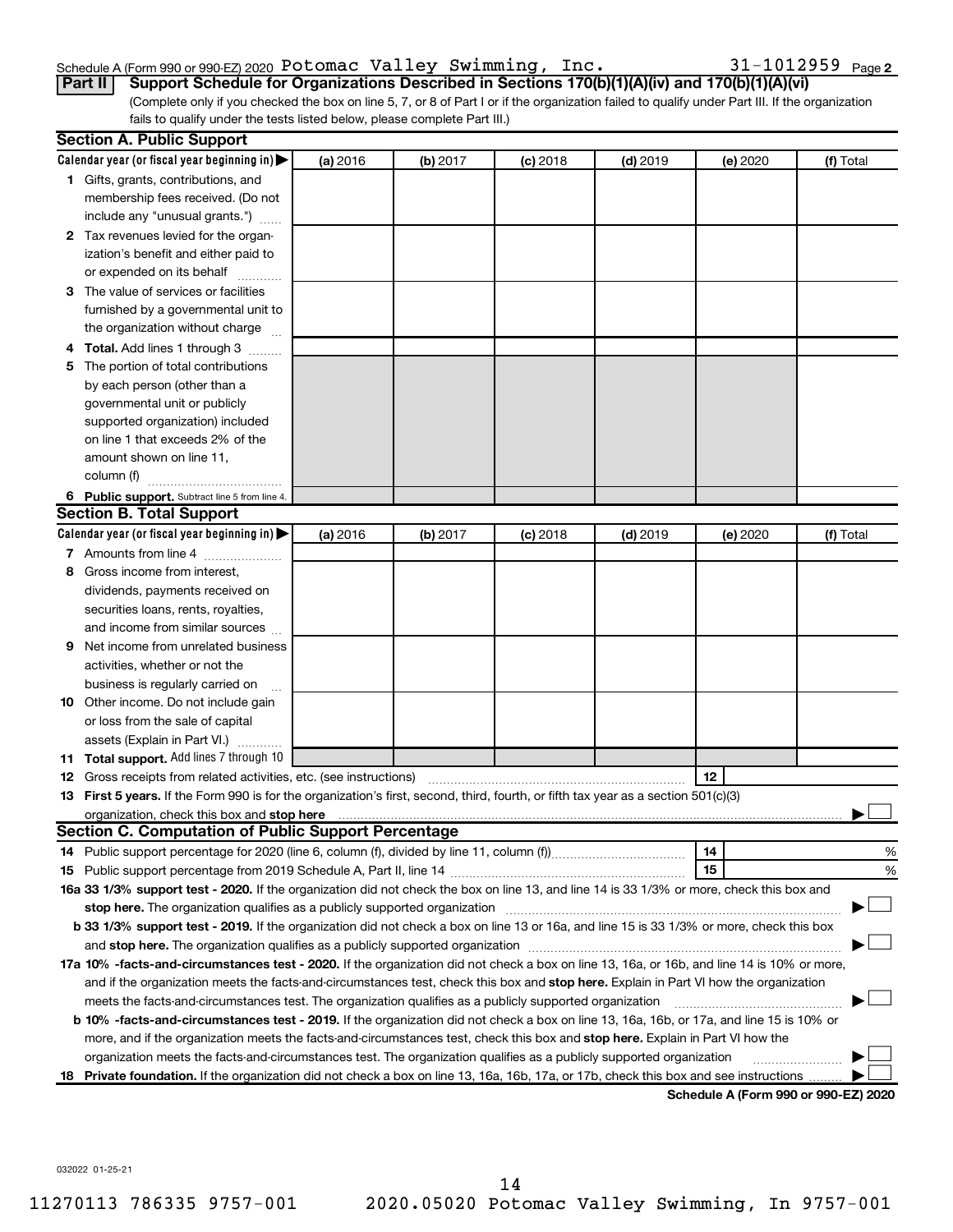### Schedule A (Form 990 or 990-EZ) 2020 <code>Potomac Valley Swimming</code> , <code>Inc.</code>  $31\text{--}1012959$  <code>Page</code> **Part III | Support Schedule for Organizations Described in Section 509(a)(2)**

### 31-1012959 Page 3

(Complete only if you checked the box on line 10 of Part I or if the organization failed to qualify under Part II. If the organization fails to qualify under the tests listed below, please complete Part II.)

| <b>Section A. Public Support</b>                                                                                                                                                 |            |           |            |            |                                      |                                    |
|----------------------------------------------------------------------------------------------------------------------------------------------------------------------------------|------------|-----------|------------|------------|--------------------------------------|------------------------------------|
| Calendar year (or fiscal year beginning in)                                                                                                                                      | (a) 2016   | (b) 2017  | $(c)$ 2018 | $(d)$ 2019 | (e) 2020                             | (f) Total                          |
| 1 Gifts, grants, contributions, and                                                                                                                                              |            |           |            |            |                                      |                                    |
| membership fees received. (Do not                                                                                                                                                |            |           |            |            |                                      |                                    |
| include any "unusual grants.")                                                                                                                                                   | 317,799.   | 313,347.  | 330,276.   | 163,058.   | 104, 138.                            | 1,228,618.                         |
| 2 Gross receipts from admissions,<br>merchandise sold or services per-<br>formed, or facilities furnished in<br>any activity that is related to the                              |            |           |            |            |                                      |                                    |
| organization's tax-exempt purpose                                                                                                                                                | 722, 717.  | 656,008.  | 735,343.   | 392, 309.  | 273,559.                             | 2,779,936.                         |
| 3 Gross receipts from activities that                                                                                                                                            |            |           |            |            |                                      |                                    |
| are not an unrelated trade or bus-                                                                                                                                               |            |           |            |            |                                      |                                    |
| iness under section 513                                                                                                                                                          |            |           |            |            |                                      |                                    |
| 4 Tax revenues levied for the organ-                                                                                                                                             |            |           |            |            |                                      |                                    |
| ization's benefit and either paid to<br>or expended on its behalf<br>.                                                                                                           |            |           |            |            |                                      |                                    |
| 5 The value of services or facilities                                                                                                                                            |            |           |            |            |                                      |                                    |
| furnished by a governmental unit to                                                                                                                                              |            |           |            |            |                                      |                                    |
| the organization without charge                                                                                                                                                  |            |           |            |            |                                      |                                    |
| <b>6 Total.</b> Add lines 1 through 5                                                                                                                                            | 1,040,516. | 969, 355. | 1,065,619  | 555, 367.  | 377,697.                             | 4,008,554.                         |
| 7a Amounts included on lines 1, 2, and                                                                                                                                           |            |           |            |            |                                      |                                    |
| 3 received from disqualified persons                                                                                                                                             |            |           |            |            |                                      | 0.                                 |
| <b>b</b> Amounts included on lines 2 and 3 received<br>from other than disqualified persons that<br>exceed the greater of \$5,000 or 1% of the<br>amount on line 13 for the year |            |           |            |            |                                      | 0.                                 |
| c Add lines 7a and 7b                                                                                                                                                            |            |           |            |            |                                      | σ.                                 |
| 8 Public support. (Subtract line 7c from line 6.)                                                                                                                                |            |           |            |            |                                      | 4,008,554.                         |
| <b>Section B. Total Support</b>                                                                                                                                                  |            |           |            |            |                                      |                                    |
| Calendar year (or fiscal year beginning in)                                                                                                                                      | (a) 2016   | (b) 2017  | $(c)$ 2018 | $(d)$ 2019 | (e) 2020                             | (f) Total                          |
| 9 Amounts from line 6                                                                                                                                                            | 1,040,516  | 969,355.  | 1,065,619  | 555, 367.  | 377,697.                             | 4,008,554.                         |
| <b>10a</b> Gross income from interest,<br>dividends, payments received on<br>securities loans, rents, royalties,                                                                 |            |           |            |            |                                      |                                    |
| and income from similar sources                                                                                                                                                  | 12,879.    | 12,968.   | 7,215.     | 5,727.     | 3,689.                               | 42,478.                            |
| <b>b</b> Unrelated business taxable income<br>(less section 511 taxes) from businesses                                                                                           |            |           |            |            |                                      |                                    |
| acquired after June 30, 1975                                                                                                                                                     | 12,879.    | 12,968.   | 7,215.     | 5,727.     | 3,689.                               |                                    |
| c Add lines 10a and 10b<br>11 Net income from unrelated business                                                                                                                 |            |           |            |            |                                      | 42,478.                            |
| activities not included in line 10b,<br>whether or not the business is<br>regularly carried on                                                                                   |            |           |            |            |                                      |                                    |
| 12 Other income. Do not include gain<br>or loss from the sale of capital<br>assets (Explain in Part VI.)                                                                         | 459.       | 5,745.    |            |            |                                      | 6, 204.                            |
| <b>13</b> Total support. (Add lines 9, 10c, 11, and 12.)                                                                                                                         | 1,053,854. | 988,068.  | 1,072,834. | 561,094.   | 381,386.                             | 4,057,236.                         |
| 14 First 5 years. If the Form 990 is for the organization's first, second, third, fourth, or fifth tax year as a section 501(c)(3) organization,                                 |            |           |            |            |                                      |                                    |
| check this box and stop here                                                                                                                                                     |            |           |            |            |                                      |                                    |
| <b>Section C. Computation of Public Support Percentage</b>                                                                                                                       |            |           |            |            |                                      |                                    |
| 15 Public support percentage for 2020 (line 8, column (f), divided by line 13, column (f) <i></i>                                                                                |            |           |            |            | 15                                   | 98.80<br>%                         |
| 16 Public support percentage from 2019 Schedule A, Part III, line 15                                                                                                             |            |           |            |            | 16                                   | 98.78<br>$\%$                      |
| Section D. Computation of Investment Income Percentage                                                                                                                           |            |           |            |            |                                      |                                    |
|                                                                                                                                                                                  |            |           |            |            | 17                                   | 1.05<br>$\%$                       |
| 18 Investment income percentage from 2019 Schedule A, Part III, line 17                                                                                                          |            |           |            |            | 18                                   | 1.06<br>%                          |
| 19a 33 1/3% support tests - 2020. If the organization did not check the box on line 14, and line 15 is more than 33 1/3%, and line 17 is not                                     |            |           |            |            |                                      |                                    |
| more than 33 1/3%, check this box and stop here. The organization qualifies as a publicly supported organization                                                                 |            |           |            |            |                                      | $\blacktriangleright$ $\mathbf{X}$ |
| b 33 1/3% support tests - 2019. If the organization did not check a box on line 14 or line 19a, and line 16 is more than 33 1/3%, and                                            |            |           |            |            |                                      |                                    |
| line 18 is not more than 33 1/3%, check this box and stop here. The organization qualifies as a publicly supported organization                                                  |            |           |            |            |                                      |                                    |
|                                                                                                                                                                                  |            |           |            |            |                                      |                                    |
| 032023 01-25-21                                                                                                                                                                  |            |           | 15         |            | Schedule A (Form 990 or 990-EZ) 2020 |                                    |

11270113 786335 9757-001 2020.05020 Potomac Valley Swimming, In 9757-001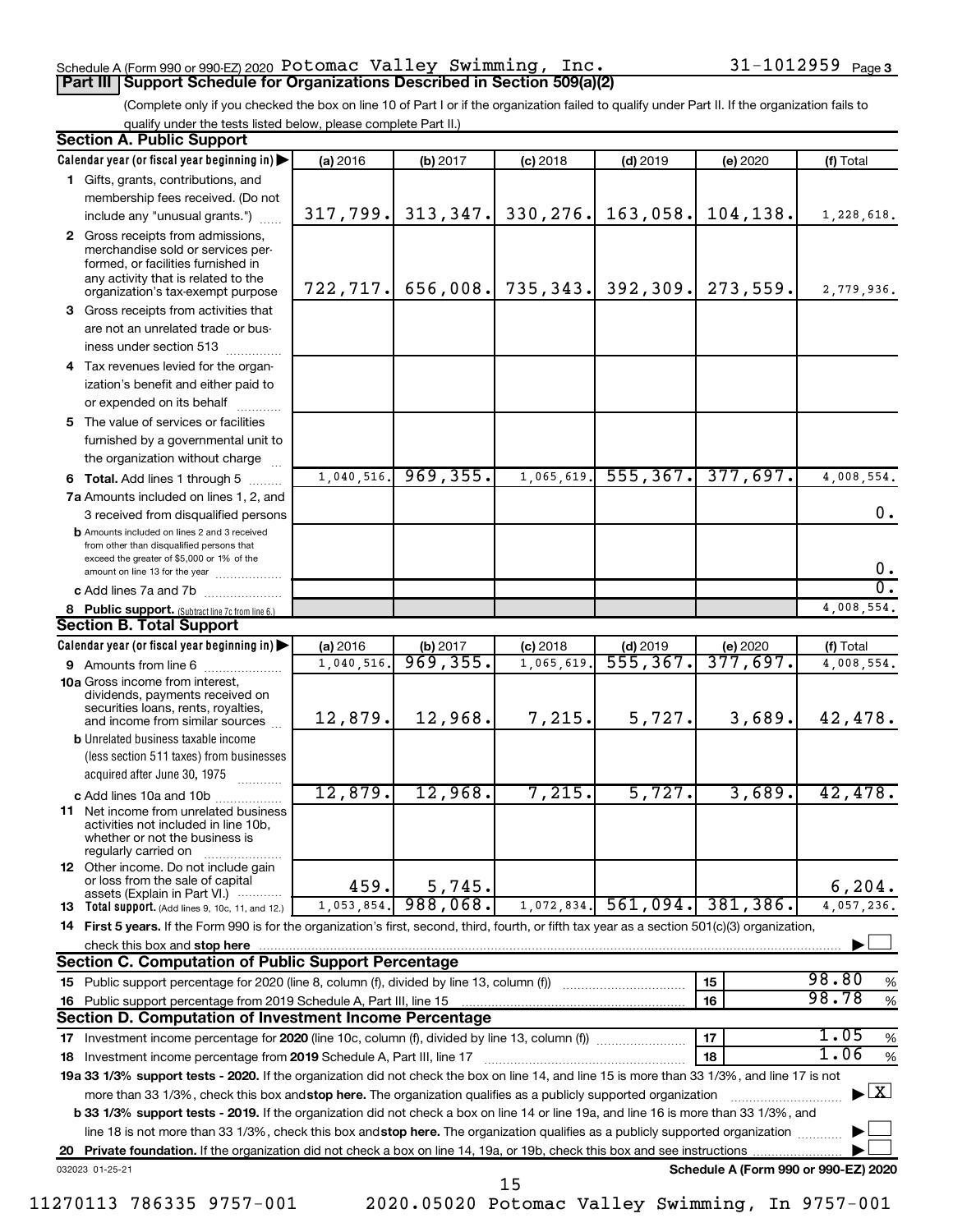**1**

**2**

**3a**

**3b**

**3c**

**4a**

**4b**

**4c**

**5a**

**5b 5c**

**6**

**7**

**8**

**9a**

**9b**

**9c**

**10a**

**10b**

**Yes No**

# **Part IV Supporting Organizations**

(Complete only if you checked a box in line 12 on Part I. If you checked box 12a, Part I, complete Sections A and B. If you checked box 12b, Part I, complete Sections A and C. If you checked box 12c, Part I, complete Sections A, D, and E. If you checked box 12d, Part I, complete Sections A and D, and complete Part V.)

# **Section A. All Supporting Organizations**

- **1** Are all of the organization's supported organizations listed by name in the organization's governing documents? If "No," describe in Part VI how the supported organizations are designated. If designated by *class or purpose, describe the designation. If historic and continuing relationship, explain.*
- **2** Did the organization have any supported organization that does not have an IRS determination of status under section 509(a)(1) or (2)? If "Yes," explain in Part **VI** how the organization determined that the supported *organization was described in section 509(a)(1) or (2).*
- **3a** Did the organization have a supported organization described in section 501(c)(4), (5), or (6)? If "Yes," answer *lines 3b and 3c below.*
- **b** Did the organization confirm that each supported organization qualified under section 501(c)(4), (5), or (6) and satisfied the public support tests under section 509(a)(2)? If "Yes," describe in Part VI when and how the *organization made the determination.*
- **c** Did the organization ensure that all support to such organizations was used exclusively for section 170(c)(2)(B) purposes? If "Yes," explain in Part VI what controls the organization put in place to ensure such use.
- **4 a** *If* Was any supported organization not organized in the United States ("foreign supported organization")? *"Yes," and if you checked box 12a or 12b in Part I, answer lines 4b and 4c below.*
- **b** Did the organization have ultimate control and discretion in deciding whether to make grants to the foreign supported organization? If "Yes," describe in Part VI how the organization had such control and discretion *despite being controlled or supervised by or in connection with its supported organizations.*
- **c** Did the organization support any foreign supported organization that does not have an IRS determination under sections 501(c)(3) and 509(a)(1) or (2)? If "Yes," explain in Part VI what controls the organization used *to ensure that all support to the foreign supported organization was used exclusively for section 170(c)(2)(B) purposes.*
- **5a** Did the organization add, substitute, or remove any supported organizations during the tax year? If "Yes," answer lines 5b and 5c below (if applicable). Also, provide detail in **Part VI,** including (i) the names and EIN *numbers of the supported organizations added, substituted, or removed; (ii) the reasons for each such action; (iii) the authority under the organization's organizing document authorizing such action; and (iv) how the action was accomplished (such as by amendment to the organizing document).*
- **b Type I or Type II only.** Was any added or substituted supported organization part of a class already designated in the organization's organizing document?
- **c Substitutions only.**  Was the substitution the result of an event beyond the organization's control?
- **6** Did the organization provide support (whether in the form of grants or the provision of services or facilities) to **Part VI.** support or benefit one or more of the filing organization's supported organizations? If "Yes," provide detail in anyone other than (i) its supported organizations, (ii) individuals that are part of the charitable class benefited by one or more of its supported organizations, or (iii) other supporting organizations that also
- **7** Did the organization provide a grant, loan, compensation, or other similar payment to a substantial contributor regard to a substantial contributor? If "Yes," complete Part I of Schedule L (Form 990 or 990-EZ). (as defined in section 4958(c)(3)(C)), a family member of a substantial contributor, or a 35% controlled entity with
- **8** Did the organization make a loan to a disqualified person (as defined in section 4958) not described in line 7? *If "Yes," complete Part I of Schedule L (Form 990 or 990-EZ).*
- **9 a** Was the organization controlled directly or indirectly at any time during the tax year by one or more in section 509(a)(1) or (2))? If "Yes," provide detail in **Part VI.** disqualified persons, as defined in section 4946 (other than foundation managers and organizations described
- **b** Did one or more disqualified persons (as defined in line 9a) hold a controlling interest in any entity in which the supporting organization had an interest? If "Yes," provide detail in Part VI.
- **c** Did a disqualified person (as defined in line 9a) have an ownership interest in, or derive any personal benefit from, assets in which the supporting organization also had an interest? If "Yes," provide detail in Part VI.
- **10 a** Was the organization subject to the excess business holdings rules of section 4943 because of section supporting organizations)? If "Yes," answer line 10b below. 4943(f) (regarding certain Type II supporting organizations, and all Type III non-functionally integrated
	- **b** Did the organization have any excess business holdings in the tax year? (Use Schedule C, Form 4720, to *determine whether the organization had excess business holdings.)*

032024 01-25-21

**Schedule A (Form 990 or 990-EZ) 2020**

11270113 786335 9757-001 2020.05020 Potomac Valley Swimming, In 9757-001 16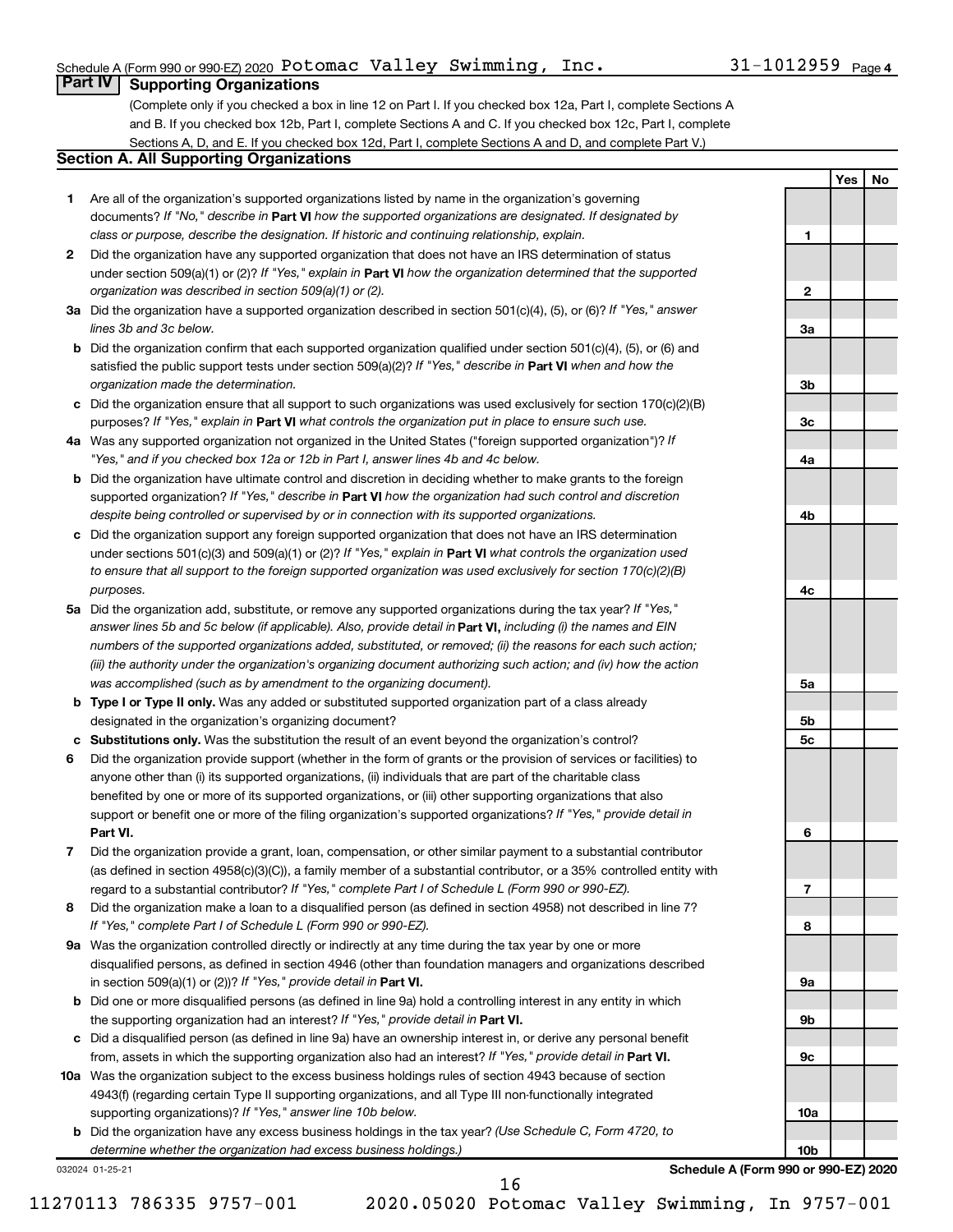# Schedule A (Form 990 or 990-EZ) 2020 <code>Potomac Valley Swimming</code> , <code>Inc.</code>  $31\text{--}1012959$  <code>Page</code> **Part IV Supporting Organizations** *(continued)*

| 11     |                                                                                                                                                                                                                                                             |              |     | Yes<br>No. |
|--------|-------------------------------------------------------------------------------------------------------------------------------------------------------------------------------------------------------------------------------------------------------------|--------------|-----|------------|
|        | Has the organization accepted a gift or contribution from any of the following persons?                                                                                                                                                                     |              |     |            |
|        | a A person who directly or indirectly controls, either alone or together with persons described in lines 11b and                                                                                                                                            |              |     |            |
|        | 11c below, the governing body of a supported organization?                                                                                                                                                                                                  | 11a          |     |            |
|        | <b>b</b> A family member of a person described in line 11a above?                                                                                                                                                                                           | 11b          |     |            |
|        | c A 35% controlled entity of a person described in line 11a or 11b above? If "Yes" to line 11a, 11b, or 11c, provide                                                                                                                                        |              |     |            |
|        | detail in Part VI.                                                                                                                                                                                                                                          | 11c          |     |            |
|        | <b>Section B. Type I Supporting Organizations</b>                                                                                                                                                                                                           |              |     |            |
|        |                                                                                                                                                                                                                                                             |              |     |            |
|        |                                                                                                                                                                                                                                                             |              | Yes | No         |
| 1      | Did the governing body, members of the governing body, officers acting in their official capacity, or membership of one or<br>more supported organizations have the power to regularly appoint or elect at least a majority of the organization's officers, |              |     |            |
|        | directors, or trustees at all times during the tax year? If "No," describe in Part VI how the supported organization(s)                                                                                                                                     |              |     |            |
|        | effectively operated, supervised, or controlled the organization's activities. If the organization had more than one supported                                                                                                                              |              |     |            |
|        | organization, describe how the powers to appoint and/or remove officers, directors, or trustees were allocated among the                                                                                                                                    |              |     |            |
|        | supported organizations and what conditions or restrictions, if any, applied to such powers during the tax year.                                                                                                                                            | 1            |     |            |
| 2      | Did the organization operate for the benefit of any supported organization other than the supported                                                                                                                                                         |              |     |            |
|        | organization(s) that operated, supervised, or controlled the supporting organization? If "Yes," explain in                                                                                                                                                  |              |     |            |
|        | Part VI how providing such benefit carried out the purposes of the supported organization(s) that operated,                                                                                                                                                 |              |     |            |
|        | supervised, or controlled the supporting organization.                                                                                                                                                                                                      | $\mathbf{2}$ |     |            |
|        | <b>Section C. Type II Supporting Organizations</b>                                                                                                                                                                                                          |              |     |            |
|        |                                                                                                                                                                                                                                                             |              |     |            |
|        |                                                                                                                                                                                                                                                             |              | Yes | No         |
| 1      | Were a majority of the organization's directors or trustees during the tax year also a majority of the directors                                                                                                                                            |              |     |            |
|        | or trustees of each of the organization's supported organization(s)? If "No," describe in Part VI how control                                                                                                                                               |              |     |            |
|        | or management of the supporting organization was vested in the same persons that controlled or managed                                                                                                                                                      |              |     |            |
|        | the supported organization(s).                                                                                                                                                                                                                              | 1            |     |            |
|        | <b>Section D. All Type III Supporting Organizations</b>                                                                                                                                                                                                     |              |     |            |
|        |                                                                                                                                                                                                                                                             |              | Yes |            |
| 1      | Did the organization provide to each of its supported organizations, by the last day of the fifth month of the                                                                                                                                              |              |     |            |
|        | organization's tax year, (i) a written notice describing the type and amount of support provided during the prior tax                                                                                                                                       |              |     |            |
|        | year, (ii) a copy of the Form 990 that was most recently filed as of the date of notification, and (iii) copies of the                                                                                                                                      |              |     |            |
|        |                                                                                                                                                                                                                                                             | 1            |     |            |
|        | organization's governing documents in effect on the date of notification, to the extent not previously provided?                                                                                                                                            |              |     |            |
| 2      | Were any of the organization's officers, directors, or trustees either (i) appointed or elected by the supported                                                                                                                                            |              |     |            |
|        | organization(s) or (ii) serving on the governing body of a supported organization? If "No," explain in Part VI how                                                                                                                                          |              |     |            |
|        | the organization maintained a close and continuous working relationship with the supported organization(s).                                                                                                                                                 | 2            |     |            |
| 3      | By reason of the relationship described in line 2, above, did the organization's supported organizations have a                                                                                                                                             |              |     |            |
|        | significant voice in the organization's investment policies and in directing the use of the organization's                                                                                                                                                  |              |     |            |
|        | income or assets at all times during the tax year? If "Yes," describe in Part VI the role the organization's                                                                                                                                                |              |     |            |
|        | supported organizations played in this regard.                                                                                                                                                                                                              |              |     |            |
|        | Section E. Type III Functionally Integrated Supporting Organizations                                                                                                                                                                                        | 3            |     |            |
|        |                                                                                                                                                                                                                                                             |              |     |            |
|        |                                                                                                                                                                                                                                                             |              |     |            |
|        | Check the box next to the method that the organization used to satisfy the Integral Part Test during the yealsee instructions).                                                                                                                             |              |     |            |
| a      | The organization satisfied the Activities Test. Complete line 2 below.                                                                                                                                                                                      |              |     |            |
| 1<br>b | The organization is the parent of each of its supported organizations. Complete line 3 below.                                                                                                                                                               |              |     |            |
| c      | The organization supported a governmental entity. Describe in Part VI how you supported a governmental entity (see instructions).                                                                                                                           |              |     |            |
|        | Activities Test. Answer lines 2a and 2b below.                                                                                                                                                                                                              |              | Yes |            |
| а      | Did substantially all of the organization's activities during the tax year directly further the exempt purposes of                                                                                                                                          |              |     |            |
|        | the supported organization(s) to which the organization was responsive? If "Yes," then in Part VI identify                                                                                                                                                  |              |     |            |
|        | those supported organizations and explain how these activities directly furthered their exempt purposes,                                                                                                                                                    |              |     |            |
|        | how the organization was responsive to those supported organizations, and how the organization determined                                                                                                                                                   |              |     |            |
|        | that these activities constituted substantially all of its activities.                                                                                                                                                                                      | 2a           |     |            |
|        |                                                                                                                                                                                                                                                             |              |     |            |
| b      | Did the activities described in line 2a, above, constitute activities that, but for the organization's involvement,                                                                                                                                         |              |     |            |
|        | one or more of the organization's supported organization(s) would have been engaged in? If "Yes," explain in                                                                                                                                                |              |     |            |
|        | <b>Part VI</b> the reasons for the organization's position that its supported organization(s) would have engaged in                                                                                                                                         |              |     |            |
|        | these activities but for the organization's involvement.                                                                                                                                                                                                    | 2b           |     |            |
| 2<br>3 | Parent of Supported Organizations. Answer lines 3a and 3b below.                                                                                                                                                                                            |              |     |            |
| а      | Did the organization have the power to regularly appoint or elect a majority of the officers, directors, or                                                                                                                                                 |              |     |            |
|        | trustees of each of the supported organizations? If "Yes" or "No" provide details in Part VI.                                                                                                                                                               | За           |     |            |
|        | b Did the organization exercise a substantial degree of direction over the policies, programs, and activities of each                                                                                                                                       |              |     | No         |
|        | of its supported organizations? If "Yes," describe in Part VI the role played by the organization in this regard.                                                                                                                                           | 3b           |     |            |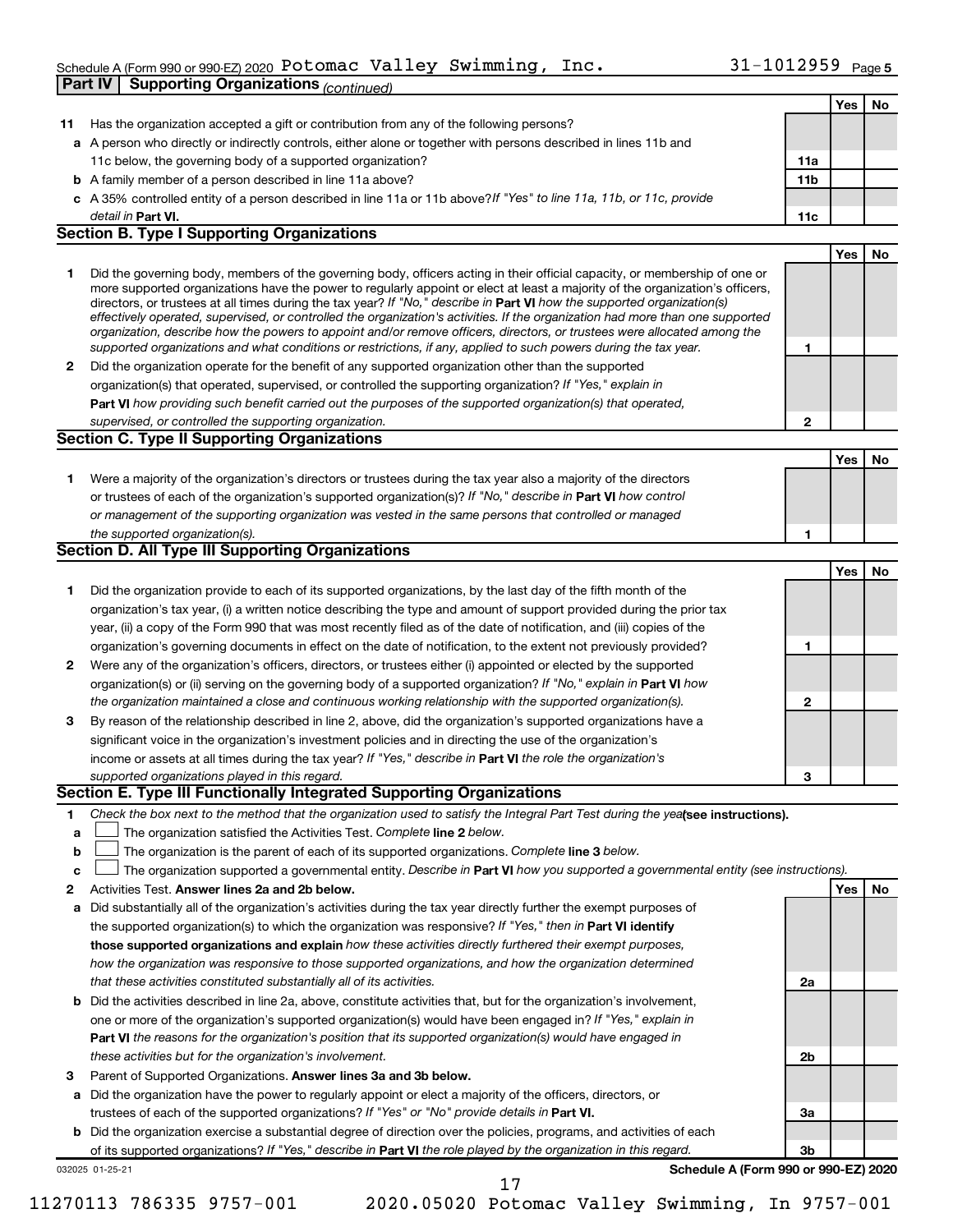|  | Schedule A (Form 990 or 990-EZ) 2020 Potomac Valley Swimming, $Inc.$                  |  |  | $31 - 1012959$ Page 6 |  |
|--|---------------------------------------------------------------------------------------|--|--|-----------------------|--|
|  | <b>Part V</b> Type III Non-Functionally Integrated 509(a)(3) Supporting Organizations |  |  |                       |  |

1 **Letter See instructions.** Check here if the organization satisfied the Integral Part Test as a qualifying trust on Nov. 20, 1970 (*explain in* Part **VI**). See instructions. All other Type III non-functionally integrated supporting organizations must complete Sections A through E.

|    | Section A - Adjusted Net Income                                             |                | (A) Prior Year | (B) Current Year<br>(optional) |
|----|-----------------------------------------------------------------------------|----------------|----------------|--------------------------------|
| 1  | Net short-term capital gain                                                 | 1              |                |                                |
| 2  | Recoveries of prior-year distributions                                      | $\overline{2}$ |                |                                |
| 3  | Other gross income (see instructions)                                       | 3              |                |                                |
| 4  | Add lines 1 through 3.                                                      | 4              |                |                                |
| 5  | Depreciation and depletion                                                  | 5              |                |                                |
| 6  | Portion of operating expenses paid or incurred for production or            |                |                |                                |
|    | collection of gross income or for management, conservation, or              |                |                |                                |
|    | maintenance of property held for production of income (see instructions)    | 6              |                |                                |
| 7  | Other expenses (see instructions)                                           | $\overline{7}$ |                |                                |
| 8  | Adjusted Net Income (subtract lines 5, 6, and 7 from line 4)                | 8              |                |                                |
|    | <b>Section B - Minimum Asset Amount</b>                                     |                | (A) Prior Year | (B) Current Year<br>(optional) |
| 1. | Aggregate fair market value of all non-exempt-use assets (see               |                |                |                                |
|    | instructions for short tax year or assets held for part of year):           |                |                |                                |
|    | a Average monthly value of securities                                       | 1a             |                |                                |
|    | <b>b</b> Average monthly cash balances                                      | 1 <sub>b</sub> |                |                                |
|    | c Fair market value of other non-exempt-use assets                          | 1c             |                |                                |
|    | d Total (add lines 1a, 1b, and 1c)                                          | 1d             |                |                                |
|    | e Discount claimed for blockage or other factors                            |                |                |                                |
|    | (explain in detail in Part VI):                                             |                |                |                                |
| 2  | Acquisition indebtedness applicable to non-exempt-use assets                | $\mathbf{2}$   |                |                                |
| З  | Subtract line 2 from line 1d.                                               | 3              |                |                                |
| 4  | Cash deemed held for exempt use. Enter 0.015 of line 3 (for greater amount, |                |                |                                |
|    | see instructions).                                                          | 4              |                |                                |
| 5  | Net value of non-exempt-use assets (subtract line 4 from line 3)            | 5              |                |                                |
| 6  | Multiply line 5 by 0.035.                                                   | 6              |                |                                |
| 7  | Recoveries of prior-year distributions                                      | $\overline{7}$ |                |                                |
| 8  | Minimum Asset Amount (add line 7 to line 6)                                 | 8              |                |                                |
|    | <b>Section C - Distributable Amount</b>                                     |                |                | <b>Current Year</b>            |
| 1  | Adjusted net income for prior year (from Section A, line 8, column A)       | 1              |                |                                |
| 2  | Enter 0.85 of line 1.                                                       | $\mathbf{2}$   |                |                                |
| З  | Minimum asset amount for prior year (from Section B, line 8, column A)      | 3              |                |                                |
| 4  | Enter greater of line 2 or line 3.                                          | 4              |                |                                |
| 5  | Income tax imposed in prior year                                            | 5              |                |                                |
| 6  | <b>Distributable Amount.</b> Subtract line 5 from line 4, unless subject to |                |                |                                |
|    | emergency temporary reduction (see instructions).                           | 6              |                |                                |
|    |                                                                             |                |                |                                |

**7** Check here if the current year is the organization's first as a non-functionally integrated Type III supporting organization (see † instructions).

**Schedule A (Form 990 or 990-EZ) 2020**

032026 01-25-21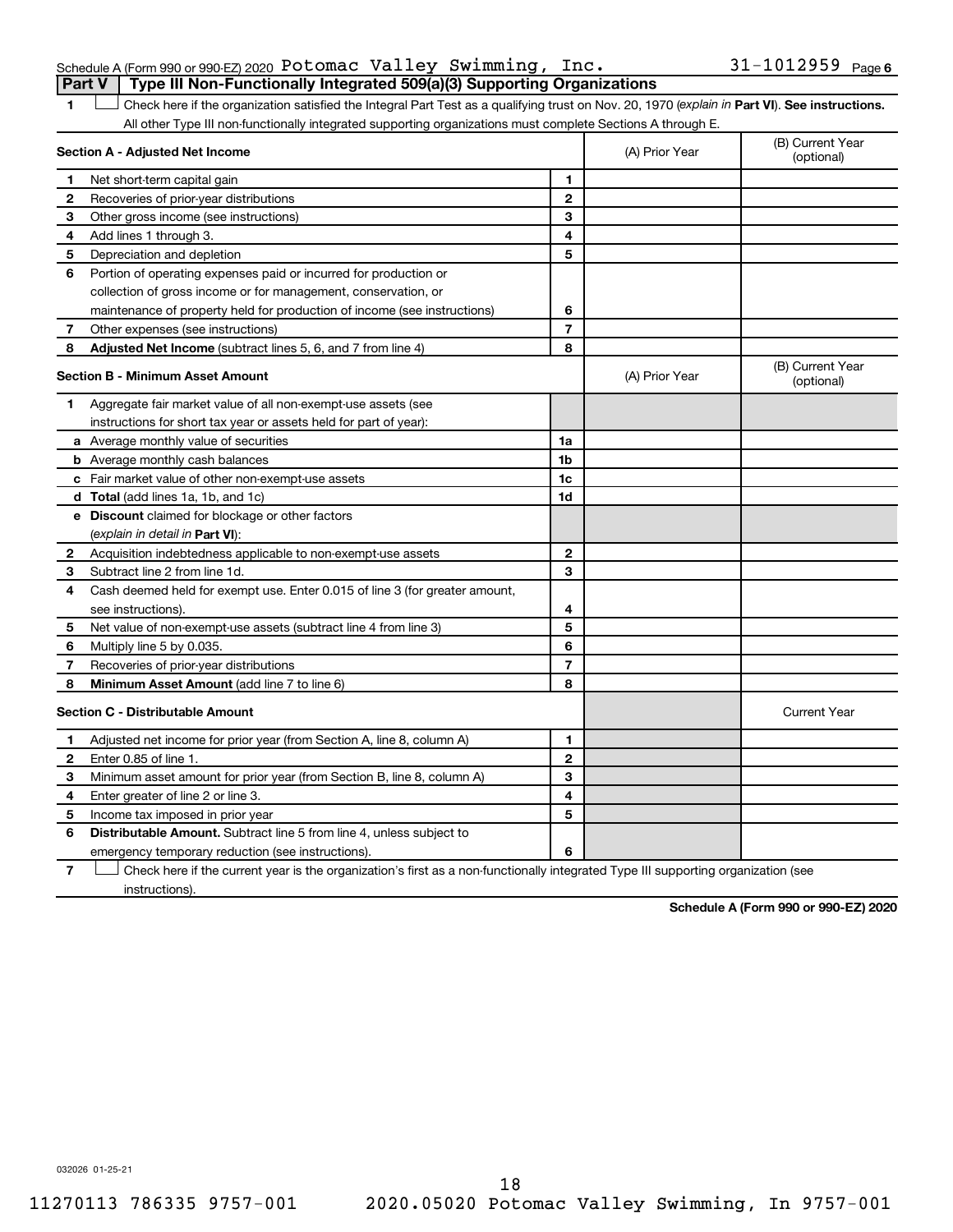| Schedule A (Form 990 or 990 EZ) 2020 $\, {\tt Potonac} \,$ $\, \tt{Valley} \,$ $\, \tt{Swimming}$ , $\, \, {\tt Inc.}$ |  |  | $31 - 1012959$ Page 7 |
|------------------------------------------------------------------------------------------------------------------------|--|--|-----------------------|
|------------------------------------------------------------------------------------------------------------------------|--|--|-----------------------|

| Type III Non-Functionally Integrated 509(a)(3) Supporting Organizations (continued)<br><b>Part V</b> |                                                                                            |                             |                                       |    |                                         |  |  |
|------------------------------------------------------------------------------------------------------|--------------------------------------------------------------------------------------------|-----------------------------|---------------------------------------|----|-----------------------------------------|--|--|
|                                                                                                      | <b>Section D - Distributions</b>                                                           |                             |                                       |    | <b>Current Year</b>                     |  |  |
| 1                                                                                                    | Amounts paid to supported organizations to accomplish exempt purposes                      |                             |                                       | 1  |                                         |  |  |
| 2                                                                                                    | Amounts paid to perform activity that directly furthers exempt purposes of supported       |                             |                                       |    |                                         |  |  |
|                                                                                                      | organizations, in excess of income from activity                                           |                             |                                       | 2  |                                         |  |  |
| 3                                                                                                    | Administrative expenses paid to accomplish exempt purposes of supported organizations      |                             |                                       | 3  |                                         |  |  |
| 4                                                                                                    | Amounts paid to acquire exempt-use assets                                                  |                             |                                       | 4  |                                         |  |  |
| 5                                                                                                    | Qualified set-aside amounts (prior IRS approval required - provide details in Part VI)     |                             |                                       | 5  |                                         |  |  |
| 6                                                                                                    | Other distributions (describe in Part VI). See instructions.                               |                             |                                       | 6  |                                         |  |  |
| 7                                                                                                    | <b>Total annual distributions.</b> Add lines 1 through 6.                                  |                             |                                       | 7  |                                         |  |  |
| 8                                                                                                    | Distributions to attentive supported organizations to which the organization is responsive |                             |                                       |    |                                         |  |  |
|                                                                                                      | (provide details in Part VI). See instructions.                                            |                             |                                       | 8  |                                         |  |  |
| 9                                                                                                    | Distributable amount for 2020 from Section C, line 6                                       |                             |                                       | 9  |                                         |  |  |
| 10                                                                                                   | Line 8 amount divided by line 9 amount                                                     |                             |                                       | 10 |                                         |  |  |
|                                                                                                      |                                                                                            | (i)                         | (iii)                                 |    | (iii)                                   |  |  |
|                                                                                                      | <b>Section E - Distribution Allocations (see instructions)</b>                             | <b>Excess Distributions</b> | <b>Underdistributions</b><br>Pre-2020 |    | <b>Distributable</b><br>Amount for 2020 |  |  |
| 1                                                                                                    | Distributable amount for 2020 from Section C, line 6                                       |                             |                                       |    |                                         |  |  |
| 2                                                                                                    | Underdistributions, if any, for years prior to 2020 (reason-                               |                             |                                       |    |                                         |  |  |
|                                                                                                      | able cause required - explain in Part VI). See instructions.                               |                             |                                       |    |                                         |  |  |
| 3                                                                                                    | Excess distributions carryover, if any, to 2020                                            |                             |                                       |    |                                         |  |  |
|                                                                                                      | <b>a</b> From 2015                                                                         |                             |                                       |    |                                         |  |  |
|                                                                                                      | $b$ From 2016                                                                              |                             |                                       |    |                                         |  |  |
|                                                                                                      | c From 2017                                                                                |                             |                                       |    |                                         |  |  |
|                                                                                                      | d From 2018                                                                                |                             |                                       |    |                                         |  |  |
|                                                                                                      | e From 2019                                                                                |                             |                                       |    |                                         |  |  |
|                                                                                                      | f Total of lines 3a through 3e                                                             |                             |                                       |    |                                         |  |  |
|                                                                                                      | g Applied to underdistributions of prior years                                             |                             |                                       |    |                                         |  |  |
|                                                                                                      | h Applied to 2020 distributable amount                                                     |                             |                                       |    |                                         |  |  |
| j.                                                                                                   | Carryover from 2015 not applied (see instructions)                                         |                             |                                       |    |                                         |  |  |
|                                                                                                      | Remainder. Subtract lines 3g, 3h, and 3i from line 3f.                                     |                             |                                       |    |                                         |  |  |
| 4                                                                                                    | Distributions for 2020 from Section D,                                                     |                             |                                       |    |                                         |  |  |
|                                                                                                      | \$<br>line $7:$                                                                            |                             |                                       |    |                                         |  |  |
|                                                                                                      | a Applied to underdistributions of prior years                                             |                             |                                       |    |                                         |  |  |
|                                                                                                      | <b>b</b> Applied to 2020 distributable amount                                              |                             |                                       |    |                                         |  |  |
|                                                                                                      | <b>c</b> Remainder. Subtract lines 4a and 4b from line 4.                                  |                             |                                       |    |                                         |  |  |
| 5                                                                                                    | Remaining underdistributions for years prior to 2020, if                                   |                             |                                       |    |                                         |  |  |
|                                                                                                      | any. Subtract lines 3g and 4a from line 2. For result greater                              |                             |                                       |    |                                         |  |  |
|                                                                                                      | than zero, explain in Part VI. See instructions.                                           |                             |                                       |    |                                         |  |  |
| 6                                                                                                    | Remaining underdistributions for 2020. Subtract lines 3h                                   |                             |                                       |    |                                         |  |  |
|                                                                                                      | and 4b from line 1. For result greater than zero, explain in                               |                             |                                       |    |                                         |  |  |
|                                                                                                      | <b>Part VI.</b> See instructions.                                                          |                             |                                       |    |                                         |  |  |
|                                                                                                      | 7 Excess distributions carryover to 2021. Add lines 3j                                     |                             |                                       |    |                                         |  |  |
|                                                                                                      | and 4c.                                                                                    |                             |                                       |    |                                         |  |  |
| 8                                                                                                    | Breakdown of line 7:                                                                       |                             |                                       |    |                                         |  |  |
|                                                                                                      | a Excess from 2016                                                                         |                             |                                       |    |                                         |  |  |
|                                                                                                      | <b>b</b> Excess from 2017                                                                  |                             |                                       |    |                                         |  |  |
|                                                                                                      | c Excess from 2018                                                                         |                             |                                       |    |                                         |  |  |
|                                                                                                      | d Excess from 2019                                                                         |                             |                                       |    |                                         |  |  |
|                                                                                                      | e Excess from 2020                                                                         |                             |                                       |    |                                         |  |  |

**Schedule A (Form 990 or 990-EZ) 2020**

032027 01-25-21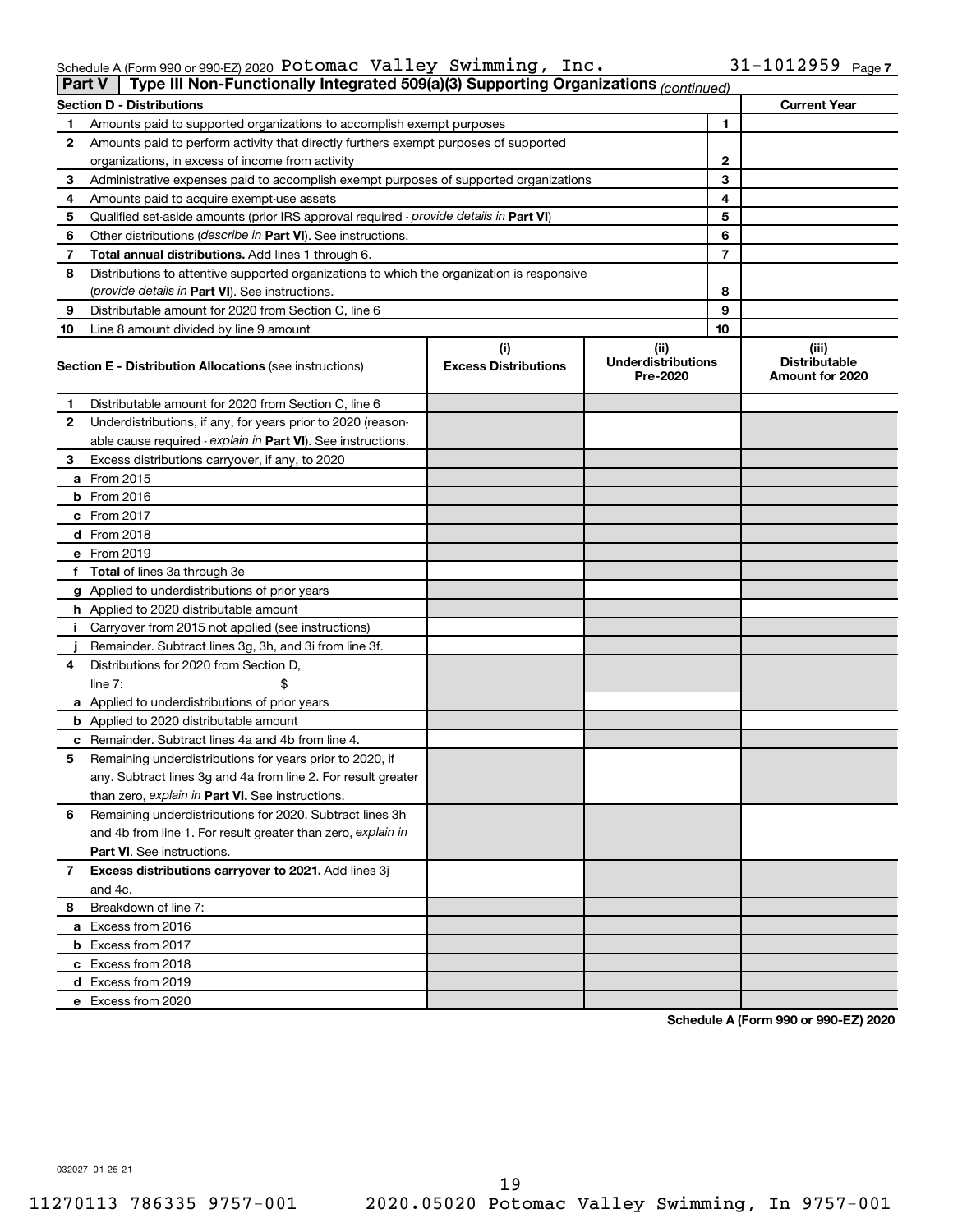| Part VI         | Schedule A (Form 990 or 990-EZ) 2020 Potomac Valley Swimming, Inc.<br>Supplemental Information. Provide the explanations required by Part II, line 10; Part II, line 17a or 17b; Part III, line 12; |    |                                                 | 31-1012959 Page 8                                                                                                                                                                                                                                                                                |
|-----------------|-----------------------------------------------------------------------------------------------------------------------------------------------------------------------------------------------------|----|-------------------------------------------------|--------------------------------------------------------------------------------------------------------------------------------------------------------------------------------------------------------------------------------------------------------------------------------------------------|
|                 | Section D, lines 5, 6, and 8; and Part V, Section E, lines 2, 5, and 6. Also complete this part for any additional information.                                                                     |    |                                                 | Part IV, Section A, lines 1, 2, 3b, 3c, 4b, 4c, 5a, 6, 9a, 9b, 9c, 11a, 11b, and 11c; Part IV, Section B, lines 1 and 2; Part IV, Section C,<br>line 1; Part IV, Section D, lines 2 and 3; Part IV, Section E, lines 1c, 2a, 2b, 3a, and 3b; Part V, line 1; Part V, Section B, line 1e; Part V, |
|                 | (See instructions.)                                                                                                                                                                                 |    |                                                 |                                                                                                                                                                                                                                                                                                  |
|                 |                                                                                                                                                                                                     |    |                                                 |                                                                                                                                                                                                                                                                                                  |
|                 |                                                                                                                                                                                                     |    |                                                 |                                                                                                                                                                                                                                                                                                  |
|                 |                                                                                                                                                                                                     |    |                                                 |                                                                                                                                                                                                                                                                                                  |
|                 |                                                                                                                                                                                                     |    |                                                 |                                                                                                                                                                                                                                                                                                  |
|                 |                                                                                                                                                                                                     |    |                                                 |                                                                                                                                                                                                                                                                                                  |
|                 |                                                                                                                                                                                                     |    |                                                 |                                                                                                                                                                                                                                                                                                  |
|                 |                                                                                                                                                                                                     |    |                                                 |                                                                                                                                                                                                                                                                                                  |
|                 |                                                                                                                                                                                                     |    |                                                 |                                                                                                                                                                                                                                                                                                  |
|                 |                                                                                                                                                                                                     |    |                                                 |                                                                                                                                                                                                                                                                                                  |
|                 |                                                                                                                                                                                                     |    |                                                 |                                                                                                                                                                                                                                                                                                  |
|                 |                                                                                                                                                                                                     |    |                                                 |                                                                                                                                                                                                                                                                                                  |
|                 |                                                                                                                                                                                                     |    |                                                 |                                                                                                                                                                                                                                                                                                  |
|                 |                                                                                                                                                                                                     |    |                                                 |                                                                                                                                                                                                                                                                                                  |
|                 |                                                                                                                                                                                                     |    |                                                 |                                                                                                                                                                                                                                                                                                  |
|                 |                                                                                                                                                                                                     |    |                                                 |                                                                                                                                                                                                                                                                                                  |
|                 |                                                                                                                                                                                                     |    |                                                 |                                                                                                                                                                                                                                                                                                  |
|                 |                                                                                                                                                                                                     |    |                                                 |                                                                                                                                                                                                                                                                                                  |
|                 |                                                                                                                                                                                                     |    |                                                 |                                                                                                                                                                                                                                                                                                  |
|                 |                                                                                                                                                                                                     |    |                                                 |                                                                                                                                                                                                                                                                                                  |
|                 |                                                                                                                                                                                                     |    |                                                 |                                                                                                                                                                                                                                                                                                  |
|                 |                                                                                                                                                                                                     |    |                                                 |                                                                                                                                                                                                                                                                                                  |
|                 |                                                                                                                                                                                                     |    |                                                 |                                                                                                                                                                                                                                                                                                  |
|                 |                                                                                                                                                                                                     |    |                                                 |                                                                                                                                                                                                                                                                                                  |
|                 |                                                                                                                                                                                                     |    |                                                 |                                                                                                                                                                                                                                                                                                  |
|                 |                                                                                                                                                                                                     |    |                                                 |                                                                                                                                                                                                                                                                                                  |
|                 |                                                                                                                                                                                                     |    |                                                 |                                                                                                                                                                                                                                                                                                  |
|                 |                                                                                                                                                                                                     |    |                                                 |                                                                                                                                                                                                                                                                                                  |
|                 |                                                                                                                                                                                                     |    |                                                 |                                                                                                                                                                                                                                                                                                  |
|                 |                                                                                                                                                                                                     |    |                                                 |                                                                                                                                                                                                                                                                                                  |
|                 |                                                                                                                                                                                                     |    |                                                 |                                                                                                                                                                                                                                                                                                  |
|                 |                                                                                                                                                                                                     |    |                                                 |                                                                                                                                                                                                                                                                                                  |
|                 |                                                                                                                                                                                                     |    |                                                 |                                                                                                                                                                                                                                                                                                  |
|                 |                                                                                                                                                                                                     |    |                                                 |                                                                                                                                                                                                                                                                                                  |
|                 |                                                                                                                                                                                                     |    |                                                 |                                                                                                                                                                                                                                                                                                  |
|                 |                                                                                                                                                                                                     |    |                                                 |                                                                                                                                                                                                                                                                                                  |
|                 |                                                                                                                                                                                                     |    |                                                 |                                                                                                                                                                                                                                                                                                  |
| 032028 01-25-21 |                                                                                                                                                                                                     |    |                                                 | Schedule A (Form 990 or 990-EZ) 2020                                                                                                                                                                                                                                                             |
|                 |                                                                                                                                                                                                     | 20 | 2020.05020 Potomac Valley Swimming, In 9757-001 |                                                                                                                                                                                                                                                                                                  |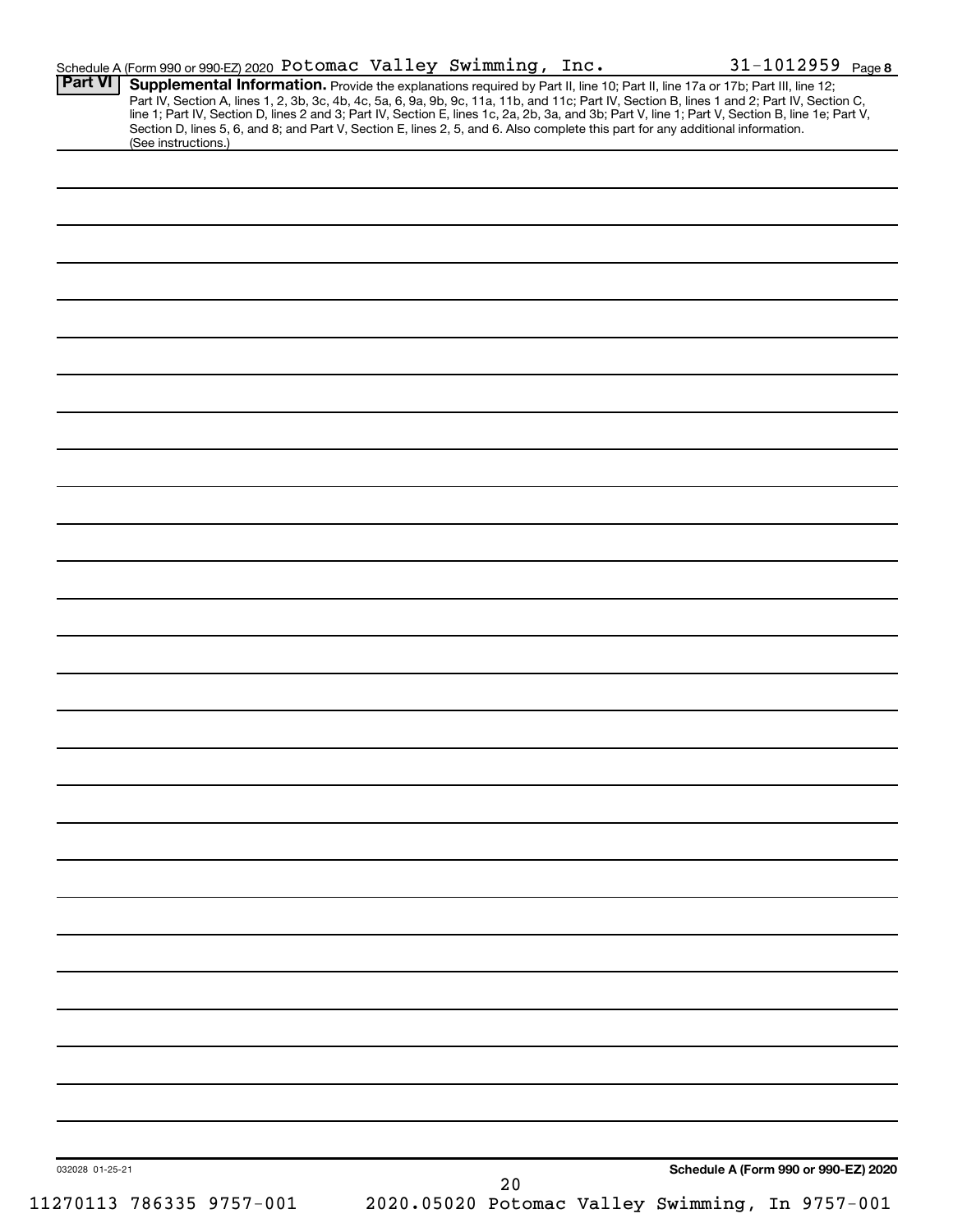| <b>SCHEDULE D</b> |  |
|-------------------|--|
|-------------------|--|

| (Form 990) |  |
|------------|--|
|------------|--|

# **SCHEDULE D Supplemental Financial Statements**<br> **Form 990 2020**<br> **Part IV** line 6.7.8.9.10, 11a, 11b, 11d, 11d, 11d, 11d, 11d, 12a, 0r, 12b

**(Form 990) | Complete if the organization answered "Yes" on Form 990, Part IV, line 6, 7, 8, 9, 10, 11a, 11b, 11c, 11d, 11e, 11f, 12a, or 12b.**

**| Attach to Form 990. |Go to www.irs.gov/Form990 for instructions and the latest information.**



Department of the Treasury Internal Revenue Service

| <b>INTERNATIVE VEHICLE</b> |                               |                                       |
|----------------------------|-------------------------------|---------------------------------------|
| Name of the organization   |                               | <b>Emplover identification number</b> |
|                            | Potomac Valley Swimming, Inc. | 31-1012959                            |

| Part I  | Organizations Maintaining Donor Advised Funds or Other Similar Funds or Accounts. Complete if the                                                                                                                                                                    |                         |                                                    |
|---------|----------------------------------------------------------------------------------------------------------------------------------------------------------------------------------------------------------------------------------------------------------------------|-------------------------|----------------------------------------------------|
|         | organization answered "Yes" on Form 990, Part IV, line 6.                                                                                                                                                                                                            |                         |                                                    |
|         |                                                                                                                                                                                                                                                                      | (a) Donor advised funds | (b) Funds and other accounts                       |
| 1       |                                                                                                                                                                                                                                                                      |                         |                                                    |
| 2       | Aggregate value of contributions to (during year)                                                                                                                                                                                                                    |                         |                                                    |
| 3       | Aggregate value of grants from (during year)                                                                                                                                                                                                                         |                         |                                                    |
| 4       |                                                                                                                                                                                                                                                                      |                         |                                                    |
| 5       | Did the organization inform all donors and donor advisors in writing that the assets held in donor advised funds                                                                                                                                                     |                         |                                                    |
|         |                                                                                                                                                                                                                                                                      |                         | Yes<br>No                                          |
| 6       | Did the organization inform all grantees, donors, and donor advisors in writing that grant funds can be used only                                                                                                                                                    |                         |                                                    |
|         | for charitable purposes and not for the benefit of the donor or donor advisor, or for any other purpose conferring                                                                                                                                                   |                         |                                                    |
|         | impermissible private benefit?                                                                                                                                                                                                                                       |                         | Yes<br>No                                          |
| Part II | Conservation Easements. Complete if the organization answered "Yes" on Form 990, Part IV, line 7.                                                                                                                                                                    |                         |                                                    |
| 1.      | Purpose(s) of conservation easements held by the organization (check all that apply).                                                                                                                                                                                |                         |                                                    |
|         | Preservation of land for public use (for example, recreation or education)                                                                                                                                                                                           |                         | Preservation of a historically important land area |
|         | Protection of natural habitat                                                                                                                                                                                                                                        |                         | Preservation of a certified historic structure     |
|         | Preservation of open space                                                                                                                                                                                                                                           |                         |                                                    |
| 2       | Complete lines 2a through 2d if the organization held a qualified conservation contribution in the form of a conservation easement on the last                                                                                                                       |                         |                                                    |
|         | day of the tax year.                                                                                                                                                                                                                                                 |                         | Held at the End of the Tax Year                    |
|         |                                                                                                                                                                                                                                                                      |                         | 2a                                                 |
|         |                                                                                                                                                                                                                                                                      |                         | 2 <sub>b</sub>                                     |
|         | Number of conservation easements on a certified historic structure included in (a) manufacture included in (a)                                                                                                                                                       |                         | 2c                                                 |
| d       | Number of conservation easements included in (c) acquired after 7/25/06, and not on a historic structure                                                                                                                                                             |                         |                                                    |
|         | listed in the National Register [111] Marshall Register [11] Marshall Register [11] Marshall Register [11] Marshall Register [11] Marshall Register [11] Marshall Register [11] Marshall Register [11] Marshall Register [11]                                        |                         | 2d                                                 |
| з       | Number of conservation easements modified, transferred, released, extinguished, or terminated by the organization during the tax                                                                                                                                     |                         |                                                    |
|         | $year \triangleright$                                                                                                                                                                                                                                                |                         |                                                    |
| 4       | Number of states where property subject to conservation easement is located >                                                                                                                                                                                        |                         |                                                    |
| 5       | Does the organization have a written policy regarding the periodic monitoring, inspection, handling of                                                                                                                                                               |                         |                                                    |
|         | violations, and enforcement of the conservation easements it holds?                                                                                                                                                                                                  |                         | <b>No</b><br>Yes                                   |
| 6       | Staff and volunteer hours devoted to monitoring, inspecting, handling of violations, and enforcing conservation easements during the year                                                                                                                            |                         |                                                    |
|         |                                                                                                                                                                                                                                                                      |                         |                                                    |
| 7       | Amount of expenses incurred in monitoring, inspecting, handling of violations, and enforcing conservation easements during the year                                                                                                                                  |                         |                                                    |
|         | $\blacktriangleright$ \$                                                                                                                                                                                                                                             |                         |                                                    |
| 8       | Does each conservation easement reported on line 2(d) above satisfy the requirements of section 170(h)(4)(B)(i)                                                                                                                                                      |                         |                                                    |
|         |                                                                                                                                                                                                                                                                      |                         | Yes<br>No                                          |
| 9       | In Part XIII, describe how the organization reports conservation easements in its revenue and expense statement and                                                                                                                                                  |                         |                                                    |
|         | balance sheet, and include, if applicable, the text of the footnote to the organization's financial statements that describes the                                                                                                                                    |                         |                                                    |
|         | organization's accounting for conservation easements.<br>Organizations Maintaining Collections of Art, Historical Treasures, or Other Similar Assets.<br>Part III                                                                                                    |                         |                                                    |
|         | Complete if the organization answered "Yes" on Form 990, Part IV, line 8.                                                                                                                                                                                            |                         |                                                    |
|         |                                                                                                                                                                                                                                                                      |                         |                                                    |
|         | 1a If the organization elected, as permitted under FASB ASC 958, not to report in its revenue statement and balance sheet works<br>of art, historical treasures, or other similar assets held for public exhibition, education, or research in furtherance of public |                         |                                                    |
|         |                                                                                                                                                                                                                                                                      |                         |                                                    |
|         | service, provide in Part XIII the text of the footnote to its financial statements that describes these items.<br><b>b</b> If the organization elected, as permitted under FASB ASC 958, to report in its revenue statement and balance sheet works of               |                         |                                                    |
|         | art, historical treasures, or other similar assets held for public exhibition, education, or research in furtherance of public service,                                                                                                                              |                         |                                                    |
|         | provide the following amounts relating to these items:                                                                                                                                                                                                               |                         |                                                    |
|         | Revenue included on Form 990, Part VIII, line 1 [2000] [2000] [2000] [2000] [2000] [2000] [2000] [2000] [2000                                                                                                                                                        |                         | \$                                                 |
|         |                                                                                                                                                                                                                                                                      |                         | $\blacktriangleright$ \$                           |
| 2       | (ii) Assets included in Form 990, Part X<br>If the organization received or held works of art, historical treasures, or other similar assets for financial gain, provide                                                                                             |                         |                                                    |
|         |                                                                                                                                                                                                                                                                      |                         |                                                    |
|         | the following amounts required to be reported under FASB ASC 958 relating to these items:                                                                                                                                                                            |                         | \$                                                 |
| а       |                                                                                                                                                                                                                                                                      |                         | ▶<br>$\blacktriangleright$ s                       |
|         | LHA For Paperwork Reduction Act Notice, see the Instructions for Form 990.                                                                                                                                                                                           |                         | Schedule D (Form 990) 2020                         |
|         | 032051 12-01-20                                                                                                                                                                                                                                                      |                         |                                                    |
|         |                                                                                                                                                                                                                                                                      |                         |                                                    |

25

11270113 786335 9757-001 2020.05020 Potomac Valley Swimming, In 9757-001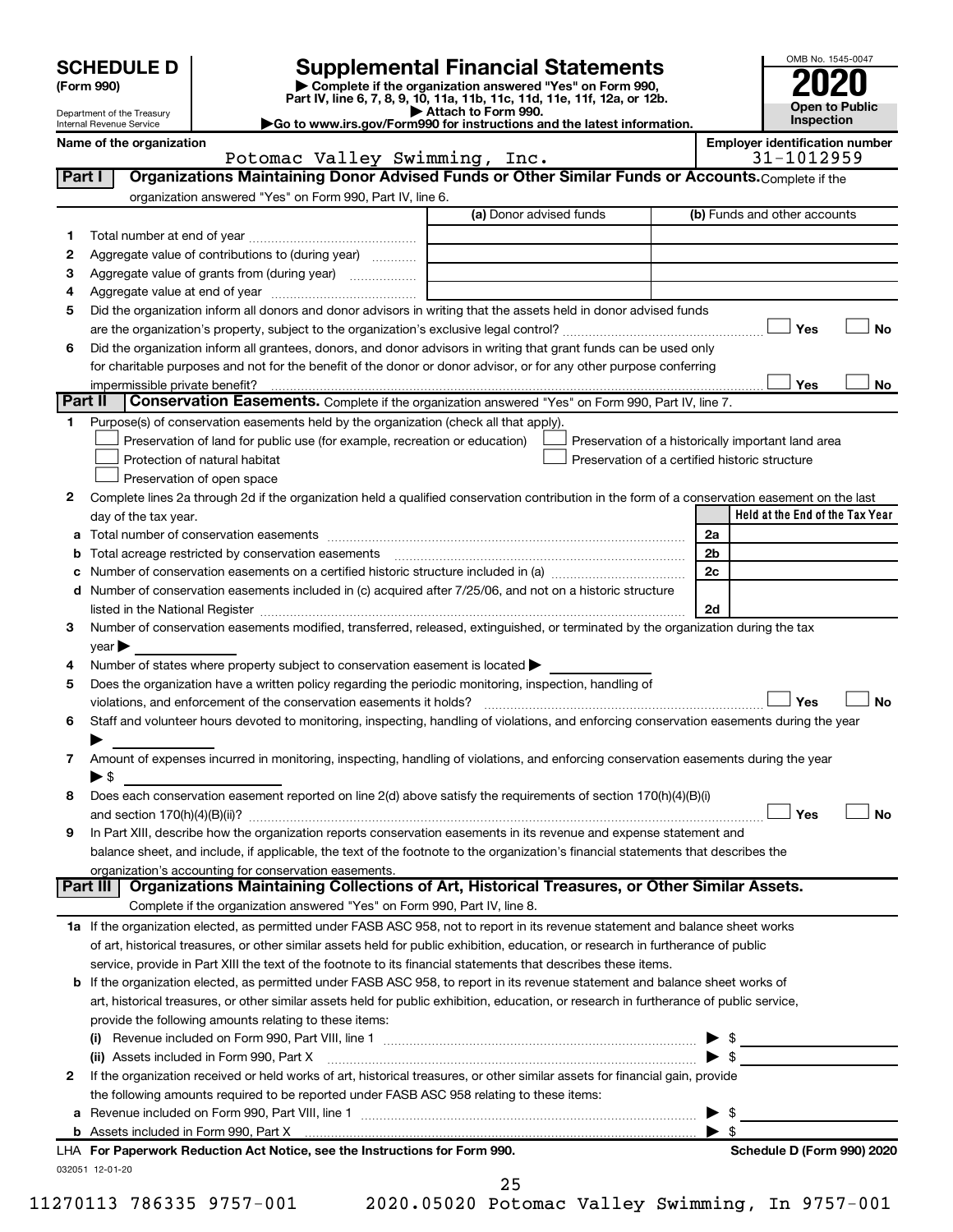|               | Schedule D (Form 990) 2020                                                                                                                                                                                                     | Potomac Valley Swimming, Inc. |   |                |                                                                                                                                                                                                                                |                                                  | 31-1012959 Page 2          |                |     |    |
|---------------|--------------------------------------------------------------------------------------------------------------------------------------------------------------------------------------------------------------------------------|-------------------------------|---|----------------|--------------------------------------------------------------------------------------------------------------------------------------------------------------------------------------------------------------------------------|--------------------------------------------------|----------------------------|----------------|-----|----|
|               | Part III   Organizations Maintaining Collections of Art, Historical Treasures, or Other Similar Assets (continued)                                                                                                             |                               |   |                |                                                                                                                                                                                                                                |                                                  |                            |                |     |    |
| 3             | Using the organization's acquisition, accession, and other records, check any of the following that make significant use of its                                                                                                |                               |   |                |                                                                                                                                                                                                                                |                                                  |                            |                |     |    |
|               | collection items (check all that apply):                                                                                                                                                                                       |                               |   |                |                                                                                                                                                                                                                                |                                                  |                            |                |     |    |
| a             | Public exhibition                                                                                                                                                                                                              | d                             |   |                | Loan or exchange program                                                                                                                                                                                                       |                                                  |                            |                |     |    |
| b             | Scholarly research                                                                                                                                                                                                             | е                             |   |                | Other and the control of the control of the control of the control of the control of the control of the control of the control of the control of the control of the control of the control of the control of the control of th |                                                  |                            |                |     |    |
| c             | Preservation for future generations                                                                                                                                                                                            |                               |   |                |                                                                                                                                                                                                                                |                                                  |                            |                |     |    |
| 4             | Provide a description of the organization's collections and explain how they further the organization's exempt purpose in Part XIII.                                                                                           |                               |   |                |                                                                                                                                                                                                                                |                                                  |                            |                |     |    |
| 5             | During the year, did the organization solicit or receive donations of art, historical treasures, or other similar assets                                                                                                       |                               |   |                |                                                                                                                                                                                                                                |                                                  |                            |                |     |    |
|               |                                                                                                                                                                                                                                |                               |   |                |                                                                                                                                                                                                                                |                                                  |                            | Yes            |     | No |
|               | Part IV<br><b>Escrow and Custodial Arrangements.</b> Complete if the organization answered "Yes" on Form 990, Part IV, line 9, or                                                                                              |                               |   |                |                                                                                                                                                                                                                                |                                                  |                            |                |     |    |
|               | reported an amount on Form 990, Part X, line 21.                                                                                                                                                                               |                               |   |                |                                                                                                                                                                                                                                |                                                  |                            |                |     |    |
|               | 1a Is the organization an agent, trustee, custodian or other intermediary for contributions or other assets not included                                                                                                       |                               |   |                |                                                                                                                                                                                                                                |                                                  |                            |                |     |    |
|               |                                                                                                                                                                                                                                |                               |   |                |                                                                                                                                                                                                                                |                                                  |                            | Yes            |     | No |
|               | b If "Yes," explain the arrangement in Part XIII and complete the following table:                                                                                                                                             |                               |   |                |                                                                                                                                                                                                                                |                                                  |                            |                |     |    |
|               |                                                                                                                                                                                                                                |                               |   |                |                                                                                                                                                                                                                                |                                                  |                            | Amount         |     |    |
|               | c Beginning balance measurements and the contract of the contract of the contract of the contract of the contract of the contract of the contract of the contract of the contract of the contract of the contract of the contr |                               |   |                |                                                                                                                                                                                                                                | 1c                                               |                            |                |     |    |
|               |                                                                                                                                                                                                                                |                               |   |                |                                                                                                                                                                                                                                | 1d                                               |                            |                |     |    |
| е             | Distributions during the year manufactured and an account of the year manufactured and the year manufactured and the year manufactured and the year manufactured and the year manufactured and the year manufactured and the y |                               |   |                |                                                                                                                                                                                                                                | 1e                                               |                            |                |     |    |
| f.            | Ending balance <i>www.communicality.communicality.communicality.communicality.communicality.communicality.communicality.com</i>                                                                                                |                               |   |                |                                                                                                                                                                                                                                | 1f                                               |                            |                |     |    |
|               | 2a Did the organization include an amount on Form 990, Part X, line 21, for escrow or custodial account liability?                                                                                                             |                               |   |                |                                                                                                                                                                                                                                |                                                  |                            | Yes            |     | No |
| <b>Part V</b> | <b>b</b> If "Yes," explain the arrangement in Part XIII. Check here if the explanation has been provided on Part XIII<br><b>Endowment Funds.</b> Complete if the organization answered "Yes" on Form 990, Part IV, line 10.    |                               |   |                |                                                                                                                                                                                                                                |                                                  |                            |                |     |    |
|               |                                                                                                                                                                                                                                |                               |   |                |                                                                                                                                                                                                                                |                                                  |                            |                |     |    |
|               |                                                                                                                                                                                                                                | (a) Current year              |   | (b) Prior year | (c) Two years back                                                                                                                                                                                                             | (d) Three years back $\vert$ (e) Four years back |                            |                |     |    |
|               | 1a Beginning of year balance                                                                                                                                                                                                   |                               |   |                |                                                                                                                                                                                                                                |                                                  |                            |                |     |    |
| b             |                                                                                                                                                                                                                                |                               |   |                |                                                                                                                                                                                                                                |                                                  |                            |                |     |    |
| с             | Net investment earnings, gains, and losses                                                                                                                                                                                     |                               |   |                |                                                                                                                                                                                                                                |                                                  |                            |                |     |    |
| d             |                                                                                                                                                                                                                                |                               |   |                |                                                                                                                                                                                                                                |                                                  |                            |                |     |    |
|               | e Other expenditures for facilities                                                                                                                                                                                            |                               |   |                |                                                                                                                                                                                                                                |                                                  |                            |                |     |    |
|               | and programs                                                                                                                                                                                                                   |                               |   |                |                                                                                                                                                                                                                                |                                                  |                            |                |     |    |
|               | f Administrative expenses                                                                                                                                                                                                      |                               |   |                |                                                                                                                                                                                                                                |                                                  |                            |                |     |    |
| g             |                                                                                                                                                                                                                                |                               |   |                |                                                                                                                                                                                                                                |                                                  |                            |                |     |    |
| 2             | Provide the estimated percentage of the current year end balance (line 1g, column (a)) held as:                                                                                                                                |                               |   |                |                                                                                                                                                                                                                                |                                                  |                            |                |     |    |
| а             | Board designated or quasi-endowment                                                                                                                                                                                            |                               | % |                |                                                                                                                                                                                                                                |                                                  |                            |                |     |    |
| b             | Permanent endowment >                                                                                                                                                                                                          | %                             |   |                |                                                                                                                                                                                                                                |                                                  |                            |                |     |    |
| c             | Term endowment $\blacktriangleright$                                                                                                                                                                                           | $\frac{0}{0}$                 |   |                |                                                                                                                                                                                                                                |                                                  |                            |                |     |    |
|               | The percentages on lines 2a, 2b, and 2c should equal 100%.                                                                                                                                                                     |                               |   |                |                                                                                                                                                                                                                                |                                                  |                            |                |     |    |
|               | 3a Are there endowment funds not in the possession of the organization that are held and administered for the organization                                                                                                     |                               |   |                |                                                                                                                                                                                                                                |                                                  |                            |                |     |    |
|               | by:                                                                                                                                                                                                                            |                               |   |                |                                                                                                                                                                                                                                |                                                  |                            |                | Yes | No |
|               | (i)                                                                                                                                                                                                                            |                               |   |                |                                                                                                                                                                                                                                |                                                  |                            | 3a(i)          |     |    |
|               |                                                                                                                                                                                                                                |                               |   |                |                                                                                                                                                                                                                                |                                                  |                            | 3a(ii)         |     |    |
| b             |                                                                                                                                                                                                                                |                               |   |                |                                                                                                                                                                                                                                |                                                  |                            | 3b             |     |    |
| 4             | Describe in Part XIII the intended uses of the organization's endowment funds.                                                                                                                                                 |                               |   |                |                                                                                                                                                                                                                                |                                                  |                            |                |     |    |
|               | Part VI   Land, Buildings, and Equipment.                                                                                                                                                                                      |                               |   |                |                                                                                                                                                                                                                                |                                                  |                            |                |     |    |
|               | Complete if the organization answered "Yes" on Form 990, Part IV, line 11a. See Form 990, Part X, line 10.                                                                                                                     |                               |   |                |                                                                                                                                                                                                                                |                                                  |                            |                |     |    |
|               | Description of property                                                                                                                                                                                                        | (a) Cost or other             |   |                | (b) Cost or other                                                                                                                                                                                                              | (c) Accumulated                                  |                            | (d) Book value |     |    |
|               |                                                                                                                                                                                                                                | basis (investment)            |   |                | basis (other)                                                                                                                                                                                                                  | depreciation                                     |                            |                |     |    |
|               |                                                                                                                                                                                                                                |                               |   |                |                                                                                                                                                                                                                                |                                                  |                            |                |     |    |
| b             |                                                                                                                                                                                                                                |                               |   |                |                                                                                                                                                                                                                                |                                                  |                            |                |     |    |
| с             | Leasehold improvements                                                                                                                                                                                                         |                               |   |                |                                                                                                                                                                                                                                |                                                  |                            |                |     |    |
| d             |                                                                                                                                                                                                                                |                               |   |                | 82,076.                                                                                                                                                                                                                        | 82,076.                                          |                            |                |     | 0. |
|               |                                                                                                                                                                                                                                |                               |   |                |                                                                                                                                                                                                                                |                                                  |                            |                |     |    |
|               | Total. Add lines 1a through 1e. (Column (d) must equal Form 990, Part X, column (B), line 10c.)                                                                                                                                |                               |   |                |                                                                                                                                                                                                                                |                                                  |                            |                |     | 0. |
|               |                                                                                                                                                                                                                                |                               |   |                |                                                                                                                                                                                                                                |                                                  | Schedule D (Form 990) 2020 |                |     |    |

032052 12-01-20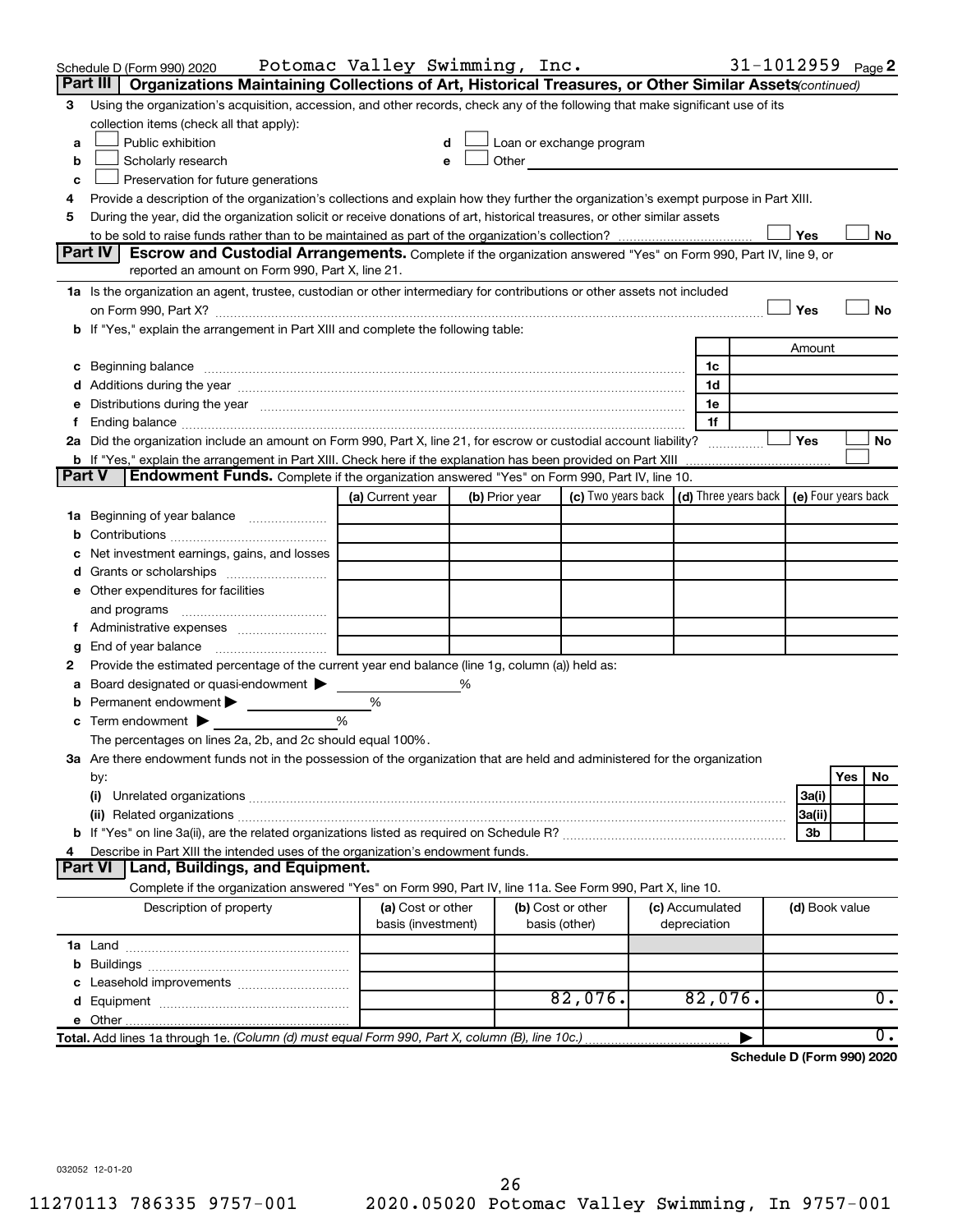|                  | Schedule D (Form 990) 2020    | Potomac Valley Swimming, Inc.                                                                                                                        |                 |                |                                                           | 31-1012959     | Page 3        |
|------------------|-------------------------------|------------------------------------------------------------------------------------------------------------------------------------------------------|-----------------|----------------|-----------------------------------------------------------|----------------|---------------|
| <b>Part VIII</b> |                               | <b>Investments - Other Securities.</b>                                                                                                               |                 |                |                                                           |                |               |
|                  |                               | Complete if the organization answered "Yes" on Form 990, Part IV, line 11b. See Form 990, Part X, line 12.                                           |                 |                |                                                           |                |               |
|                  |                               | (a) Description of security or category (including name of security)                                                                                 |                 | (b) Book value | (c) Method of valuation: Cost or end-of-year market value |                |               |
|                  | (1) Financial derivatives     |                                                                                                                                                      |                 |                |                                                           |                |               |
|                  |                               |                                                                                                                                                      |                 |                |                                                           |                |               |
| $(3)$ Other      |                               |                                                                                                                                                      |                 |                |                                                           |                |               |
| (A)              |                               |                                                                                                                                                      |                 |                |                                                           |                |               |
| (B)              |                               |                                                                                                                                                      |                 |                |                                                           |                |               |
| (C)              |                               |                                                                                                                                                      |                 |                |                                                           |                |               |
| (D)              |                               |                                                                                                                                                      |                 |                |                                                           |                |               |
| (E)              |                               |                                                                                                                                                      |                 |                |                                                           |                |               |
| (F)              |                               |                                                                                                                                                      |                 |                |                                                           |                |               |
| (G)              |                               |                                                                                                                                                      |                 |                |                                                           |                |               |
| (H)              |                               |                                                                                                                                                      |                 |                |                                                           |                |               |
|                  |                               | Total. (Col. (b) must equal Form 990, Part X, col. (B) line 12.)                                                                                     |                 |                |                                                           |                |               |
|                  |                               | Part VIII Investments - Program Related.                                                                                                             |                 |                |                                                           |                |               |
|                  |                               | Complete if the organization answered "Yes" on Form 990, Part IV, line 11c. See Form 990, Part X, line 13.                                           |                 |                |                                                           |                |               |
|                  | (a) Description of investment |                                                                                                                                                      |                 | (b) Book value | (c) Method of valuation: Cost or end-of-year market value |                |               |
| (1)              |                               |                                                                                                                                                      |                 |                |                                                           |                |               |
| (2)              |                               |                                                                                                                                                      |                 |                |                                                           |                |               |
| (3)              |                               |                                                                                                                                                      |                 |                |                                                           |                |               |
| (4)              |                               |                                                                                                                                                      |                 |                |                                                           |                |               |
| (5)              |                               |                                                                                                                                                      |                 |                |                                                           |                |               |
| (6)              |                               |                                                                                                                                                      |                 |                |                                                           |                |               |
| (7)              |                               |                                                                                                                                                      |                 |                |                                                           |                |               |
| (8)              |                               |                                                                                                                                                      |                 |                |                                                           |                |               |
| (9)              |                               |                                                                                                                                                      |                 |                |                                                           |                |               |
|                  |                               | Total. (Col. (b) must equal Form 990, Part X, col. (B) line 13.)                                                                                     |                 |                |                                                           |                |               |
| Part IX          | <b>Other Assets.</b>          |                                                                                                                                                      |                 |                |                                                           |                |               |
|                  |                               | Complete if the organization answered "Yes" on Form 990, Part IV, line 11d. See Form 990, Part X, line 15.                                           |                 |                |                                                           |                |               |
|                  |                               |                                                                                                                                                      | (a) Description |                |                                                           | (b) Book value |               |
| (1)              |                               |                                                                                                                                                      |                 |                |                                                           |                |               |
| (2)              |                               |                                                                                                                                                      |                 |                |                                                           |                |               |
| (3)              |                               |                                                                                                                                                      |                 |                |                                                           |                |               |
| (4)              |                               |                                                                                                                                                      |                 |                |                                                           |                |               |
| (5)              |                               |                                                                                                                                                      |                 |                |                                                           |                |               |
| (6)              |                               |                                                                                                                                                      |                 |                |                                                           |                |               |
| (7)              |                               |                                                                                                                                                      |                 |                |                                                           |                |               |
| (8)              |                               |                                                                                                                                                      |                 |                |                                                           |                |               |
| (9)              |                               |                                                                                                                                                      |                 |                |                                                           |                |               |
|                  |                               | Total. (Column (b) must equal Form 990, Part X, col. (B) line 15.).                                                                                  |                 |                |                                                           |                |               |
| Part X           | <b>Other Liabilities.</b>     |                                                                                                                                                      |                 |                |                                                           |                |               |
|                  |                               | Complete if the organization answered "Yes" on Form 990, Part IV, line 11e or 11f. See Form 990, Part X, line 25.                                    |                 |                |                                                           |                |               |
| 1.               |                               | (a) Description of liability                                                                                                                         |                 |                |                                                           | (b) Book value |               |
| (1)              | Federal income taxes          |                                                                                                                                                      |                 |                |                                                           |                |               |
| (2)              |                               |                                                                                                                                                      |                 |                |                                                           |                |               |
| (3)              |                               |                                                                                                                                                      |                 |                |                                                           |                |               |
| (4)              |                               |                                                                                                                                                      |                 |                |                                                           |                |               |
| (5)              |                               |                                                                                                                                                      |                 |                |                                                           |                |               |
| (6)              |                               |                                                                                                                                                      |                 |                |                                                           |                |               |
| (7)              |                               |                                                                                                                                                      |                 |                |                                                           |                |               |
|                  |                               |                                                                                                                                                      |                 |                |                                                           |                |               |
| (8)              |                               |                                                                                                                                                      |                 |                |                                                           |                |               |
| (9)              |                               |                                                                                                                                                      |                 |                |                                                           |                |               |
|                  |                               |                                                                                                                                                      |                 |                |                                                           |                |               |
|                  |                               | 2. Liability for uncertain tax positions. In Part XIII, provide the text of the footnote to the organization's financial statements that reports the |                 |                |                                                           |                | <b>Castle</b> |

organization's liability for uncertain tax positions under FASB ASC 740. Check here if the text of the footnote has been provided in Part XIII ...  $\fbox{\bf X}$ 

032053 12-01-20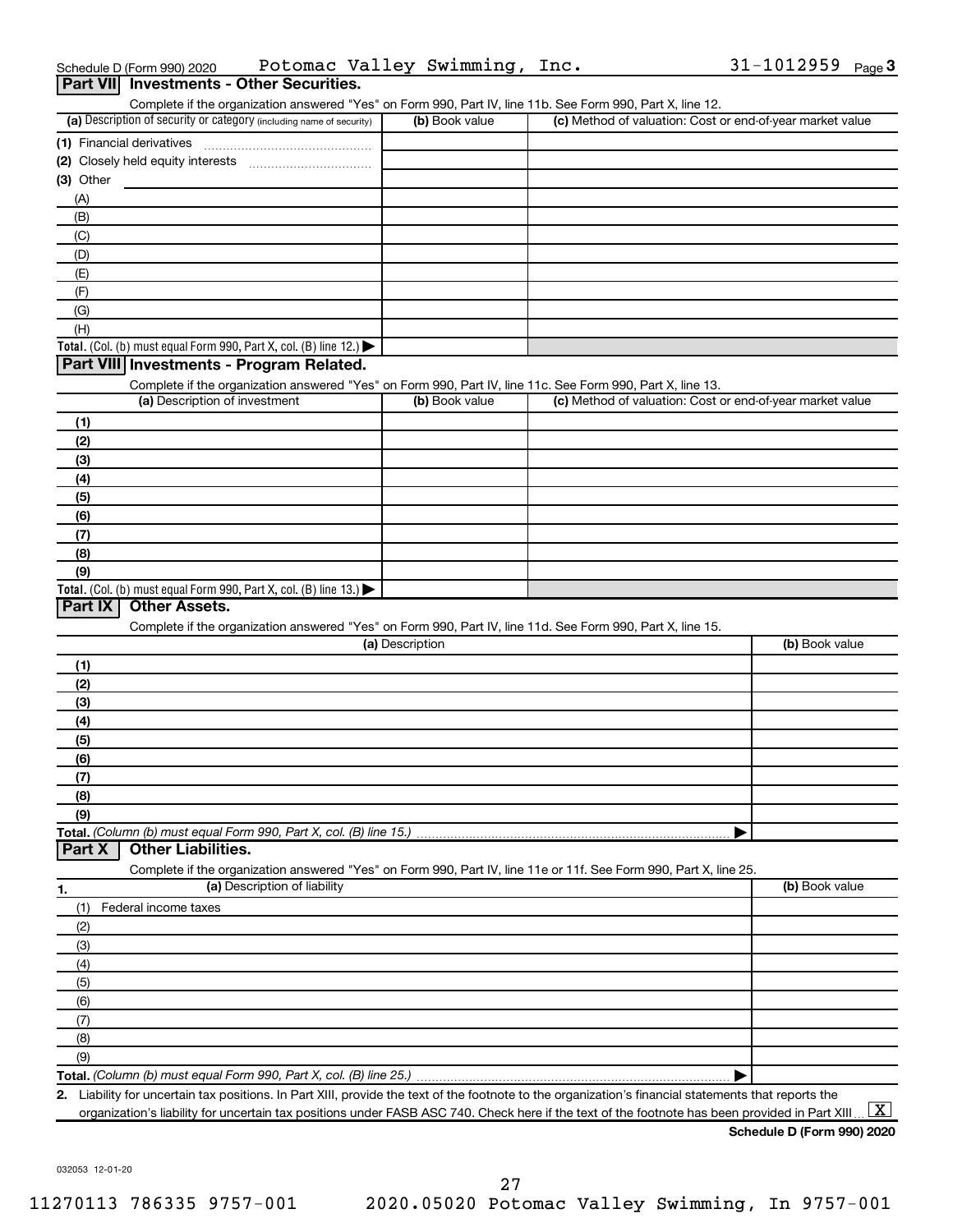|    | Potomac Valley Swimming, Inc.<br>Schedule D (Form 990) 2020                                                                                                                                                                              |                | 31-1012959 $_{Page 4}$ |
|----|------------------------------------------------------------------------------------------------------------------------------------------------------------------------------------------------------------------------------------------|----------------|------------------------|
|    | <b>Part XI</b><br>Reconciliation of Revenue per Audited Financial Statements With Revenue per Return.                                                                                                                                    |                |                        |
|    | Complete if the organization answered "Yes" on Form 990, Part IV, line 12a.                                                                                                                                                              |                |                        |
| 1  |                                                                                                                                                                                                                                          |                | $\mathbf{1}$           |
| 2  | Amounts included on line 1 but not on Form 990, Part VIII, line 12:                                                                                                                                                                      |                |                        |
| a  | Net unrealized gains (losses) on investments [111] [12] matter and all property and all property and all property and the university and the university and the university of the university and the university and the univer           | 2a             |                        |
| b  | Donated services and use of facilities [111] matter contracts and use of facilities [11] matter contracts and use of facilities [11] matter contracts and use of facilities [11] matter contracts and the Donate Service and D           | 2 <sub>b</sub> |                        |
| с  |                                                                                                                                                                                                                                          | 2c             |                        |
| d  |                                                                                                                                                                                                                                          | 2d             |                        |
|    | e Add lines 2a through 2d [11] manufactured and all the Add lines 2a through 2d [11] manufactured and all through 2d [11] manufactured and all through 2d [11] manufactured and all through 2d [11] manufactured and all throu           |                | <b>2e</b>              |
| 3  |                                                                                                                                                                                                                                          |                | 3                      |
| 4  | Amounts included on Form 990, Part VIII, line 12, but not on line 1:                                                                                                                                                                     |                |                        |
| a  | Investment expenses not included on Form 990, Part VIII, line 7b [100] [2006] [4a]                                                                                                                                                       |                |                        |
| b  |                                                                                                                                                                                                                                          |                |                        |
| c  | Add lines 4a and 4b                                                                                                                                                                                                                      |                | 4c                     |
| 5. |                                                                                                                                                                                                                                          |                | 5                      |
|    | Part XII   Reconciliation of Expenses per Audited Financial Statements With Expenses per Return.                                                                                                                                         |                |                        |
|    | Complete if the organization answered "Yes" on Form 990, Part IV, line 12a.                                                                                                                                                              |                |                        |
| 1  |                                                                                                                                                                                                                                          |                | $\mathbf{1}$           |
| 2  | Amounts included on line 1 but not on Form 990, Part IX, line 25:                                                                                                                                                                        |                |                        |
| a  | Donated services and use of facilities [11] matter controller and use of facilities [11] matter controller and use of facilities [11] matter controller and use of facilities [11] matter controller and the Donated School an           | 2a             |                        |
| b  |                                                                                                                                                                                                                                          | 2 <sub>b</sub> |                        |
| с  | Other losses                                                                                                                                                                                                                             | 2c             |                        |
| d  |                                                                                                                                                                                                                                          | 2d             |                        |
|    | e Add lines 2a through 2d <b>[10]</b> [10] <b>All and Property Contract 20 and 20</b> and 20 and 20 and 20 and 20 and 20 and 20 and 20 and 20 and 20 and 20 and 20 and 20 and 20 and 20 and 20 and 20 and 20 and 20 and 20 and 20 and 20 |                | <b>2e</b>              |
| 3  |                                                                                                                                                                                                                                          |                | 3                      |
| 4  | Amounts included on Form 990, Part IX, line 25, but not on line 1:                                                                                                                                                                       |                |                        |
|    |                                                                                                                                                                                                                                          |                |                        |

### **5** Total expenses. Add lines 3 and 4c. (This must equal Form 990, Part I, line 18.) **Part XIII Supplemental Information.**

**b 4b** Other (Describe in Part XIII.) ~~~~~~~~~~~~~~~~~~~~~~~~~~

**c 4a 4b** Add lines and ~~~~~~~~~~~~~~~~~~~~~~~~~~~~~~~~~~~~~~~~~~~~~

Provide the descriptions required for Part II, lines 3, 5, and 9; Part III, lines 1a and 4; Part IV, lines 1b and 2b; Part V, line 4; Part X, line 2; Part XI, lines 2d and 4b; and Part XII, lines 2d and 4b. Also complete this part to provide any additional information.

Part X, Line 2:

| PVS is exempt from income taxes under Section $501(c)(3)$ of the Internal  |
|----------------------------------------------------------------------------|
| Revenue Code. Income from certain activities not directly related to the   |
| Organization's exempt purpose is subject to taxation as unrelated business |
| income. PVS had no unrelated business income for the year ended August 31, |
| 2021.                                                                      |
|                                                                            |
|                                                                            |
|                                                                            |
|                                                                            |
|                                                                            |

032054 12-01-20

**4c 5**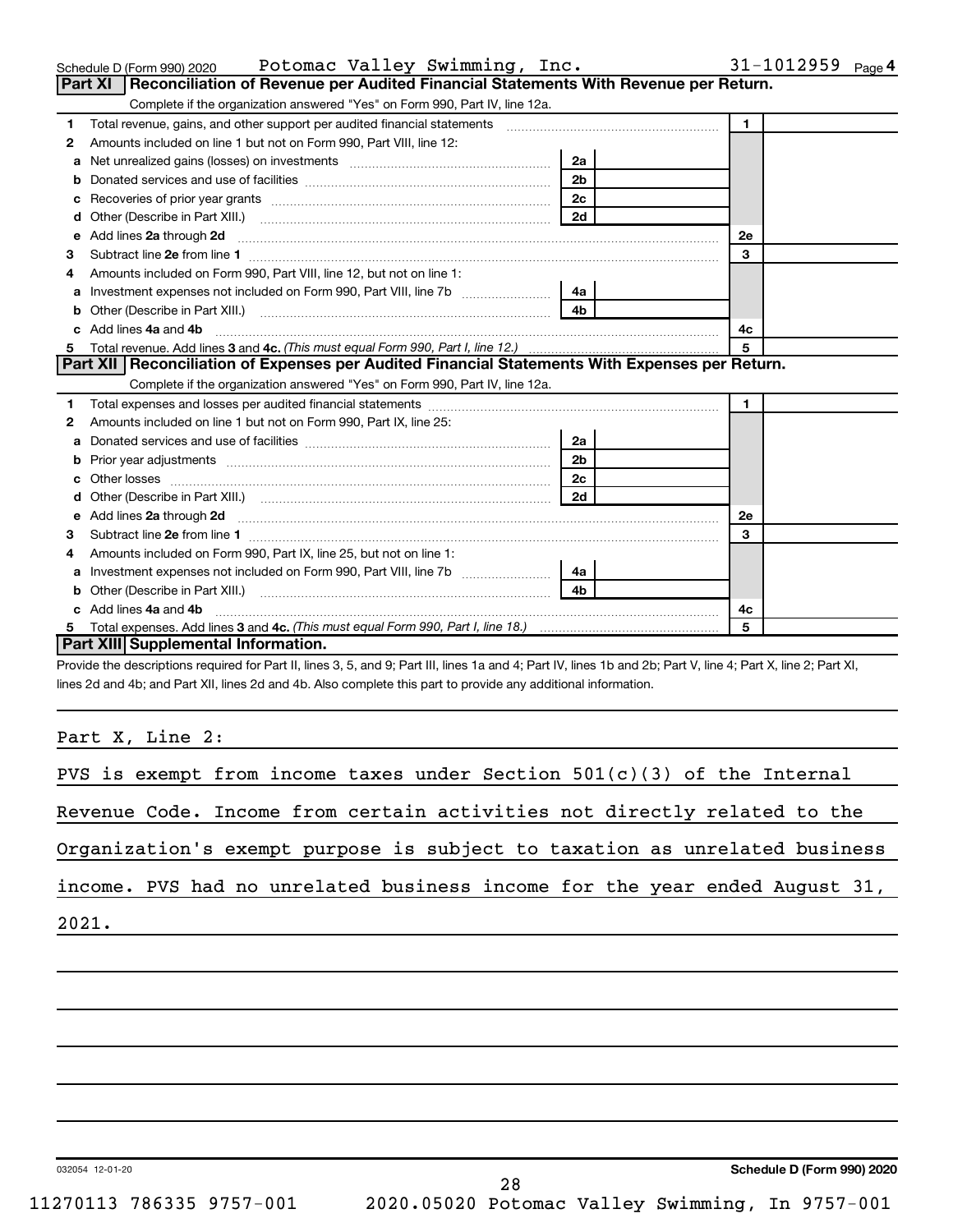| <b>Grants and Other Assistance to Organizations,</b><br><b>SCHEDULE I</b><br>(Form 990)<br>Governments, and Individuals in the United States<br>Complete if the organization answered "Yes" on Form 990, Part IV, line 21 or 22. |                                                                                                                                                                                                                                                                                     |            |                                    |                                                                              |                                         |                                                                |                                          | OMB No. 1545-0047<br>2020                           |
|----------------------------------------------------------------------------------------------------------------------------------------------------------------------------------------------------------------------------------|-------------------------------------------------------------------------------------------------------------------------------------------------------------------------------------------------------------------------------------------------------------------------------------|------------|------------------------------------|------------------------------------------------------------------------------|-----------------------------------------|----------------------------------------------------------------|------------------------------------------|-----------------------------------------------------|
| Department of the Treasury<br>Internal Revenue Service                                                                                                                                                                           |                                                                                                                                                                                                                                                                                     |            |                                    | Attach to Form 990.<br>Go to www.irs.gov/Form990 for the latest information. |                                         |                                                                |                                          | <b>Open to Public</b><br>Inspection                 |
| Name of the organization                                                                                                                                                                                                         |                                                                                                                                                                                                                                                                                     |            | Potomac Valley Swimming, Inc.      |                                                                              |                                         |                                                                |                                          | <b>Employer identification number</b><br>31-1012959 |
| Part I                                                                                                                                                                                                                           | <b>General Information on Grants and Assistance</b>                                                                                                                                                                                                                                 |            |                                    |                                                                              |                                         |                                                                |                                          |                                                     |
| $\mathbf 1$                                                                                                                                                                                                                      | Does the organization maintain records to substantiate the amount of the grants or assistance, the grantees' eligibility for the grants or assistance, and the selection                                                                                                            |            |                                    |                                                                              |                                         |                                                                |                                          | $ \mathbf{X} $ Yes<br>l No                          |
| $\mathbf{2}$<br>Part II                                                                                                                                                                                                          | Describe in Part IV the organization's procedures for monitoring the use of grant funds in the United States.<br>Grants and Other Assistance to Domestic Organizations and Domestic Governments. Complete if the organization answered "Yes" on Form 990, Part IV, line 21, for any |            |                                    |                                                                              |                                         |                                                                |                                          |                                                     |
|                                                                                                                                                                                                                                  | recipient that received more than \$5,000. Part II can be duplicated if additional space is needed.                                                                                                                                                                                 |            |                                    |                                                                              |                                         |                                                                |                                          |                                                     |
|                                                                                                                                                                                                                                  | <b>1 (a)</b> Name and address of organization<br>or government                                                                                                                                                                                                                      | $(b)$ EIN  | (c) IRC section<br>(if applicable) | (d) Amount of<br>cash grant                                                  | (e) Amount of<br>non-cash<br>assistance | (f) Method of<br>valuation (book,<br>FMV, appraisal,<br>other) | (g) Description of<br>noncash assistance | (h) Purpose of grant<br>or assistance               |
| Rockville Montgomery Swim Club<br>355 Martins Ln<br>Rockville, MD 20850                                                                                                                                                          |                                                                                                                                                                                                                                                                                     |            |                                    | 6,448                                                                        | 0.                                      |                                                                |                                          | Athlete travel grants                               |
| Nation's Capital Swim Club<br>8120 Woodmont Ave                                                                                                                                                                                  |                                                                                                                                                                                                                                                                                     |            |                                    |                                                                              |                                         |                                                                |                                          |                                                     |
| Bethesda, MD 20814                                                                                                                                                                                                               |                                                                                                                                                                                                                                                                                     | 80-0851325 |                                    | 32,722.                                                                      | $\mathbf 0$                             |                                                                |                                          | Athlete travel grants                               |
| FISH<br>1340 Old Chain Bridge Road<br>McLean, VA 22101                                                                                                                                                                           |                                                                                                                                                                                                                                                                                     |            |                                    | 7,100.                                                                       | $\mathbf{0}$                            |                                                                |                                          | Athlete travel grants                               |
|                                                                                                                                                                                                                                  |                                                                                                                                                                                                                                                                                     |            |                                    |                                                                              |                                         |                                                                |                                          |                                                     |
|                                                                                                                                                                                                                                  |                                                                                                                                                                                                                                                                                     |            |                                    |                                                                              |                                         |                                                                |                                          |                                                     |
|                                                                                                                                                                                                                                  |                                                                                                                                                                                                                                                                                     |            |                                    |                                                                              |                                         |                                                                |                                          |                                                     |
| 3                                                                                                                                                                                                                                | Enter total number of other organizations listed in the line 1 table                                                                                                                                                                                                                |            |                                    |                                                                              |                                         |                                                                |                                          | $\overline{\mathbf{3}}$ .                           |

**For Paperwork Reduction Act Notice, see the Instructions for Form 990. Schedule I (Form 990) 2020** LHA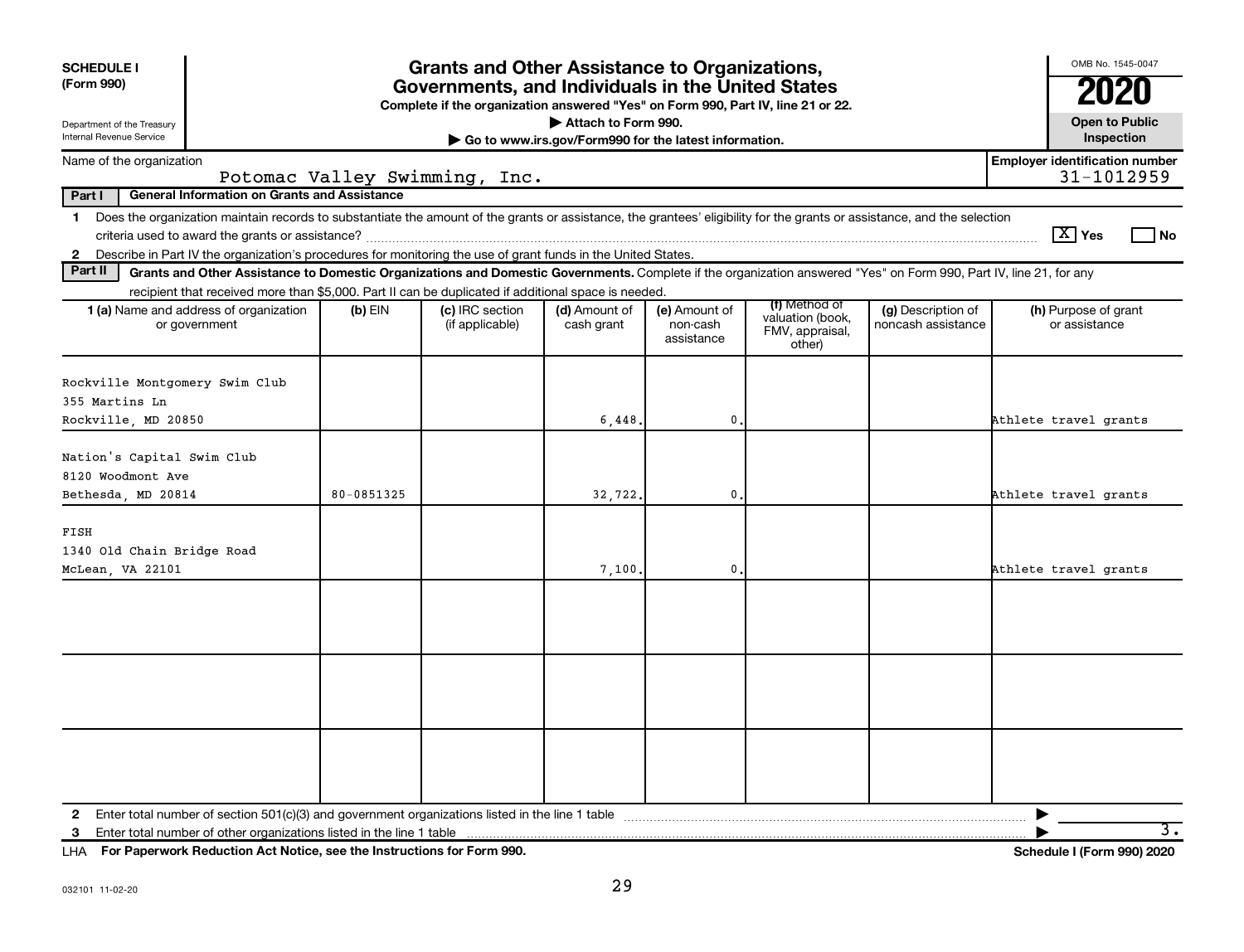**2**

Part III | Grants and Other Assistance to Domestic Individuals. Complete if the organization answered "Yes" on Form 990, Part IV, line 22. Part III can be duplicated if additional space is needed.

| (a) Type of grant or assistance                                                                                                                      | (b) Number of<br>recipients                                                | (c) Amount of<br>cash grant | (d) Amount of non-<br>cash assistance | (e) Method of valuation<br>(book, FMV, appraisal, other) | (f) Description of noncash assistance |  |  |  |
|------------------------------------------------------------------------------------------------------------------------------------------------------|----------------------------------------------------------------------------|-----------------------------|---------------------------------------|----------------------------------------------------------|---------------------------------------|--|--|--|
|                                                                                                                                                      |                                                                            |                             |                                       |                                                          |                                       |  |  |  |
| Swim officials travel stipends                                                                                                                       | 18                                                                         | 20,080.                     | 0.                                    |                                                          |                                       |  |  |  |
|                                                                                                                                                      |                                                                            |                             |                                       |                                                          |                                       |  |  |  |
|                                                                                                                                                      |                                                                            |                             |                                       |                                                          |                                       |  |  |  |
|                                                                                                                                                      |                                                                            |                             |                                       |                                                          |                                       |  |  |  |
|                                                                                                                                                      |                                                                            |                             |                                       |                                                          |                                       |  |  |  |
|                                                                                                                                                      |                                                                            |                             |                                       |                                                          |                                       |  |  |  |
|                                                                                                                                                      |                                                                            |                             |                                       |                                                          |                                       |  |  |  |
|                                                                                                                                                      |                                                                            |                             |                                       |                                                          |                                       |  |  |  |
|                                                                                                                                                      |                                                                            |                             |                                       |                                                          |                                       |  |  |  |
| Part IV<br>Supplemental Information. Provide the information required in Part I, line 2; Part III, column (b); and any other additional information. |                                                                            |                             |                                       |                                                          |                                       |  |  |  |
| Part I, Line 2:                                                                                                                                      |                                                                            |                             |                                       |                                                          |                                       |  |  |  |
| PVS requires officials to submit an application for travel reimbursement.                                                                            |                                                                            |                             |                                       |                                                          |                                       |  |  |  |
| Accompanied by receipts and proof the individual officiated the minimum                                                                              |                                                                            |                             |                                       |                                                          |                                       |  |  |  |
| number of sessions. The PVS officials chair reviews the application and                                                                              |                                                                            |                             |                                       |                                                          |                                       |  |  |  |
| approves those that have met the requirements. Travel reimbursements are                                                                             |                                                                            |                             |                                       |                                                          |                                       |  |  |  |
| capped at amounts determined by the board based on the specific event.                                                                               |                                                                            |                             |                                       |                                                          |                                       |  |  |  |
|                                                                                                                                                      | PVS also provides travel stipends to member clubs for athletes that travel |                             |                                       |                                                          |                                       |  |  |  |
| to compete in national championship level swim meets. Athlete travel                                                                                 |                                                                            |                             |                                       |                                                          |                                       |  |  |  |

stipends are paid to the club rather than directly to the athlete in order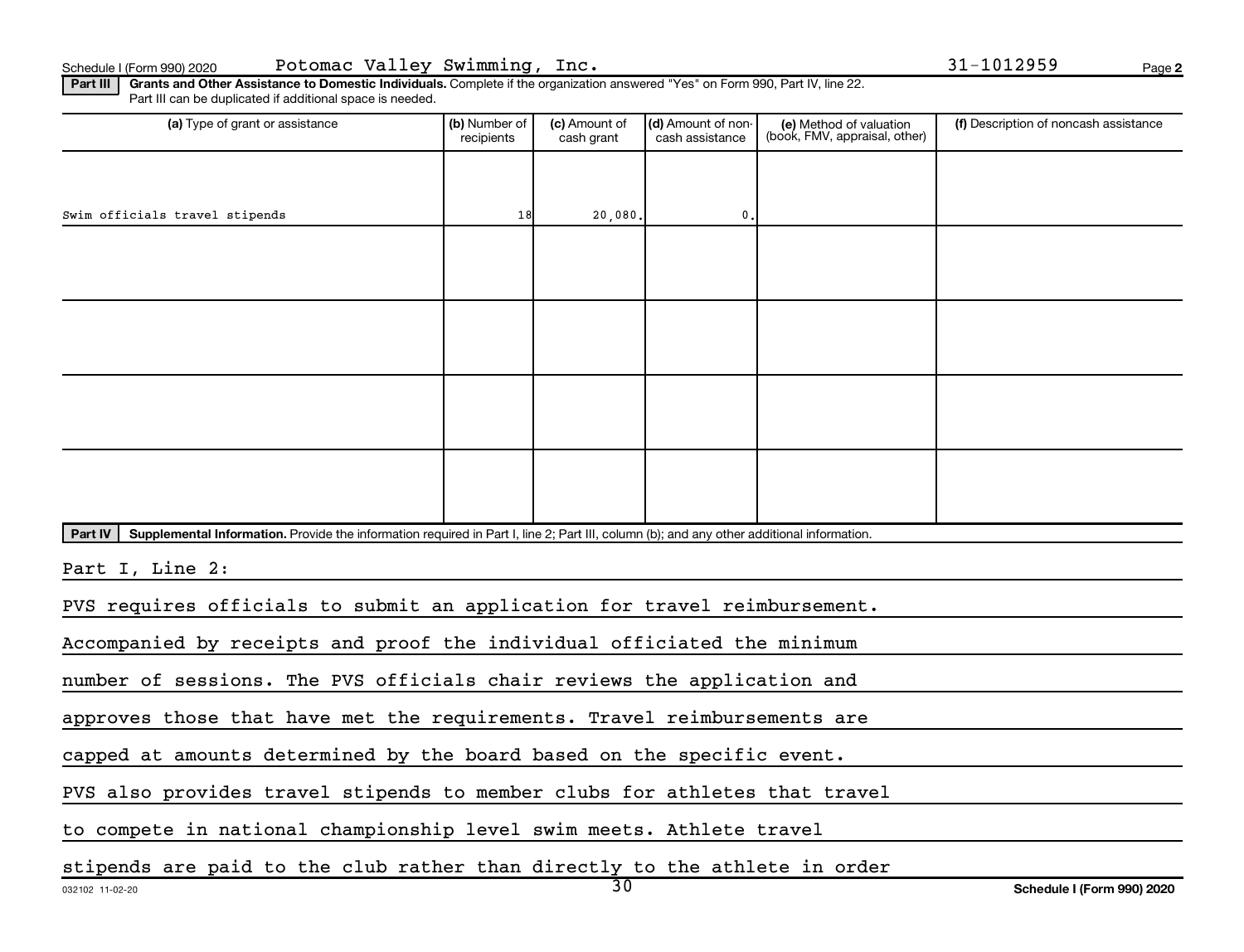| Schedule I (Form 990)                                                     |  | Potomac Valley Swimming, Inc. | $31 - 1012959$ Page 2                                                       |
|---------------------------------------------------------------------------|--|-------------------------------|-----------------------------------------------------------------------------|
| <b>Part IV   Supplemental Information</b>                                 |  |                               |                                                                             |
| to comply with NCAA rules. PVS requires the clubs to provide a list of    |  |                               |                                                                             |
| athletes and support that the listed athletes met the eligibility         |  |                               |                                                                             |
| requirements for the stipend. All athlete travel stipends are approved by |  |                               |                                                                             |
| the Senior Chair. Athlete travel stipends are awarded in set amounts per  |  |                               |                                                                             |
| athlete per meet as determined by the board.                              |  |                               |                                                                             |
|                                                                           |  |                               | All applications for travel stipends are required to be submitted within 30 |
| days from the date of the event. Applications received after this period  |  |                               |                                                                             |
|                                                                           |  |                               | are required to appeal directly to the board. All applications and related  |
| support are maintained for future review.                                 |  |                               |                                                                             |
|                                                                           |  |                               |                                                                             |
|                                                                           |  |                               |                                                                             |
|                                                                           |  |                               |                                                                             |
|                                                                           |  |                               |                                                                             |
|                                                                           |  |                               |                                                                             |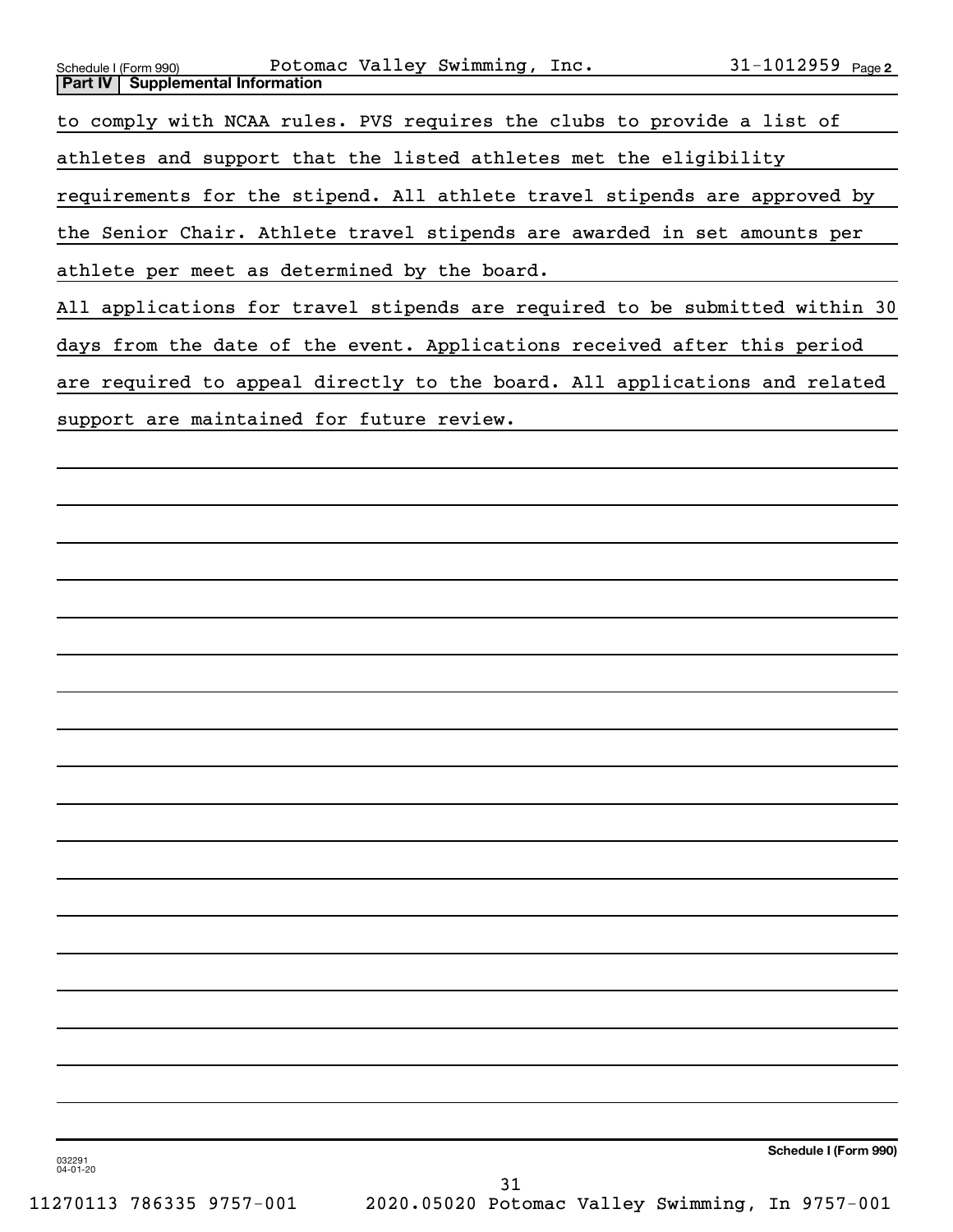**(Form 990 or 990-EZ)**



Potomac Valley Swimming, Inc.  $\vert$  31-1012959

Form 990, Part I, Line 1, Description of Organization Mission:

Conducts swim meets, trains officials, coaches and other volunteers on

the rules and regulations of USA swimming.

Form 990, Part VI, Section A, line 6:

PVS has approximately 9,129 athlete members and 990 non-athlete members.

Form 990, Part VI, Section A, line 7a:

The House of Delegates, comprised of a representative from each of the PVS member clubs, the board of directors, and PVS individual members, elect the board of directors. Athlete members must comprise at least 20% of the vote at the House of Delegates.

Certain members of the board are elected by specific groups within the House of Delegates. Member athletes elect athlete representatives to the board, coaches elect a coaches chair to the board, and officials elect an officials chair to the board.

Form 990, Part VI, Section B, line 11b:

Form 990 is prepared by a public accounting firm and then reviewed by the Finance Vice Chair and General Chair prior to circulating the 990 to the remainder of the board and filing with the IRS.

| Form 990, Part VI, Section B, Line 12c:                                                                                      |
|------------------------------------------------------------------------------------------------------------------------------|
| All board members are required to review and sign a statement of principles                                                  |
| on ethical behavior and conflicts of interest annually. The policy requires                                                  |
| LHA For Paperwork Reduction Act Notice, see the Instructions for Form 990 or 990-EZ.<br>Schedule O (Form 990 or 990-EZ) 2020 |
| 032211 11-20-20                                                                                                              |
| 32                                                                                                                           |
| 2020.05020 Potomac Valley Swimming, In 9757-001<br>11270113 786335 9757-001                                                  |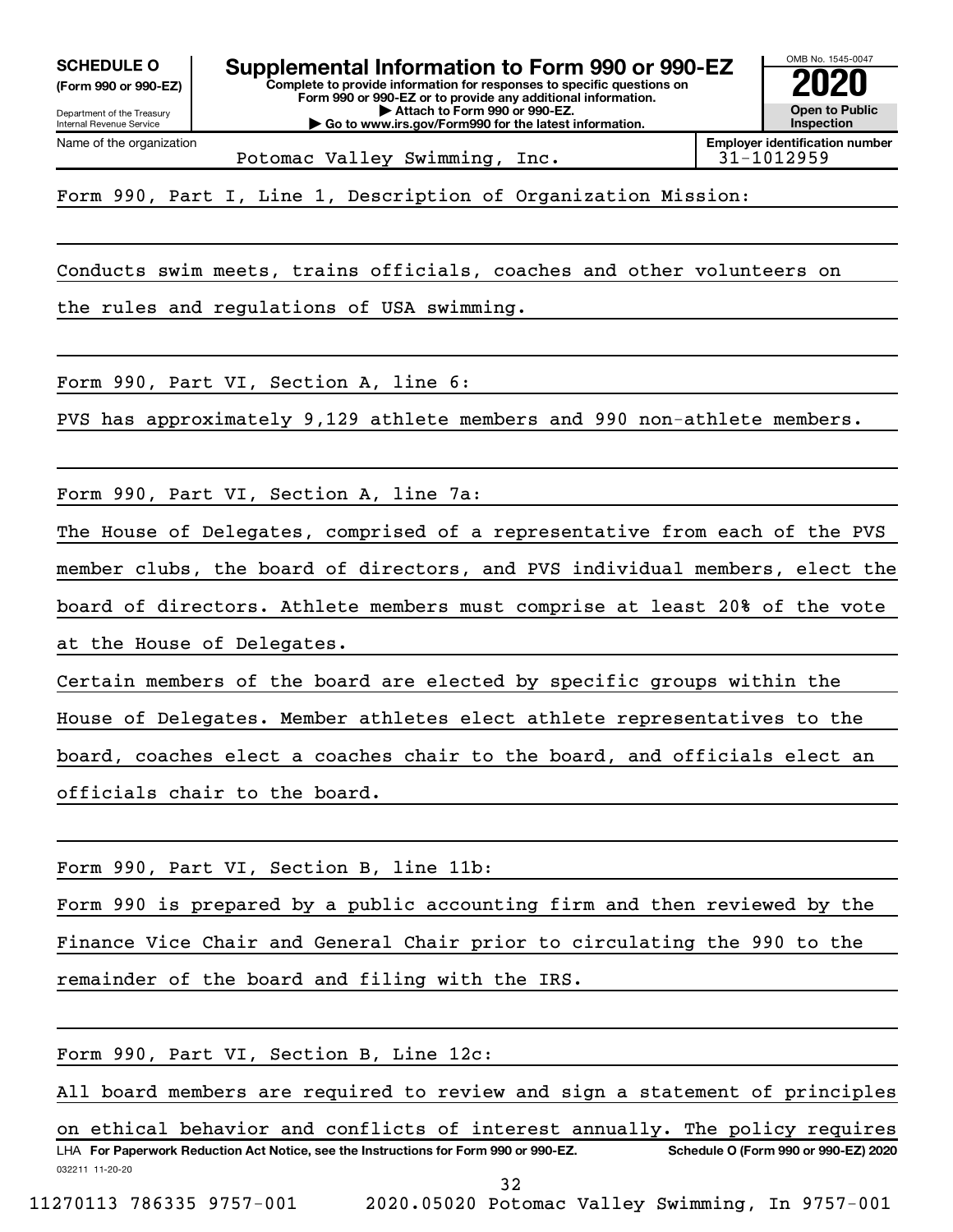| Name of the organization               | Potomac Valley Swimming, Inc.                                         | <b>Employer identification number</b><br>31-1012959 |
|----------------------------------------|-----------------------------------------------------------------------|-----------------------------------------------------|
|                                        | that any situations that could give rise to conflicts of interest be  |                                                     |
| disclosed to the board of directors.   |                                                                       |                                                     |
|                                        |                                                                       |                                                     |
| Form 990, Part VI, Section C, Line 19: |                                                                       |                                                     |
|                                        | The Organization's governing documents, conflict of interest policy,  |                                                     |
|                                        | financial statements, and Form 990 are publicly available on the      |                                                     |
| Organization's website.                |                                                                       |                                                     |
| Form 990, Part XII, Line 2c            |                                                                       |                                                     |
|                                        | The Financial Committee oversees the audit or review of the financial |                                                     |
| statements.                            |                                                                       |                                                     |
|                                        |                                                                       |                                                     |
|                                        |                                                                       |                                                     |
|                                        |                                                                       |                                                     |
|                                        |                                                                       |                                                     |
|                                        |                                                                       |                                                     |
|                                        |                                                                       |                                                     |
|                                        |                                                                       |                                                     |
|                                        |                                                                       |                                                     |
|                                        |                                                                       |                                                     |
|                                        |                                                                       |                                                     |
|                                        |                                                                       |                                                     |
|                                        |                                                                       |                                                     |
|                                        |                                                                       |                                                     |
|                                        |                                                                       |                                                     |
|                                        |                                                                       |                                                     |
|                                        |                                                                       |                                                     |
|                                        |                                                                       |                                                     |
| 032212 11-20-20                        | 33                                                                    | Schedule O (Form 990 or 990-EZ) 2020                |
| 11270113 786335 9757-001               | 2020.05020 Potomac Valley Swimming, In 9757-001                       |                                                     |

Schedule O (Form 990 or 990-EZ) 2020

**2**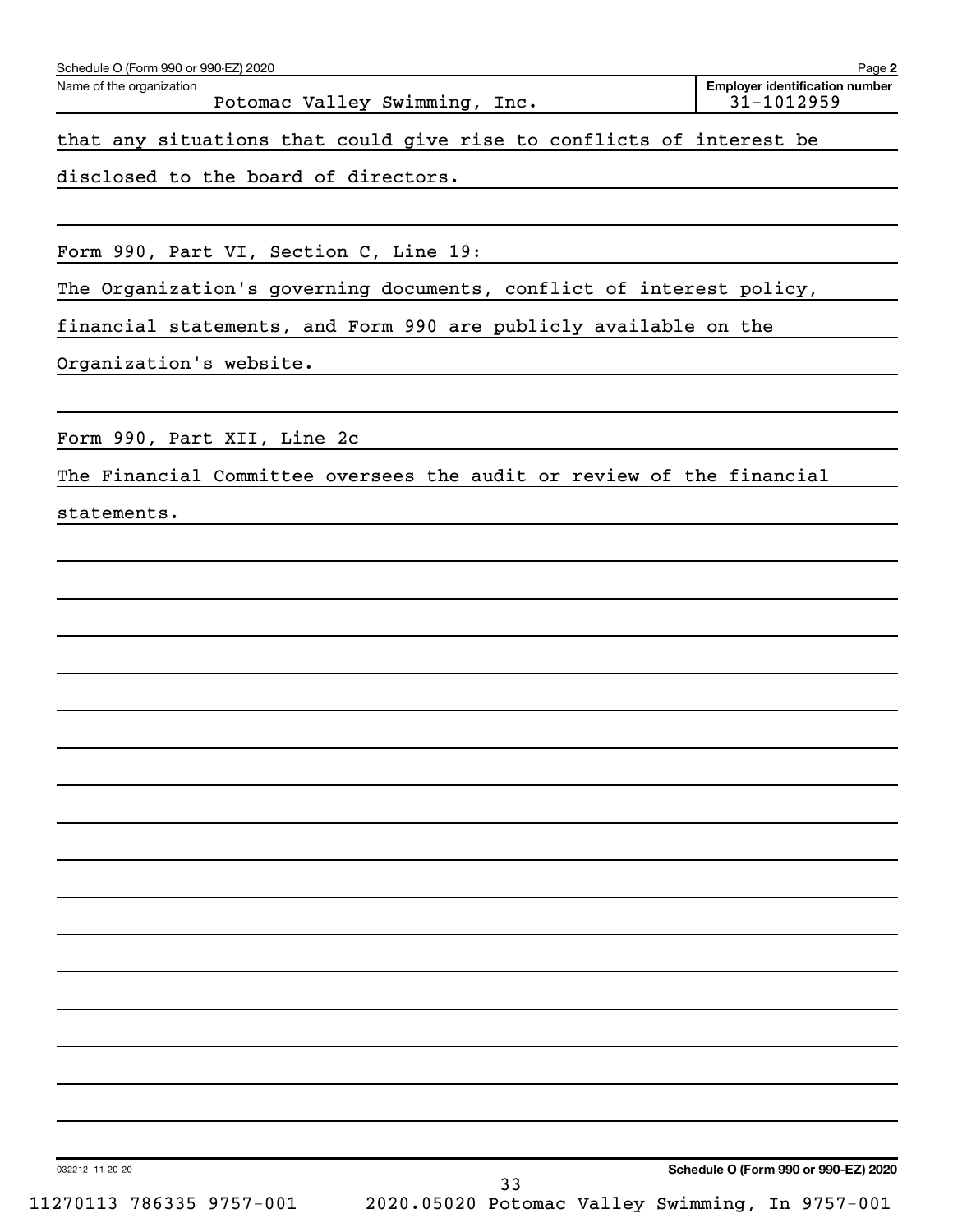# Form 990 Page 10 990 990

| Asset<br>No. | Description                                    | Date<br>Acquired | Method | Life | $\begin{matrix} 0 \\ 0 \\ n \end{matrix}$ | Line<br>No. | Unadjusted<br>Cost Or Basis | Bus<br>$\%$<br>Excl | Section 179<br>Expense | <b>Reduction In</b><br>Basis | <b>Basis For</b><br>Depreciation | Beginning<br>Accumulated<br>Depreciation | Current<br>Sec 179<br>Expense | <b>Current Year</b><br>Deduction | Ending<br>Accumulated<br>Depreciation |
|--------------|------------------------------------------------|------------------|--------|------|-------------------------------------------|-------------|-----------------------------|---------------------|------------------------|------------------------------|----------------------------------|------------------------------------------|-------------------------------|----------------------------------|---------------------------------------|
|              | $2$ Starter - Infinity                         | 12/14/01 SL      |        | 3.00 |                                           | 16          | 800.                        |                     |                        |                              | 800                              | 800.                                     |                               | $\mathbf{0}$ .                   | 800.                                  |
|              | $3$ (D)Starter - Infinity                      | $04/12/03$ SL    |        | 3.00 |                                           | 16          | 800.                        |                     |                        |                              | 800.                             | 800.                                     |                               | $\mathbf{0}$ .                   | 800.                                  |
|              | $4$ Starter - Infinity                         | $10/15/02$ SL    |        | 3,00 |                                           | 16          | 800.                        |                     |                        |                              | 800                              | 800.                                     |                               | $\mathbf{0}$ .                   | 800.                                  |
|              | $5$ (D)Starter - Infinity                      | $06/26/03$ SL    |        | 3.00 |                                           | 16          | 800.                        |                     |                        |                              | 800.                             | 800.                                     |                               | 0.                               | 800.                                  |
|              | 6 Timing Console CTS SYS6                      | 11/03/03 SL      |        | 3.00 |                                           | 16          | 4,500.                      |                     |                        |                              | 4,500.                           | 4,500.                                   |                               | $\mathfrak o$ .                  | 4,500.                                |
|              | $7$ (D)Starter - Infinity                      | $12/09/04$ SL    |        | 3,00 |                                           | 16          | 700.                        |                     |                        |                              | 700.                             | 700.                                     |                               | 0.                               | 700.                                  |
|              | TOUCH PAD 60"" (TP-60G<br>$8$ Aquagrip)        | 06/05/03 SL      |        | 3.00 |                                           | 16          | 800.                        |                     |                        |                              | 800                              | 800.                                     |                               | $\mathbf{0}$                     | 800.                                  |
|              | TOUCH PAD 60"" (TP-60G<br>$9$ Aquagrip)        | $03/11/05$ SL    |        | 3,00 |                                           | 16          | 700.                        |                     |                        |                              | 700.                             | 700.                                     |                               | $\mathbf{0}$ .                   | 700.                                  |
|              | TOUCH PAD 60"" (TP-60G<br>$10$ Aquagrip)       | 03/11/05 SL      |        | 3,00 |                                           | 16          | 700.                        |                     |                        |                              | 700                              | 700.                                     |                               | $\mathbf{0}$ .                   | 700.                                  |
|              | (D) STARTER & TRIPOD (model<br>$11$   INF-SSM) | 10/18/05 SL      |        | 3.00 |                                           | 16          | 750.                        |                     |                        |                              | 750.                             | 750.                                     |                               | $\mathbf{0}$ .                   | $750.$                                |
|              | (D) STARTER & TRIPOD (model<br>$12$ INF-SSM)   | $10/18/05$ SL    |        | 3.00 |                                           | 16          | 750.                        |                     |                        |                              | 750                              | 750.                                     |                               | $\mathbf{0}$ .                   | 750.                                  |
|              | (D) STARTER & TRIPOD (model<br>$13$ INF-SSM)   | $10/18/05$ SL    |        | 3,00 |                                           | 16          | 750.                        |                     |                        |                              | 750.                             | 750.                                     |                               | 0.                               | $750.$                                |
|              | 14 Timing Console CTS SYS6                     | $03/14/06$ SL    |        | 3.00 |                                           | 16          | 4,020.                      |                     |                        |                              | 4,020.                           | 4,020.                                   |                               | 0.                               | 4,020.                                |
|              | 15 Timing Console CTS SYS5                     | $04/25/07$ SL    |        | 3,00 |                                           | 16          | 2,350.                      |                     |                        |                              | 2,350.                           | 2,350.                                   |                               | $\mathsf{0}\,.$                  | 2,350.                                |
|              | TOUCH PAD 60"" (TP-60G<br>$16$ Aquagrip)       | $10/18/07$ SL    |        | 3.00 |                                           | 16          | 673.                        |                     |                        |                              | 673.                             | 673.                                     |                               | 0.                               | 673.                                  |
|              | TOUCH PAD 60"" (TP-60G<br>$17$ Aquagrip)       | $10/18/07$ SL    |        | 3,00 |                                           | 16          | 673.                        |                     |                        |                              | 673.                             | 673.                                     |                               | 0.                               | 673.                                  |
|              | $(D)$ TOUCH PAD 78"" (TP-78G<br>$18$ Aquagrip) | $10/18/07$ SL    |        | 3.00 |                                           | 16          | 673.                        |                     |                        |                              | 673.                             | 673.                                     |                               | $\mathbf{0}$ .                   | 673.                                  |
|              | 19 SCOREBOARD - Four Line                      | $01/22/08$ SL    |        | 3.00 |                                           | 16          | 3,995.                      |                     |                        |                              | 3,995.                           | 3,995.                                   |                               | $\mathsf{0}$ .                   | 3,995.                                |

028111 04-01-20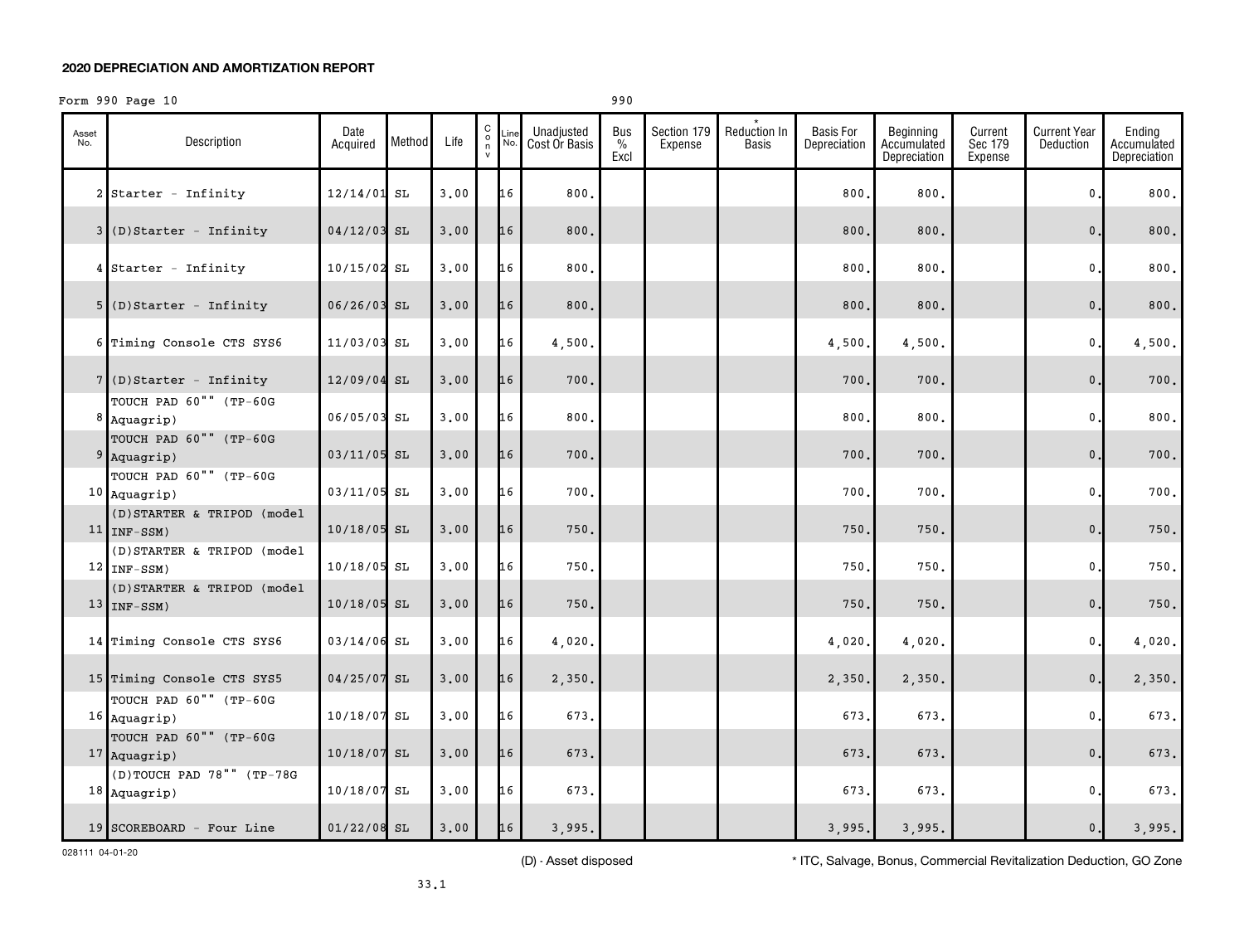## Form 990 Page 10 990 990

| Asset<br>No. | Description                                  | Date<br>Acquired | Method | Life | $_{\rm o}^{\rm C}$<br>n<br>$\mathsf{v}$ | Line<br>No. | Unadjusted<br>Cost Or Basis | Bus<br>% | Section 179<br>Expense | Reduction In<br>Basis | <b>Basis For</b><br>Depreciation | Beginning<br>Accumulated | Current<br>Sec 179 | Current Year<br>Deduction | Ending<br>Accumulated |
|--------------|----------------------------------------------|------------------|--------|------|-----------------------------------------|-------------|-----------------------------|----------|------------------------|-----------------------|----------------------------------|--------------------------|--------------------|---------------------------|-----------------------|
|              |                                              |                  |        |      |                                         |             |                             | Excl     |                        |                       |                                  | Depreciation             | Expense            |                           | Depreciation          |
|              | 20 SCOREBOARD - Four Line                    | $01/22/08$ SL    |        | 3.00 |                                         | 16          | 3,995.                      |          |                        |                       | 3,995.                           | 3,995.                   |                    | 0.                        | 3,995.                |
|              | 21 Event/Heat Board                          | $01/22/08$ SL    |        | 3.00 |                                         | 16          | 1,355.                      |          |                        |                       | 1,355.                           | 1,355.                   |                    | $\mathsf{0}\,.$           | 1,355.                |
|              | (D) STARTER & TRIPOD (model<br>$22$ INF-SSM) | $11/24/08$ SL    |        | 3.00 |                                         | 16          | 800.                        |          |                        |                       | 800                              | 800.                     |                    | $\mathbf{0}$ .            | 800.                  |
|              | Harness Cable Y Extension,<br>23 50 Meter    | 04/22/09 SL      |        | 3.00 |                                         | 16          | 480.                        |          |                        |                       | 480                              | 480.                     |                    | $\mathbf{0}$ .            | 480.                  |
|              | Harness Cable Y Extension,<br>$24$ 50 Meter  | $04/22/09$ SL    |        | 3.00 |                                         | 16          | 480.                        |          |                        |                       | 480                              | 480.                     |                    | $\mathbf{0}$ .            | 480.                  |
|              | 25 Harness - Backup 10 Lane                  | $12/21/09$ SL    |        | 3.00 |                                         | 16          | 510.                        |          |                        |                       | 510                              | 510.                     |                    | $\mathbf{0}$ .            | 510.                  |
|              |                                              |                  |        |      |                                         |             |                             |          |                        |                       |                                  |                          |                    |                           |                       |
|              | 26 Harness - Prime -10 Lane                  | $12/21/09$ SL    |        | 3.00 |                                         | 16          | 510.                        |          |                        |                       | 510                              | 510.                     |                    | $\mathbf{0}$              | $510.$                |
|              | TOUCH PAD 78"" (TP-78G<br>$27$ Aquagrip)     | 12/21/09 SL      |        | 3.00 |                                         | 16          | 700.                        |          |                        |                       | 700.                             | 700.                     |                    | $\mathbf{0}$ .            | 700.                  |
|              | TOUCH PAD 78"" (TP-78G                       |                  |        |      |                                         |             |                             |          |                        |                       |                                  |                          |                    |                           |                       |
|              | $28$ Aquagrip)                               | $12/21/09$ SL    |        | 3.00 |                                         | 16          | 700.                        |          |                        |                       | 700                              | 700.                     |                    | $\mathbf 0$ .             | 700.                  |
|              | TOUCH PAD 78"" (TP-78G<br>$29$ Aquagrip)     | 12/21/09 SL      |        | 3.00 |                                         | 16          | 700.                        |          |                        |                       | 700.                             | 700.                     |                    | $\mathbf{0}$ .            | 700.                  |
|              | TOUCH PAD 78"" (TP-78G<br>$30$ Aquagrip)     | $12/21/09$ SL    |        | 3,00 |                                         | 16          | 700.                        |          |                        |                       | 700                              | 700.                     |                    | 0.                        | 700.                  |
|              | 31 Touchpad Cady (CAD-TP/P)                  | $12/21/09$ SL    |        | 3.00 |                                         | 16          | 765.                        |          |                        |                       | 765                              | 765.                     |                    | $\mathbf{0}$ .            | 765.                  |
|              | $32$ (D) Starter - Infinity                  | $01/10/10$ SL    |        | 3,00 |                                         | 16          | 800.                        |          |                        |                       | 800                              | 800.                     |                    | $\mathbf{0}$ .            | 800.                  |
|              | 33 Touchpad Cady (CAD-TP/P)                  | $02/10/10$ SL    |        | 3.00 |                                         | 16          | 765.                        |          |                        |                       | 765.                             | 765.                     |                    | $\mathbf{0}$ .            | 765.                  |
|              |                                              |                  |        |      |                                         |             |                             |          |                        |                       |                                  |                          |                    |                           |                       |
|              | 34 Touchpad Cady (CAD-TP/P)                  | $02/10/10$ SL    |        | 3.00 |                                         | 16          | 765.                        |          |                        |                       | 765                              | 765.                     |                    | $\mathbf{0}$ .            | 765.                  |
|              | 35 Touchpad Cady (CAD-TP/P)                  | $02/10/10$ SL    |        | 3.00 |                                         | 16          | 765.                        |          |                        |                       | 765.                             | 765.                     |                    | $\mathbf{0}$ .            | 765.                  |
|              | 36 Touchpad Cady (CAD-TP/P)                  | $02/10/10$ SL    |        | 3.00 |                                         | 16          | 765.                        |          |                        |                       | 765.                             | 765.                     |                    | $\mathbf{0}$ .            | 765.                  |
|              | SCOREBOARD - 48"" 2 LINE<br>37 PORTABLE      | $10/28/10$ SL    |        | 3.00 |                                         | 16          | 1,700.                      |          |                        |                       | 1,700.                           | 1,700.                   |                    | 0.                        | 1,700.                |

028111 04-01-20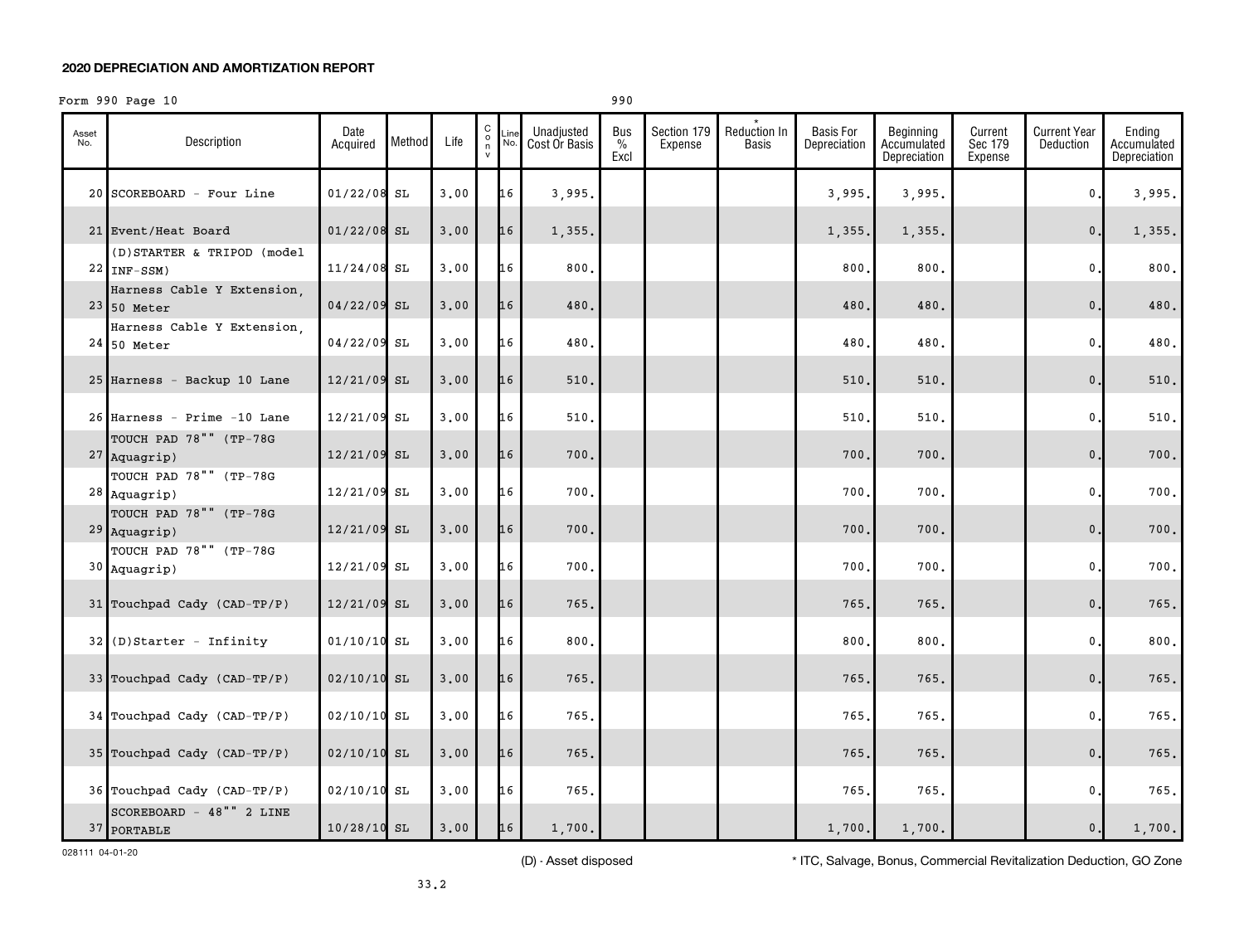# Form 990 Page 10 990 990

| Asset<br>No. | Description                                                        | Date<br>Acquired | Method | Life | $\mathtt{C}$<br>$\circ$<br>n |    | Unadjusted<br>Line Unaujusteu<br>No. Cost Or Basis | Bus<br>$\%$<br>Excl | Section 179<br>Expense | Reduction In<br>Basis | <b>Basis For</b><br>Depreciation | Beginning<br>Accumulated<br>Depreciation | Current<br>Sec 179<br>Expense | <b>Current Year</b><br>Deduction | Ending<br>Accumulated<br>Depreciation |
|--------------|--------------------------------------------------------------------|------------------|--------|------|------------------------------|----|----------------------------------------------------|---------------------|------------------------|-----------------------|----------------------------------|------------------------------------------|-------------------------------|----------------------------------|---------------------------------------|
|              | (D)TOUCH PAD 60"" (TP-60G<br>$38$ Aquagrip)                        | $10/28/10$ SL    |        | 3.00 |                              | 16 | 615.                                               |                     |                        |                       | 615.                             | 615.                                     |                               | $\mathbf{0}$ .                   | 615.                                  |
|              | (D)TOUCH PAD 60"" (TP-60G<br>$39$ Aquagrip)                        | $10/28/10$ SL    |        | 3.00 |                              | 16 | 615.                                               |                     |                        |                       | 615.                             | 615.                                     |                               | $\mathbf{0}$ .                   | 615.                                  |
|              | (D)TOUCH PAD 60"" (TP-60G<br>$40$ Aquagrip)                        | $10/28/10$ SL    |        | 3.00 |                              | 16 | 615.                                               |                     |                        |                       | 615                              | 615.                                     |                               | $\mathbf{0}$ .                   | 615.                                  |
|              | TOUCH PAD 60"" (TP-60G<br>$41$ Aquagrip)                           | $10/28/10$ SL    |        | 3.00 |                              | 16 | 615.                                               |                     |                        |                       | 615.                             | 615.                                     |                               | 0.                               | 615.                                  |
|              | TOUCH PAD 60"" (TP-60G<br>42 Aquagrip)                             | $10/28/10$ SL    |        | 3.00 |                              | 16 | 615.                                               |                     |                        |                       | 615.                             | 615.                                     |                               | 0.                               | 615.                                  |
|              | TOUCH PAD 60"" (TP-60G<br>$43$ Aquagrip)                           | 10/28/10 SL      |        | 3.00 |                              | 16 | 615.                                               |                     |                        |                       | 615.                             | 615.                                     |                               | $\mathbf{0}$ .                   | 615.                                  |
|              | TOUCH PAD 60"" (TP-60G<br>$44$ Aquagrip)<br>TOUCH PAD 60"" (TP-60G | $10/28/10$ SL    |        | 3.00 |                              | 16 | 615.                                               |                     |                        |                       | 615.                             | 615.                                     |                               | $\mathbf 0$ .                    | 615.                                  |
|              | 45 Aquagrip)<br>SCOREBOARD - 48"" 2 LINE                           | $10/28/10$ SL    |        | 3,00 |                              | 16 | 615.                                               |                     |                        |                       | 615.                             | 615.                                     |                               | $\mathbf{0}$ .                   | 615.                                  |
|              | 46 PORTABLE<br>SCOREBOARD - 48"" 2 LINE                            | $02/02/11$ SL    |        | 3.00 |                              | 16 | 1,800.                                             |                     |                        |                       | 1,800.                           | 1,800.                                   |                               | $\mathbf{0}$ .                   | 1,800.                                |
|              | 47 PORTABLE                                                        | $02/02/11$ SL    |        | 3,00 |                              | 16 | 1,800.                                             |                     |                        |                       | 1,800.                           | 1,800.                                   |                               | 0.                               | 1,800.                                |
|              | 48 Harness - Backup 10 Lane                                        | $12/30/11$ SL    |        | 3.00 |                              | 16 | 531.                                               |                     |                        |                       | 531.                             | 531.                                     |                               | 0.                               | 531.                                  |
|              | 49 Harness - Backup 10 Lane                                        | $12/30/11$ SL    |        | 3.00 |                              | 16 | 531.                                               |                     |                        |                       | 531.                             | 531.                                     |                               | 0.                               | 531.                                  |
|              | 50 Harness - Backup 10 Lane                                        | $12/30/11$ SL    |        | 3,00 |                              | 16 | 531.                                               |                     |                        |                       | 531.                             | 531.                                     |                               | $\mathbf{0}$ .                   | 531.                                  |
|              | $51$ Harness - Prime -10 Lane                                      | $12/30/11$ SL    |        | 3.00 |                              | 16 | 531.                                               |                     |                        |                       | 531.                             | 531.                                     |                               | $\mathbf{0}$ .                   | 531.                                  |
|              | $52$ Harness - Prime -10 Lane<br>(D)TOUCH PAD 78"" (TP-78G         | $12/30/11$ SL    |        | 3.00 |                              | 16 | 531.                                               |                     |                        |                       | 531.                             | 531.                                     |                               | 0.                               | 531.                                  |
|              | $53$ Aquagrip)<br>(D)TOUCH PAD 78"" (TP-78G                        | $01/01/12$ SL    |        | 3,00 |                              | 16 | 748.                                               |                     |                        |                       | 748.                             | 748.                                     |                               | $0$ .                            | 748.                                  |
|              | $54$ Aquagrip)<br>TOUCH PAD 78"" (TP-78G                           | $01/01/12$ SL    |        | 3.00 |                              | 16 | 748.                                               |                     |                        |                       | 748.                             | 748.                                     |                               | $\mathbf{0}$ .                   | 748.                                  |
|              | 55 Aquagrip)                                                       | $01/01/12$ SL    |        | 3.00 |                              | 16 | 748.                                               |                     |                        |                       | 748.                             | 748.                                     |                               | 0.                               | 748.                                  |

028111 04-01-20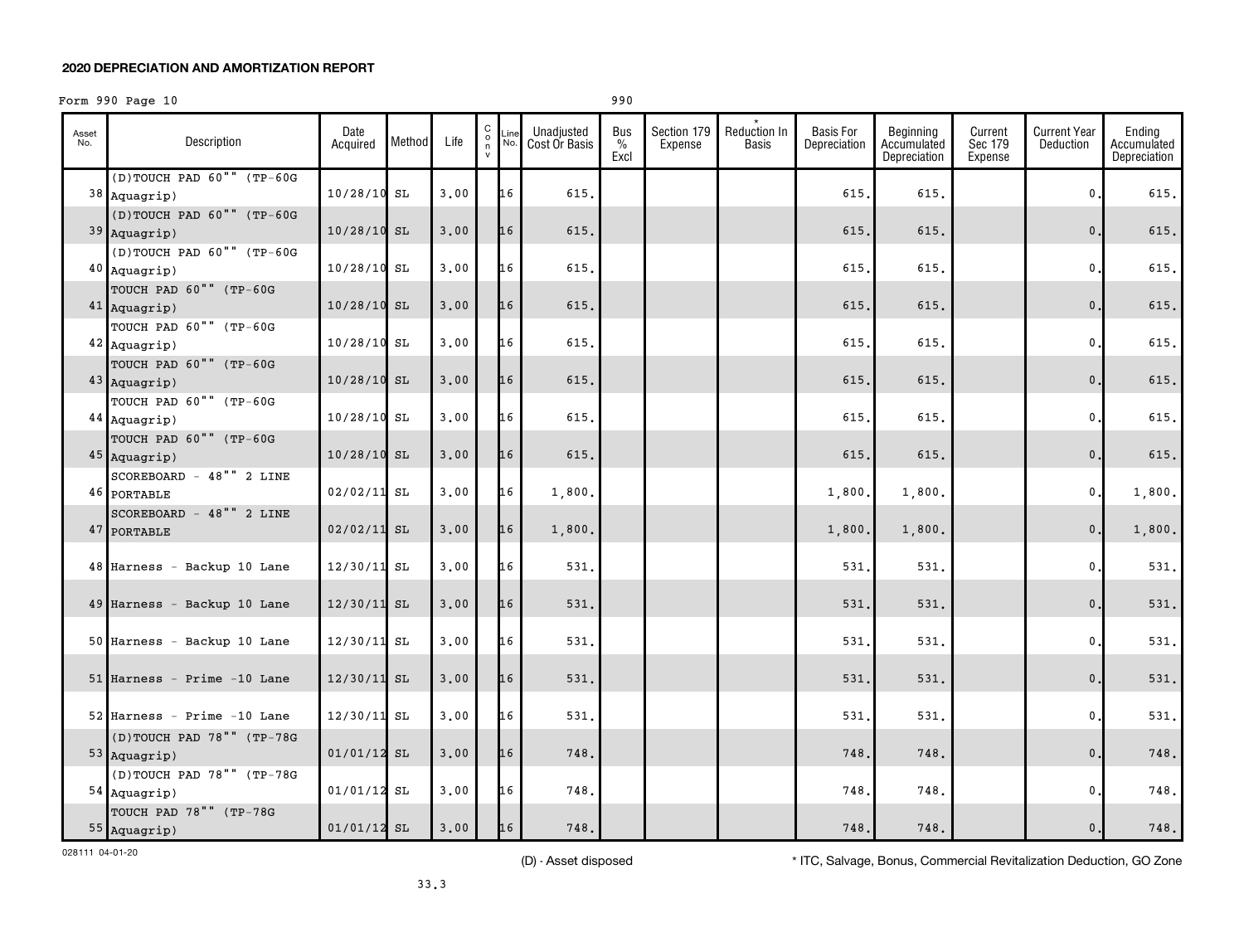# Form 990 Page 10 990 990

| Asset<br>No. | Description                              | Date<br>Acquired | Method | Life | C<br>$\circ$<br>n | Line<br>No. | Unadjusted<br>Cost Or Basis | Bus<br>$\%$<br>Excl | Section 179<br>Expense | Reduction In<br>Basis | <b>Basis For</b><br>Depreciation | Beginning<br>Accumulated<br>Depreciation | Current<br>Sec 179<br>Expense | <b>Current Year</b><br>Deduction | Ending<br>Accumulated<br>Depreciation |
|--------------|------------------------------------------|------------------|--------|------|-------------------|-------------|-----------------------------|---------------------|------------------------|-----------------------|----------------------------------|------------------------------------------|-------------------------------|----------------------------------|---------------------------------------|
|              | TOUCH PAD 78"" (TP-78G<br>56 Aquagrip)   | $01/01/12$ SL    |        | 3,00 |                   | 16          | 748.                        |                     |                        |                       | 748                              | 748.                                     |                               | 0.                               | 748.                                  |
|              | Harness Cable Y Extension,               |                  |        |      |                   |             |                             |                     |                        |                       |                                  |                                          |                               |                                  |                                       |
|              | $57$ 50 Meter                            | $01/10/13$ SL    |        | 3.00 |                   | 16          | 432.                        |                     |                        |                       | 432.                             | 432.                                     |                               | $0$ .                            | 432.                                  |
|              | SCOREBOARD - 48"" 2 LINE                 |                  |        |      |                   |             |                             |                     |                        |                       |                                  |                                          |                               |                                  |                                       |
|              | 58 PORTABLE                              | $01/10/13$ SL    |        | 3,00 |                   | 16          | 1,800.                      |                     |                        |                       | 1,800.                           | 1,800.                                   |                               | $\mathbf{0}$ .                   | 1,800.                                |
|              | (D)TOUCH PAD 78"" (TP-78G                |                  |        |      |                   |             |                             |                     |                        |                       |                                  |                                          |                               |                                  |                                       |
|              | $59$ Aquagrip)                           | $04/15/13$ SL    |        | 3,00 |                   | 16          | 750.                        |                     |                        |                       | 750                              | 750.                                     |                               | $\mathbf{0}$ .                   | 750.                                  |
|              | (D)TOUCH PAD 78"" (TP-78G                |                  |        |      |                   |             |                             |                     |                        |                       |                                  |                                          |                               |                                  |                                       |
|              | $60$ Aquagrip)                           | $04/15/13$ SL    |        | 3,00 |                   | 16          | 750.                        |                     |                        |                       | 750                              | 750.                                     |                               | $\mathbf{0}$ .                   | 750.                                  |
|              | (D)TOUCH PAD 78"" (TP-78G                |                  |        |      |                   |             |                             |                     |                        |                       |                                  |                                          |                               |                                  |                                       |
|              | $61$ Aquagrip)                           | $04/15/13$ SL    |        | 3.00 |                   | 16          | 750.                        |                     |                        |                       | 750.                             | 750.                                     |                               | $\mathsf{0}$ .                   | $750.$                                |
|              | (D)TOUCH PAD 78"" (TP-78G                |                  |        |      |                   |             |                             |                     |                        |                       |                                  |                                          |                               |                                  |                                       |
|              | $62$ Aquagrip)                           | $04/15/13$ SL    |        | 3,00 |                   | 16          | 750.                        |                     |                        |                       | 750                              | 750.                                     |                               | 0.                               | 750.                                  |
|              | (D)TOUCH PAD 78"" (TP-78G                |                  |        |      |                   |             |                             |                     |                        |                       |                                  |                                          |                               |                                  |                                       |
|              | $63$ Aquagrip)                           | $04/15/13$ SL    |        | 3.00 |                   | 16          | 750.                        |                     |                        |                       | 750.                             | 750.                                     |                               | $\mathbf{0}$ .                   | $750.$                                |
|              | TOUCH PAD 78"" (TP-78G                   |                  |        |      |                   |             |                             |                     |                        |                       |                                  |                                          |                               |                                  |                                       |
|              | $64$ Aquagrip)                           | $04/15/13$ SL    |        | 3,00 |                   | 16          | 750.                        |                     |                        |                       | 750                              | 750.                                     |                               | 0.                               | 750.                                  |
|              | TOUCH PAD 78"" (TP-78G                   |                  |        |      |                   |             |                             |                     |                        |                       |                                  |                                          |                               |                                  |                                       |
|              | 65 Aquagrip)                             | $04/15/13$ SL    |        | 3.00 |                   | 16          | 750.                        |                     |                        |                       | 750.                             | 750.                                     |                               | $\mathbf{0}$ .                   | 750.                                  |
|              | TOUCH PAD 78"" (TP-78G                   |                  |        |      |                   |             |                             |                     |                        |                       |                                  |                                          |                               |                                  |                                       |
|              | $66$ Aquagrip)                           | $04/15/13$ SL    |        | 3,00 |                   | 16          | 750.                        |                     |                        |                       | 750                              | 750.                                     |                               | $\mathbf{0}$ .                   | 750.                                  |
|              | TOUCH PAD 78"" (TP-78G                   |                  |        |      |                   |             |                             |                     |                        |                       |                                  |                                          |                               |                                  |                                       |
|              | $67$ Aquagrip)                           | $04/15/13$ SL    |        | 3.00 |                   | 16          | 750.                        |                     |                        |                       | 750.                             | 750.                                     |                               | $\mathbf{0}$ .                   | 750.                                  |
|              | TOUCH PAD 78"" (TP-78G                   |                  |        |      |                   |             |                             |                     |                        |                       |                                  |                                          |                               |                                  |                                       |
|              | $68$ Aquagrip)                           | $04/15/13$ SL    |        | 3,00 |                   | 16          | 750.                        |                     |                        |                       | 750                              | 750.                                     |                               | 0.                               | 750.                                  |
|              | TOUCH PAD 78"" (TP-78G                   |                  |        | 3.00 |                   | 16          | 750.                        |                     |                        |                       | 750.                             | 750.                                     |                               | $\mathbf{0}$ .                   | $750.$                                |
|              | $69$ Aquagrip)                           | $04/15/13$ SL    |        |      |                   |             |                             |                     |                        |                       |                                  |                                          |                               |                                  |                                       |
|              | TOUCH PAD 78"" (TP-78G                   | $04/15/13$ SL    |        | 3.00 |                   | 16          | 750.                        |                     |                        |                       | 750                              | 750.                                     |                               | $\mathbf{0}$ .                   | 750.                                  |
|              | $70$ Aquagrip)                           |                  |        |      |                   |             |                             |                     |                        |                       |                                  |                                          |                               |                                  |                                       |
|              | TOUCH PAD 78"" (TP-78G                   | $04/15/13$ SL    |        | 3.00 |                   | 16          | 750.                        |                     |                        |                       | 750,                             | 750.                                     |                               | $\mathbf{0}$ .                   | $750.$                                |
|              | $71$ Aquagrip)<br>TOUCH PAD 78"" (TP-78G |                  |        |      |                   |             |                             |                     |                        |                       |                                  |                                          |                               |                                  |                                       |
|              | 72 Aquagrip)                             | $04/15/13$ SL    |        | 3,00 |                   | 16          | 750.                        |                     |                        |                       | 750                              | 750.                                     |                               | 0.                               | 750.                                  |
|              |                                          |                  |        |      |                   |             |                             |                     |                        |                       |                                  |                                          |                               |                                  |                                       |
|              | 73 Timing Console CTS SYS6               | $06/17/13$ SL    |        | 3.00 |                   | 16          | 4,000.                      |                     |                        |                       | 4,000.                           | 4,000.                                   |                               | 0.                               | 4,000.                                |

028111 04-01-20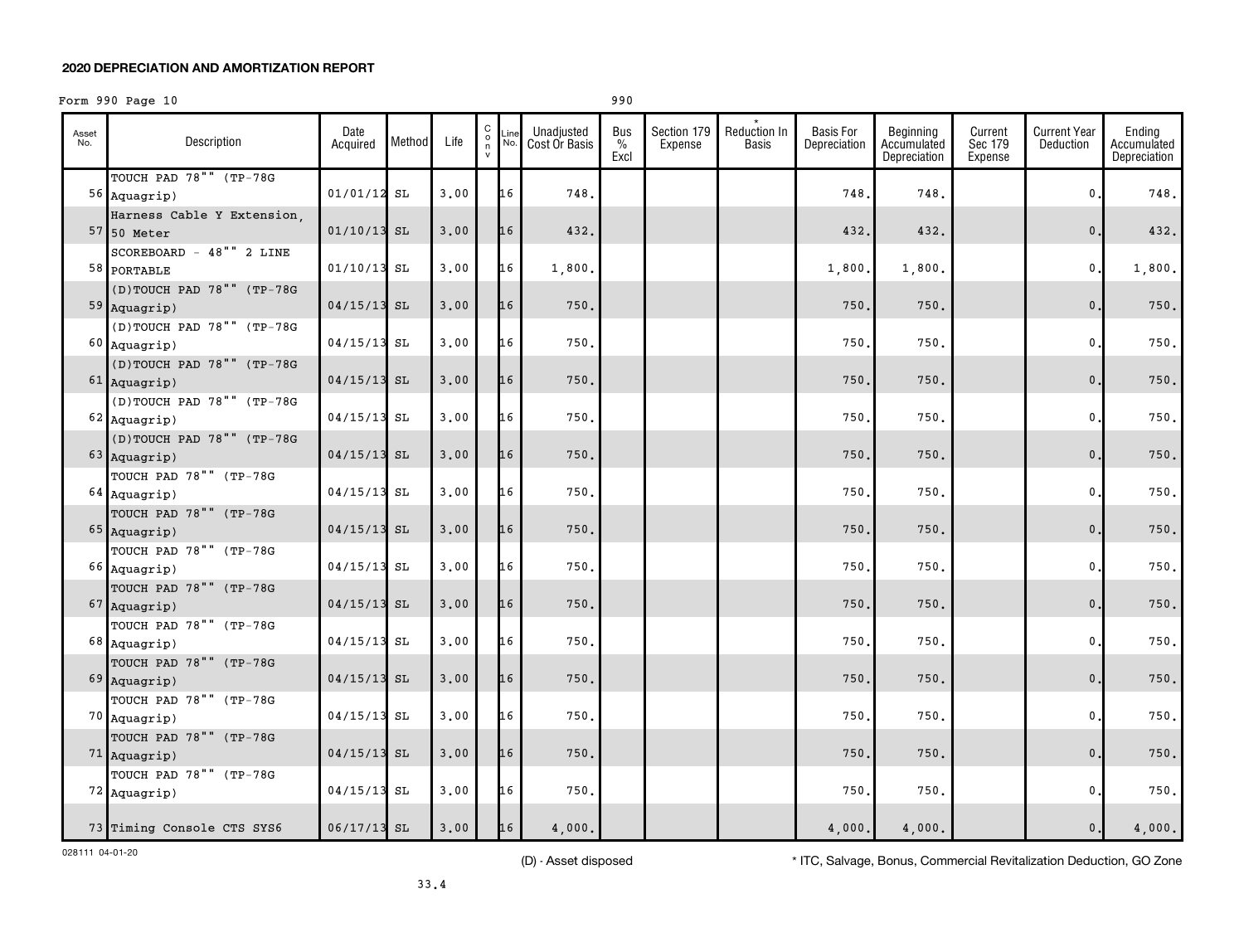## Form 990 Page 10 990 990

| Asset<br>No. | Description                                  | Date<br>Acquired | Method | Life  | С<br>$\circ$<br>n | Unadjusted<br>Line Ullaujustus<br>No. Cost Or Basis | Bus<br>%<br>Excl | Section 179<br>Expense | Reduction In<br>Basis | <b>Basis For</b><br>Depreciation | Beginning<br>Accumulated<br>Depreciation | Current<br>Sec 179<br>Expense | Current Year<br>Deduction | Ending<br>Accumulated<br>Depreciation |
|--------------|----------------------------------------------|------------------|--------|-------|-------------------|-----------------------------------------------------|------------------|------------------------|-----------------------|----------------------------------|------------------------------------------|-------------------------------|---------------------------|---------------------------------------|
|              | $74$ Starter - Infinity                      | $07/15/13$ SL    |        | 33.00 | 16                | 800.                                                |                  |                        |                       | 800                              | 800.                                     |                               | $\mathbf{0}$ .            | 800.                                  |
|              | 75 Starter - Infinity                        | $07/15/13$ SL    |        | 3,00  | 16                | 800.                                                |                  |                        |                       | 800.                             | 800.                                     |                               | 0.                        | 800.                                  |
|              | TOUCH PAD 78"" (TP-78G<br>76 Aquagrip)       | $12/12/13$ SL    |        | 3,00  | 16                | 750.                                                |                  |                        |                       | 750.                             | 750.                                     |                               | $\mathbf{0}$ .            | 750.                                  |
|              | (D) STARTER & TRIPOD (model<br>$77$ INF-SSM) | $05/28/15$ SL    |        | 3.00  | 16                | 700.                                                |                  |                        |                       | 700.                             | 700.                                     |                               | $\mathbf{0}$ .            | 700.                                  |
|              | (D) STARTER & TRIPOD (model<br>$78$ INF-SSM) | $05/28/15$ SL    |        | 3.00  | 16                | 700.                                                |                  |                        |                       | 700                              | 700.                                     |                               | 0.                        | 700.                                  |
|              | (D) STARTER & TRIPOD (model<br>$79$ INF-SSM) | $05/28/15$ SL    |        | 3,00  | 16                | 700.                                                |                  |                        |                       | 700.                             | 700.                                     |                               | 0.                        | 700.                                  |
|              | (D) STARTER & TRIPOD (model<br>$80$ INF-SSM) | $05/28/15$ SL    |        | 3.00  | 16                | 700.                                                |                  |                        |                       | 700.                             | 700.                                     |                               | $\mathbf{0}$ .            | 700.                                  |
|              | STARTER & TRIPOD (model<br>$81$ INF-SSM)     | $05/28/15$ SL    |        | 3,00  | 16                | 700.                                                |                  |                        |                       | 700.                             | 700.                                     |                               | $\mathbf{0}$ .            | 700.                                  |
|              | STARTER & TRIPOD (model<br>82 $INF-SSM$      | $05/28/15$ SL    |        | 3,00  | 16                | 700.                                                |                  |                        |                       | 700                              | 700.                                     |                               | $\mathbf 0$ .             | 700.                                  |
|              | (D)TOUCH PAD 78"" (TP-78G<br>$83$ Aquagrip)  | $05/28/15$ SL    |        | 3,00  | 16                | 750.                                                |                  |                        |                       | 750.                             | 750.                                     |                               | $\mathbf{0}$ .            | 750.                                  |
|              | (D)TOUCH PAD 78"" (TP-78G<br>$84$ Aquagrip)  | $05/28/15$ SL    |        | 3.00  | 16                | 750.                                                |                  |                        |                       | 750.                             | 750.                                     |                               | $\mathbf{0}$ .            | 750.                                  |
|              | (D)TOUCH PAD 78"" (TP-78G<br>$85$ Aquagrip)  | $05/28/15$ SL    |        | 3,00  | 16                | 750.                                                |                  |                        |                       | 750.                             | 750.                                     |                               | $\mathbf{0}$ .            | 750.                                  |
|              | TOUCH PAD 78"" (TP-78G<br>86 Aquagrip)       | $05/28/15$ SL    |        | 3,00  | 16                | 750.                                                |                  |                        |                       | 750.                             | 750.                                     |                               | $\mathbf{0}$ .            | 750.                                  |
|              | TOUCH PAD 78"" (TP-78G<br>87 Aquagrip)       | $05/28/15$ SL    |        | 3,00  | 16                | 750.                                                |                  |                        |                       | 750.                             | 750.                                     |                               | 0.                        | 750.                                  |
|              | TOUCH PAD 78"" (TP-78G<br>88 Aquagrip)       | $05/28/15$ SL    |        | 3,00  | 16                | 750.                                                |                  |                        |                       | 750.                             | 750.                                     |                               | 0.                        | 750.                                  |
|              | TOUCH PAD 78"" (TP-78G<br>$89$ Aquagrip)     | $05/28/15$ SL    |        | 3,00  | 16                | 750.                                                |                  |                        |                       | 750.                             | 750.                                     |                               | $0$ .                     | 750.                                  |
|              | TOUCH PAD 78"" (TP-78G<br>90 Aquagrip)       | $05/28/15$ SL    |        | 3.00  | 16                | 750.                                                |                  |                        |                       | 750.                             | 750.                                     |                               | $\mathbf{0}$ .            | 750.                                  |
|              | TOUCH PAD 78"" (TP-78G<br>$91$ Aquagrip)     | $05/28/15$ SL    |        | 3.00  | 16                | 750.                                                |                  |                        |                       | 750.                             | 750.                                     |                               | 0.                        | 750.                                  |

028111 04-01-20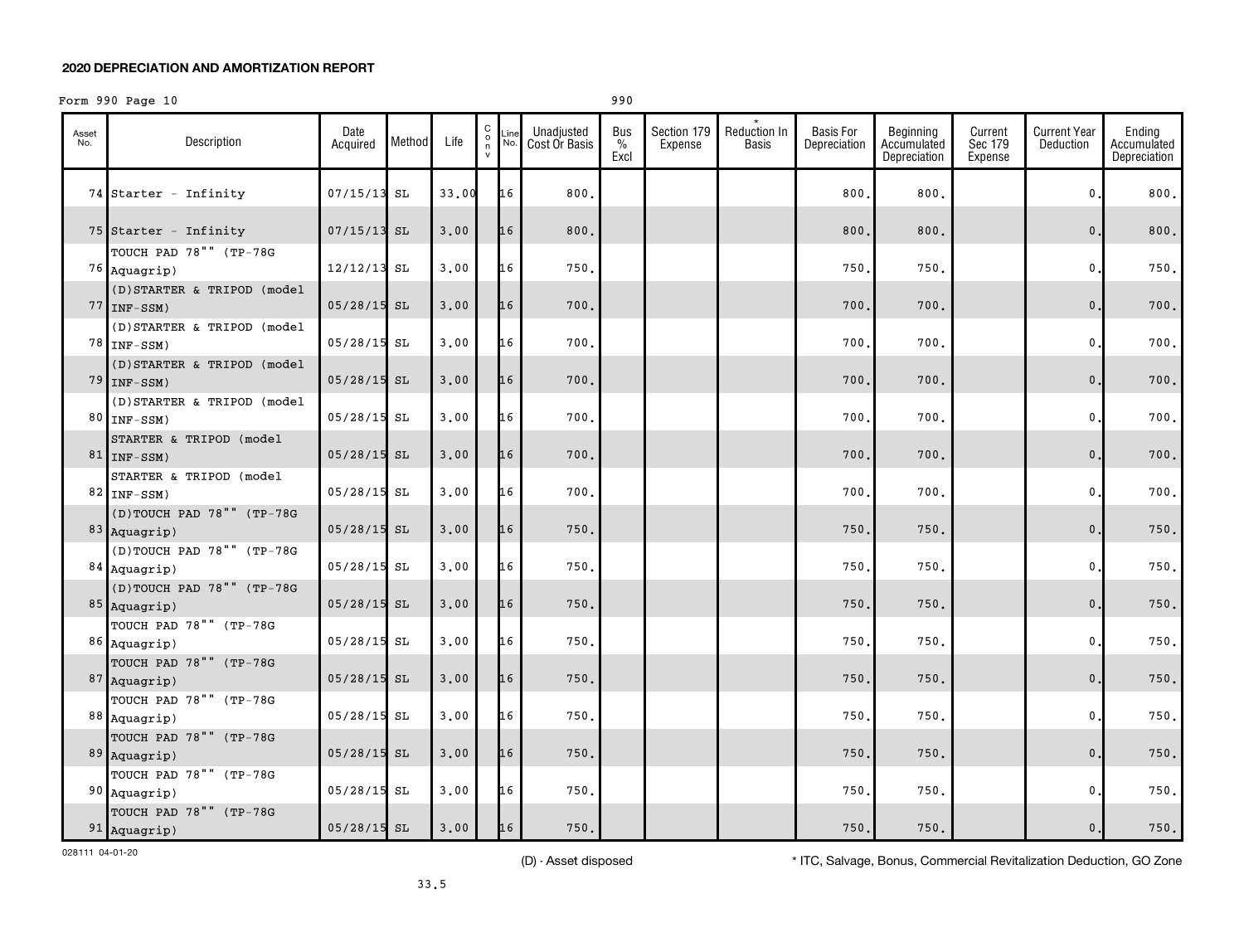# Form 990 Page 10 990 990

| Asset<br>No. | Description                                  | Date<br>Acquired | Method Life |      | C |    | Unadjusted<br>$\begin{bmatrix} 6 \\ 0 \\ n \end{bmatrix}$ Line Unadjusted<br>n No. Cost Or Basis | Bus<br>$\%$<br>Excl | Section 179<br>Expense | Reduction In<br>Basis | <b>Basis For</b><br>Depreciation | Beginning<br>Accumulated<br>Depreciation | Current<br>Sec 179<br>Expense | <b>Current Year</b><br>Deduction | Ending<br>Accumulated<br>Depreciation |
|--------------|----------------------------------------------|------------------|-------------|------|---|----|--------------------------------------------------------------------------------------------------|---------------------|------------------------|-----------------------|----------------------------------|------------------------------------------|-------------------------------|----------------------------------|---------------------------------------|
|              | TOUCH PAD 78"" (TP-78G<br>$92$ Aquagrip)     | $05/28/15$ SL    |             | 3.00 |   | 16 | 750.                                                                                             |                     |                        |                       | 750.                             | 750.                                     |                               | $\mathbf{0}$ .                   | 750.                                  |
|              | TOUCH PAD 78"" (TP-78G<br>93 Aquagrip)       | $05/28/15$ SL    |             | 3,00 |   | 16 | 750.                                                                                             |                     |                        |                       | 750.                             | 750.                                     |                               | $\mathsf{0}\,.$                  | 750.                                  |
|              | TOUCH PAD 78"" (TP-78G<br>94 Aquagrip)       | $05/28/15$ SL    |             | 3,00 |   | 16 | 750.                                                                                             |                     |                        |                       | 750.                             | 750.                                     |                               | $\mathbf{0}$ .                   | 750.                                  |
|              | 95 Harness - Prime -10 Lane                  | $04/15/14$ SL    |             | 3,00 |   | 16 | 531.                                                                                             |                     |                        |                       | 531.                             | 531.                                     |                               | $0$ .                            | 531.                                  |
|              | 96 Harness - Backup 10 Lane                  | $06/13/14$ SL    |             | 3.00 |   | 16 | 544.                                                                                             |                     |                        |                       | 544.                             | 544.                                     |                               | 0.                               | 544.                                  |
|              | 97 Harness - Prime $-10$ Lane                | $06/13/14$ SL    |             | 3,00 |   | 16 | 544.                                                                                             |                     |                        |                       | 544.                             | 544.                                     |                               | $\mathbf{0}$ .                   | 544.                                  |
|              | 98 Harness - Backup 10 Lane                  | $06/15/14$ SL    |             | 3.00 |   | 16 | 544.                                                                                             |                     |                        |                       | 544.                             | 544.                                     |                               | 0.                               | 544.                                  |
|              | 99 Harness - Prime $-10$ Lane                | $06/15/14$ SL    |             | 3,00 |   | 16 | 544.                                                                                             |                     |                        |                       | 544.                             | 544.                                     |                               | 0.                               | 544.                                  |
|              | (D)TOUCH PAD 78"" (TP-78G<br>$100$ Aquagrip) | 04/01/17 SL      |             | 3,00 |   | 16 | 760.                                                                                             |                     |                        |                       | 760.                             | 760.                                     |                               | $\mathbf{0}$ .                   | 760.                                  |
|              | (D)TOUCH PAD 78"" (TP-78G<br>$101$ Aquagrip) | $04/01/17$ SL    |             | 3,00 |   | 16 | 760.                                                                                             |                     |                        |                       | 760.                             | 760.                                     |                               | 0.                               | 760.                                  |
|              | TOUCH PAD 78"" (TP-78G<br>$102$ Aquagrip)    | 04/01/17 SL      |             | 3.00 |   | 16 | 760.                                                                                             |                     |                        |                       | 760.                             | 760.                                     |                               | 0.                               | 760.                                  |
|              | TOUCH PAD 78"" (TP-78G<br>$103$ Aquagrip)    | 04/01/17 SL      |             | 3,00 |   | 16 | 760.                                                                                             |                     |                        |                       | 760.                             | 760.                                     |                               | $\mathbf{0}$ .                   | 760.                                  |
|              | TOUCH PAD 78"" (TP-78G<br>$104$ Aquagrip)    | 04/01/17 SL      |             | 3,00 |   | 16 | 760.                                                                                             |                     |                        |                       | 760.                             | 760.                                     |                               | $\mathbf{0}$ .                   | 760.                                  |
|              | TOUCH PAD 78"" (TP-78G<br>$105$ Aquagrip)    | $04/01/17$ SL    |             | 3.00 |   | 16 | 760.                                                                                             |                     |                        |                       | 760.                             | 760.                                     |                               | 0.                               | 760.                                  |
|              | TOUCH PAD 78"" (TP-78G<br>$106$ Aquagrip)    | 05/01/17 SL      |             | 3,00 |   | 16 | 760.                                                                                             |                     |                        |                       | 760.                             | 760.                                     |                               | 0.                               | 760.                                  |
|              | TOUCH PAD 78"" (TP-78G<br>$107$ Aquagrip)    | $05/01/17$ SL    |             | 3,00 |   | 16 | 760.                                                                                             |                     |                        |                       | 760.                             | 760.                                     |                               | 0.                               | 760.                                  |
|              | TOUCH PAD 78"" (TP-78G<br>$108$ Aquagrip)    | $05/01/17$ SL    |             | 3.00 |   | 16 | 760.                                                                                             |                     |                        |                       | 760.                             | 760.                                     |                               | 0.                               | 760.                                  |
|              | TOUCH PAD 78"" (TP-78G<br>$109$ Aquagrip)    | $05/01/17$ SL    |             | 3.00 |   | 16 | 760.                                                                                             |                     |                        |                       | 760.                             | 760.                                     |                               | $\mathsf{0}\,.$                  | 760.                                  |

028111 04-01-20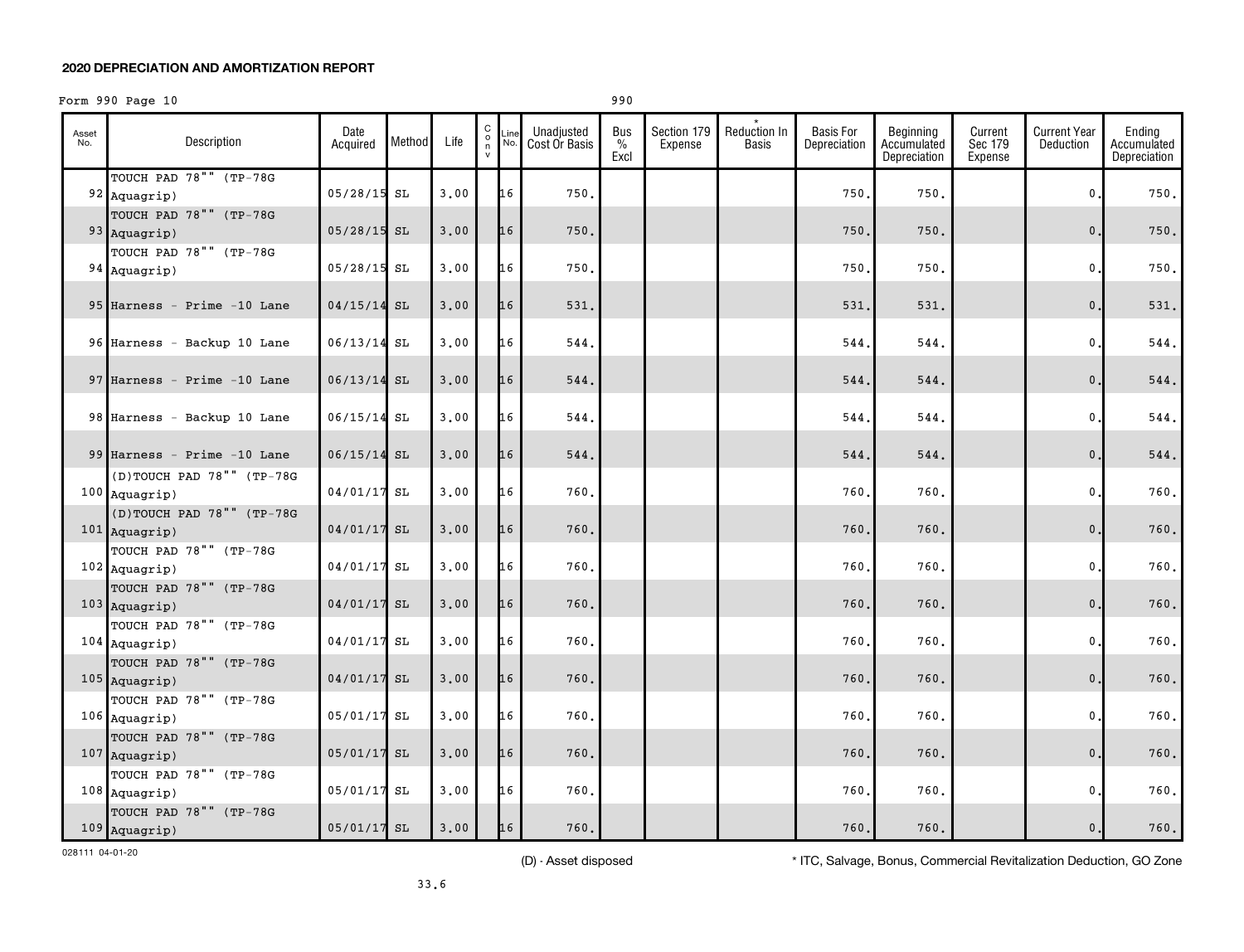# Form 990 Page 10 990 990

| Asset<br>No. | Description                            | Date<br>Acquired | Method | Life | $\begin{matrix} 0 \\ 0 \\ n \end{matrix}$<br>$\mathsf{v}$ | Line<br>No. | Unadjusted<br>Cost Or Basis | Bus<br>$\%$<br>Excl | Section 179<br>Expense | Reduction In<br><b>Basis</b> | <b>Basis For</b><br>Depreciation | Beginning<br>Accumulated<br>Depreciation | Current<br>Sec 179<br>Expense | <b>Current Year</b><br><b>Deduction</b> | Ending<br>Accumulated<br>Depreciation |
|--------------|----------------------------------------|------------------|--------|------|-----------------------------------------------------------|-------------|-----------------------------|---------------------|------------------------|------------------------------|----------------------------------|------------------------------------------|-------------------------------|-----------------------------------------|---------------------------------------|
|              | 110 Harness - Backup 10 Lane           | 10/30/17 SL      |        | 3.00 |                                                           | 16          | 544.                        |                     |                        |                              | 544.                             | 544.                                     |                               | $\pmb{0}$                               | 544.                                  |
|              | 111 Harness - Prime $-10$ Lane         | $10/30/17$ SL    |        | 3.00 |                                                           | 16          | 544.                        |                     |                        |                              | 544.                             | 544.                                     |                               | $\mathbf 0$                             | 544.                                  |
|              | 112 Timing Console CTS SYS6            | $03/23/18$ SL    |        | 3.00 |                                                           | 16          | 3,437.                      |                     |                        |                              | 3,437.                           | 3,437.                                   |                               | $\pmb{0}$ .                             | 3,437.                                |
|              | 113 Laptop PC (Marlin)                 | $02/23/10$ SL    |        | 3.00 |                                                           | 16          | 590.                        |                     |                        |                              | 590.                             | 590.                                     |                               | $\mathbf{0}$ .                          | 590.                                  |
|              | * Total 990 Page 10 Depr               |                  |        |      |                                                           |             | 104,360.                    |                     |                        |                              | 104,360.                         | 104,360.                                 |                               | $\pmb{0}$                               | 104,360.                              |
|              |                                        |                  |        |      |                                                           |             |                             |                     |                        |                              |                                  |                                          |                               |                                         |                                       |
|              | Current Year Activity                  |                  |        |      |                                                           |             |                             |                     |                        |                              |                                  |                                          |                               |                                         |                                       |
|              | Beginning balance                      |                  |        |      |                                                           |             | 104,360.                    |                     |                        | $\mathbf 0$ .                | 104,360.                         | 104,360.                                 |                               |                                         | 104,360.                              |
|              | Acquisitions                           |                  |        |      |                                                           |             | $\mathsf{0}\,.$             |                     |                        | $\mathbf 0$ .                | 0.                               | $\mathbf 0$ .                            |                               |                                         | $\mathfrak o$ .                       |
|              | Dispositions/Retired                   |                  |        |      |                                                           |             | 20,484.                     |                     |                        | $\mathbf 0$ .                | 20,484.                          | 20,484.                                  |                               |                                         | 20,484.                               |
|              | Ending balance                         |                  |        |      |                                                           |             | 83,876.                     |                     |                        | 0.                           | 83,876.                          | 83,876.                                  |                               |                                         | 83,876.                               |
|              | Ending accum depr less<br>dispositions |                  |        |      |                                                           |             |                             |                     |                        |                              |                                  | 83,876.                                  |                               |                                         |                                       |
|              | Ending book value                      |                  |        |      |                                                           |             |                             |                     |                        |                              |                                  | $\mathbf 0$ .                            |                               |                                         |                                       |
|              |                                        |                  |        |      |                                                           |             |                             |                     |                        |                              |                                  |                                          |                               |                                         |                                       |
|              |                                        |                  |        |      |                                                           |             |                             |                     |                        |                              |                                  |                                          |                               |                                         |                                       |
|              |                                        |                  |        |      |                                                           |             |                             |                     |                        |                              |                                  |                                          |                               |                                         |                                       |
|              |                                        |                  |        |      |                                                           |             |                             |                     |                        |                              |                                  |                                          |                               |                                         |                                       |
|              |                                        |                  |        |      |                                                           |             |                             |                     |                        |                              |                                  |                                          |                               |                                         |                                       |

028111 04-01-20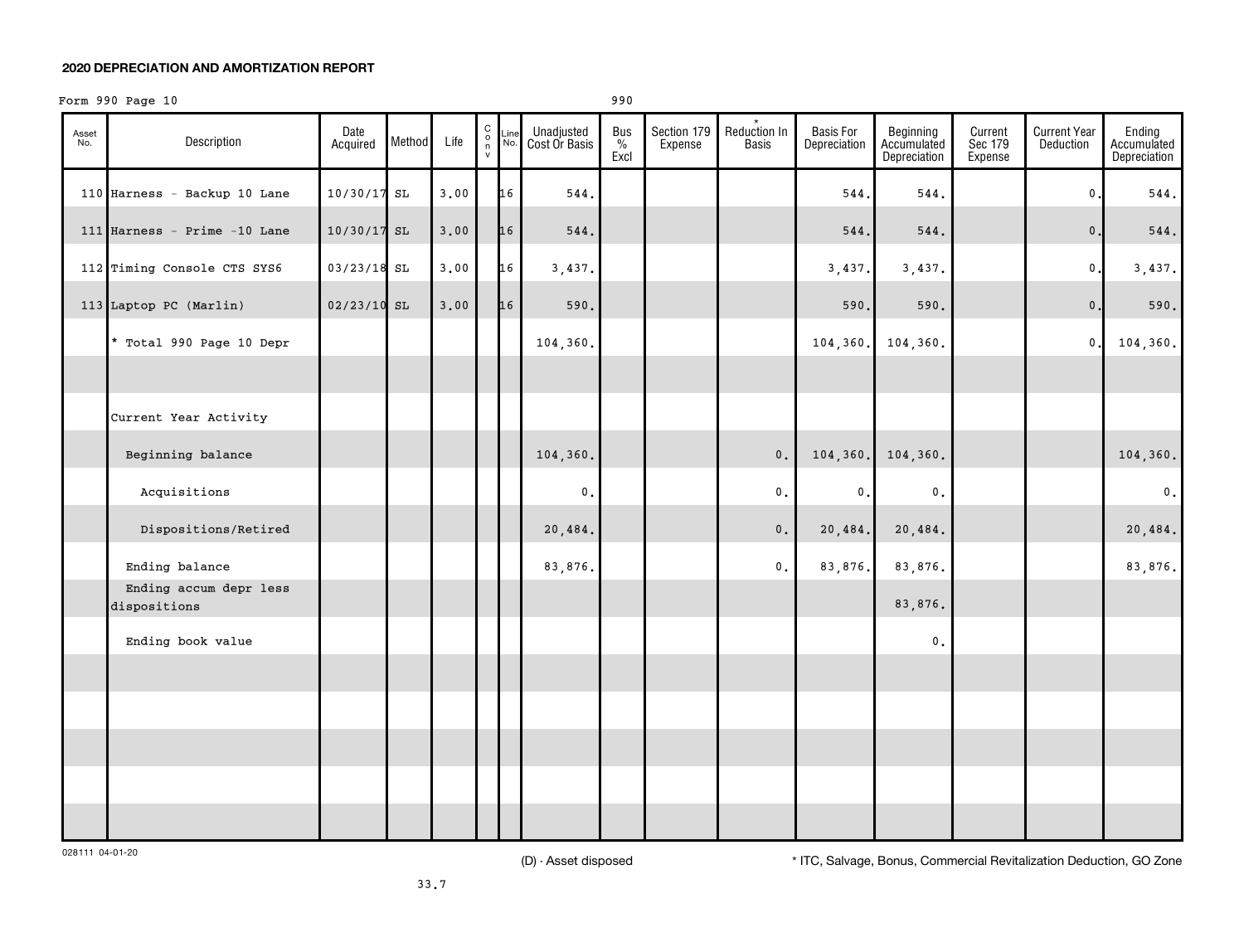| Form                                                                  |
|-----------------------------------------------------------------------|
| Department of the Treasury<br><b>Internal Revenue Service</b><br>(99) |
| . <b>.</b>                                                            |

# **4562 Depreciation and Amortization**<br>(Including Information on Listed Property) 990 **2020**

**(Including Information on Listed Property)** 990

**| Attach to your tax return.**

**nternal Revenue Service**  $\left(99\right)$  **<b>b Go to www.irs.gov/Form4562 for instructions and the latest information.** Sequence No. 179<br>Name(s) shown on return and the lates and the lates are activity to which this form relates

Attachment Sequence No.

OMB No. 1545-0172

|                     | Potomac Valley Swimming, Inc.                                                                                                             |                                                                                                 |                                                      | Form 990 Page 10 |                  |              | 31-1012959                 |
|---------------------|-------------------------------------------------------------------------------------------------------------------------------------------|-------------------------------------------------------------------------------------------------|------------------------------------------------------|------------------|------------------|--------------|----------------------------|
| <b>Part I</b>       | Election To Expense Certain Property Under Section 179 Note: If you have any listed property, complete Part V before you complete Part I. |                                                                                                 |                                                      |                  |                  |              |                            |
|                     | <b>1</b> Maximum amount (see instructions)                                                                                                |                                                                                                 |                                                      |                  |                  | 1.           | 1,040,000.                 |
|                     |                                                                                                                                           |                                                                                                 |                                                      |                  |                  | $\mathbf{2}$ |                            |
|                     |                                                                                                                                           |                                                                                                 |                                                      |                  |                  | 3            | 2,590,000.                 |
|                     |                                                                                                                                           |                                                                                                 |                                                      |                  |                  | 4            |                            |
| 5                   |                                                                                                                                           |                                                                                                 |                                                      |                  |                  | 5            |                            |
| 6                   | (a) Description of property                                                                                                               |                                                                                                 | (b) Cost (business use only)                         |                  | (c) Elected cost |              |                            |
|                     |                                                                                                                                           |                                                                                                 |                                                      |                  |                  |              |                            |
|                     |                                                                                                                                           |                                                                                                 |                                                      |                  |                  |              |                            |
|                     |                                                                                                                                           |                                                                                                 |                                                      |                  |                  |              |                            |
|                     |                                                                                                                                           |                                                                                                 |                                                      |                  |                  |              |                            |
|                     | <b>7</b> Listed property. Enter the amount from line 29                                                                                   |                                                                                                 |                                                      | $\overline{7}$   |                  |              |                            |
|                     |                                                                                                                                           |                                                                                                 |                                                      |                  |                  | 8            |                            |
|                     |                                                                                                                                           |                                                                                                 |                                                      |                  |                  | 9            |                            |
|                     |                                                                                                                                           |                                                                                                 |                                                      |                  |                  | 10           |                            |
|                     |                                                                                                                                           |                                                                                                 |                                                      |                  |                  | 11           |                            |
|                     |                                                                                                                                           |                                                                                                 |                                                      |                  |                  | 12           |                            |
|                     | 13 Carryover of disallowed deduction to 2021. Add lines 9 and 10, less line 12                                                            |                                                                                                 |                                                      | 13               |                  |              |                            |
|                     | Note: Don't use Part II or Part III below for listed property. Instead, use Part V.                                                       |                                                                                                 |                                                      |                  |                  |              |                            |
| <b>Part II</b>      | Special Depreciation Allowance and Other Depreciation (Don't include listed property.)                                                    |                                                                                                 |                                                      |                  |                  |              |                            |
|                     | 14 Special depreciation allowance for qualified property (other than listed property) placed in service during                            |                                                                                                 |                                                      |                  |                  |              |                            |
|                     | the tax year                                                                                                                              |                                                                                                 |                                                      |                  |                  | 14           |                            |
|                     | 15 Property subject to section 168(f)(1) election manufactured contains and contained a property subject to section 168(f)(1) election    |                                                                                                 |                                                      |                  |                  | 15           |                            |
|                     |                                                                                                                                           |                                                                                                 |                                                      |                  |                  | 16           |                            |
| <b>Part III</b>     | MACRS Depreciation (Don't include listed property. See instructions.)                                                                     |                                                                                                 |                                                      |                  |                  |              |                            |
|                     |                                                                                                                                           |                                                                                                 | <b>Section A</b>                                     |                  |                  |              |                            |
|                     |                                                                                                                                           |                                                                                                 |                                                      |                  |                  | 17           |                            |
|                     | 18 If you are electing to group any assets placed in service during the tax year into one or more general asset accounts, check here      |                                                                                                 |                                                      |                  |                  |              |                            |
|                     |                                                                                                                                           | Section B - Assets Placed in Service During 2020 Tax Year Using the General Depreciation System |                                                      |                  |                  |              |                            |
|                     |                                                                                                                                           | (b) Month and                                                                                   | (c) Basis for depreciation                           | (d) Recovery     |                  |              |                            |
|                     | (a) Classification of property                                                                                                            | year placed<br>in service                                                                       | (business/investment use<br>only - see instructions) | period           | (e) Convention   | (f) Method   | (g) Depreciation deduction |
| 19a                 | 3-year property                                                                                                                           |                                                                                                 |                                                      |                  |                  |              |                            |
| b                   | 5-year property                                                                                                                           |                                                                                                 |                                                      |                  |                  |              |                            |
| c                   | 7-year property                                                                                                                           |                                                                                                 |                                                      |                  |                  |              |                            |
| d                   | 10-year property                                                                                                                          |                                                                                                 |                                                      |                  |                  |              |                            |
| e                   | 15-year property                                                                                                                          |                                                                                                 |                                                      |                  |                  |              |                            |
| f                   | 20-year property                                                                                                                          |                                                                                                 |                                                      |                  |                  |              |                            |
| g                   | 25-year property                                                                                                                          |                                                                                                 |                                                      | 25 yrs.          |                  | S/L          |                            |
|                     |                                                                                                                                           |                                                                                                 |                                                      | 27.5 yrs.        | мм               | S/L          |                            |
| h                   | Residential rental property                                                                                                               |                                                                                                 |                                                      | 27.5 yrs.        | ΜМ               | S/L          |                            |
|                     |                                                                                                                                           |                                                                                                 |                                                      | 39 yrs.          | ΜМ               | S/L          |                            |
| j.                  | Nonresidential real property                                                                                                              |                                                                                                 |                                                      |                  | МM               | S/L          |                            |
|                     | Section C - Assets Placed in Service During 2020 Tax Year Using the Alternative Depreciation System                                       |                                                                                                 |                                                      |                  |                  |              |                            |
|                     |                                                                                                                                           |                                                                                                 |                                                      |                  |                  |              |                            |
| 20a                 | Class life                                                                                                                                |                                                                                                 |                                                      |                  |                  | S/L<br>S/L   |                            |
| b                   | 12-year                                                                                                                                   |                                                                                                 |                                                      | 12 yrs.          | MМ               | S/L          |                            |
| с                   | 30-year                                                                                                                                   |                                                                                                 |                                                      | 30 yrs.          |                  |              |                            |
| d<br><b>Part IV</b> | 40-year                                                                                                                                   |                                                                                                 |                                                      | 40 yrs.          | ΜМ               | S/L          |                            |
|                     | <b>Summary (See instructions.)</b>                                                                                                        |                                                                                                 |                                                      |                  |                  |              |                            |
|                     | 21 Listed property. Enter amount from line 28                                                                                             |                                                                                                 |                                                      |                  |                  | 21           |                            |
|                     | 22 Total. Add amounts from line 12, lines 14 through 17, lines 19 and 20 in column (g), and line 21.                                      |                                                                                                 |                                                      |                  |                  |              |                            |
|                     | Enter here and on the appropriate lines of your return. Partnerships and S corporations - see instr.                                      |                                                                                                 |                                                      |                  |                  | 22           | 0.                         |
|                     | 23 For assets shown above and placed in service during the current year, enter the                                                        |                                                                                                 |                                                      |                  |                  |              |                            |
|                     | portion of the basis attributable to section 263A costs.                                                                                  |                                                                                                 |                                                      | 23               |                  |              |                            |
|                     | 016251 12-18-20 LHA For Paperwork Reduction Act Notice, see separate instructions.                                                        |                                                                                                 |                                                      |                  |                  |              | Form 4562 (2020)           |

11270113 786335 9757-001 2020.05020 Potomac Valley Swimming, In 9757-001